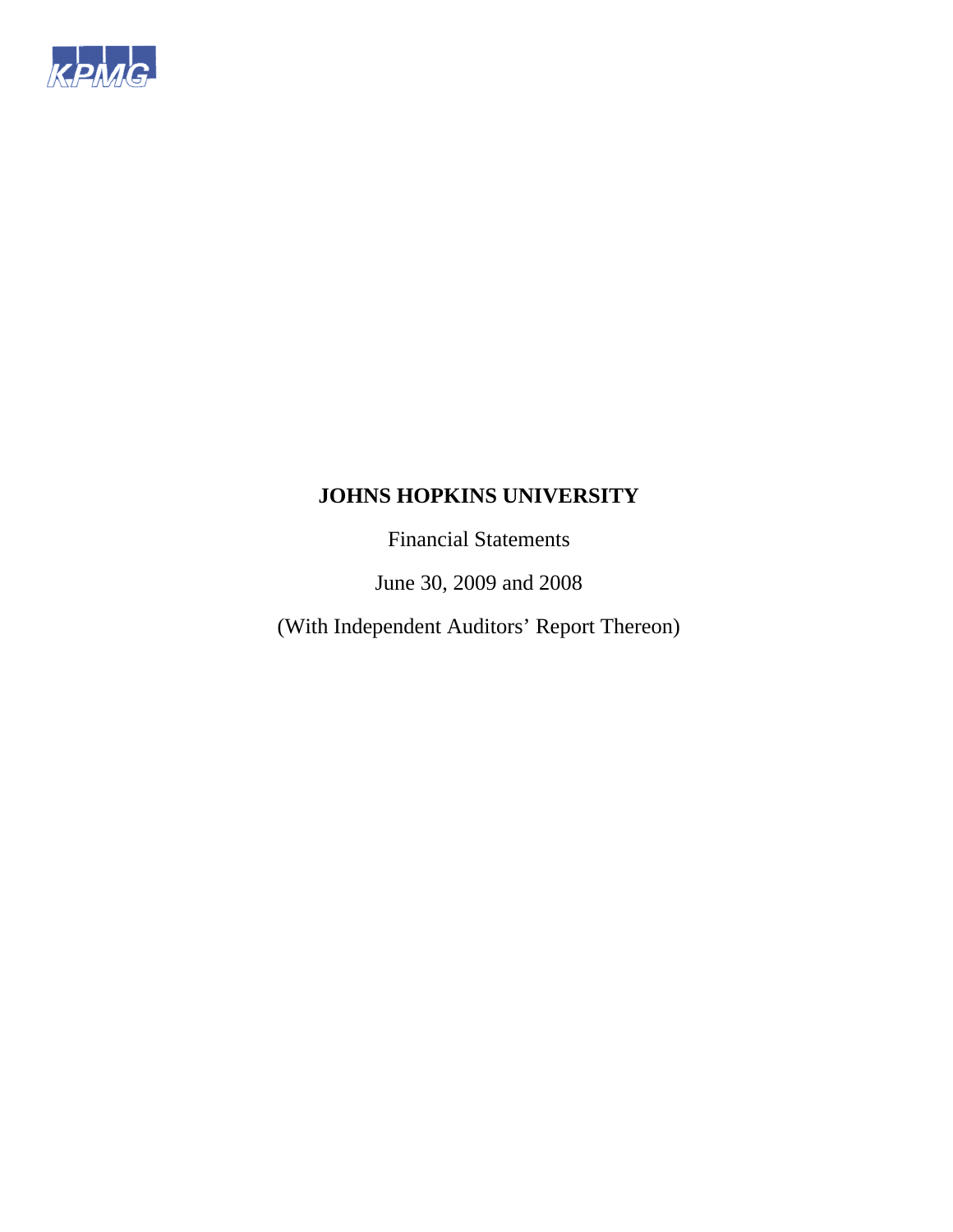

**KPMG LLP**  1 East Pratt Street Baltimore, MD 21202-1128

## **Independent Auditors' Report**

The Board of Trustees The Johns Hopkins University:

We have audited the accompanying balance sheets of The Johns Hopkins University as of June 30, 2009 and 2008, and the related statements of activities and cash flows for the years then ended. These financial statements are the responsibility of the University's management. Our responsibility is to express an opinion on these financial statements based on our audits.

We conducted our audits in accordance with auditing standards generally accepted in the United States of America. Those standards require that we plan and perform the audit to obtain reasonable assurance about whether the financial statements are free of material misstatement. An audit includes consideration of internal control over financial reporting as a basis for designing audit procedures that are appropriate in the circumstances, but not for the purpose of expressing an opinion on the effectiveness of the University's internal control over financial reporting. Accordingly, we express no such opinion. An audit also includes examining, on a test basis, evidence supporting the amounts and disclosures in the financial statements, assessing the accounting principles used and significant estimates made by management, as well as evaluating the overall financial statement presentation. We believe that our audits provide a reasonable basis for our opinion.

In our opinion, the financial statements referred to above present fairly, in all material respects, the financial position of The Johns Hopkins University as of June 30, 2009 and 2008, and the changes in its net assets and its cash flows for the years then ended in conformity with U.S. generally accepted accounting principles.

As described in notes 1(r), 6, and 11, the University adopted Statement of Financial Accounting Standards No. 157, *Fair Value Measurements*, as amended and Financial Accounting Standards Board Staff Position FAS 117-1, *Endowments of Not-for-Profit Organizations: Net Asset Classification of Funds Subject to an Enacted Version of the Uniform Prudent Management of Institutional Funds Act, and Enhanced Disclosures for All Endowment Funds*, effective July 1, 2008.

KPMG LLP

October 25, 2009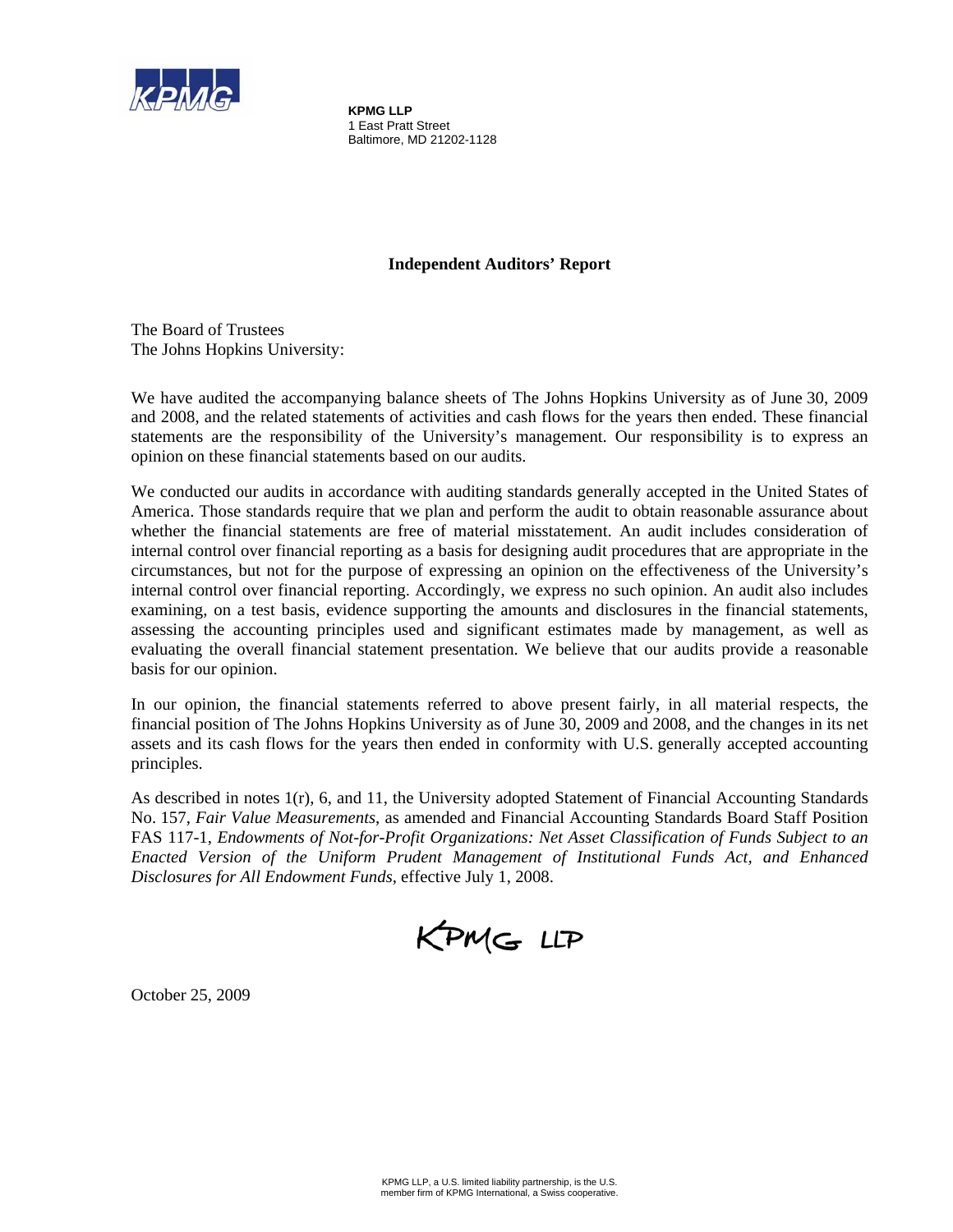Balance Sheets

June 30, 2009 and 2008

(In thousands)

| <b>Assets</b>                                                                                       | 2009              | 2008                 |
|-----------------------------------------------------------------------------------------------------|-------------------|----------------------|
| Cash and cash equivalents                                                                           | \$<br>188,119     | 220,588              |
| Accounts receivable, net                                                                            | 447,266           | 403,673              |
| Contributions receivable, net                                                                       | 227,994           | 195,907              |
| Prepaid expenses, deferred charges and other assets                                                 | 100,249<br>36,015 | 89,321               |
| Student loans receivable, net                                                                       | 11,568            | 35,788<br>502        |
| Deposits with bond trustees<br>Investments                                                          | 3,338,643         |                      |
|                                                                                                     | 1,987,034         | 3,625,248            |
| Investment in property and equipment, net<br>Interests in trusts and endowment funds held by others | 90,637            | 1,917,128<br>115,056 |
|                                                                                                     |                   |                      |
| <b>Total assets</b>                                                                                 | \$<br>6,427,525   | 6,603,211            |
| <b>Liabilities and Net Assets</b>                                                                   |                   |                      |
| Accounts payable and accrued expenses                                                               | \$<br>363,846     | 376,103              |
| Deferred revenues and other liabilities                                                             | 316,027           | 309,926              |
| Payables and deferred revenues under split interest agreements                                      | 62,120            | 81,714               |
| Debt                                                                                                | 1,531,602         | 1,027,817            |
| Obligations under deferred compensation agreements and other                                        |                   |                      |
| long-term liabilities                                                                               | 334,555           | 258,009              |
| Endowment and similar funds held for others                                                         | 340,687           | 437,183              |
| <b>Total liabilities</b>                                                                            | 2,948,837         | 2,490,752            |
| Net assets:                                                                                         |                   |                      |
| Unrestricted                                                                                        | 1,425,428         | 2,407,626            |
| Temporarily restricted                                                                              | 829,553           | 509,812              |
| Permanently restricted                                                                              | 1,223,707         | 1,195,021            |
| Total net assets                                                                                    | 3,478,688         | 4,112,459            |
| Total liabilities and net assets                                                                    | \$<br>6,427,525   | 6,603,211            |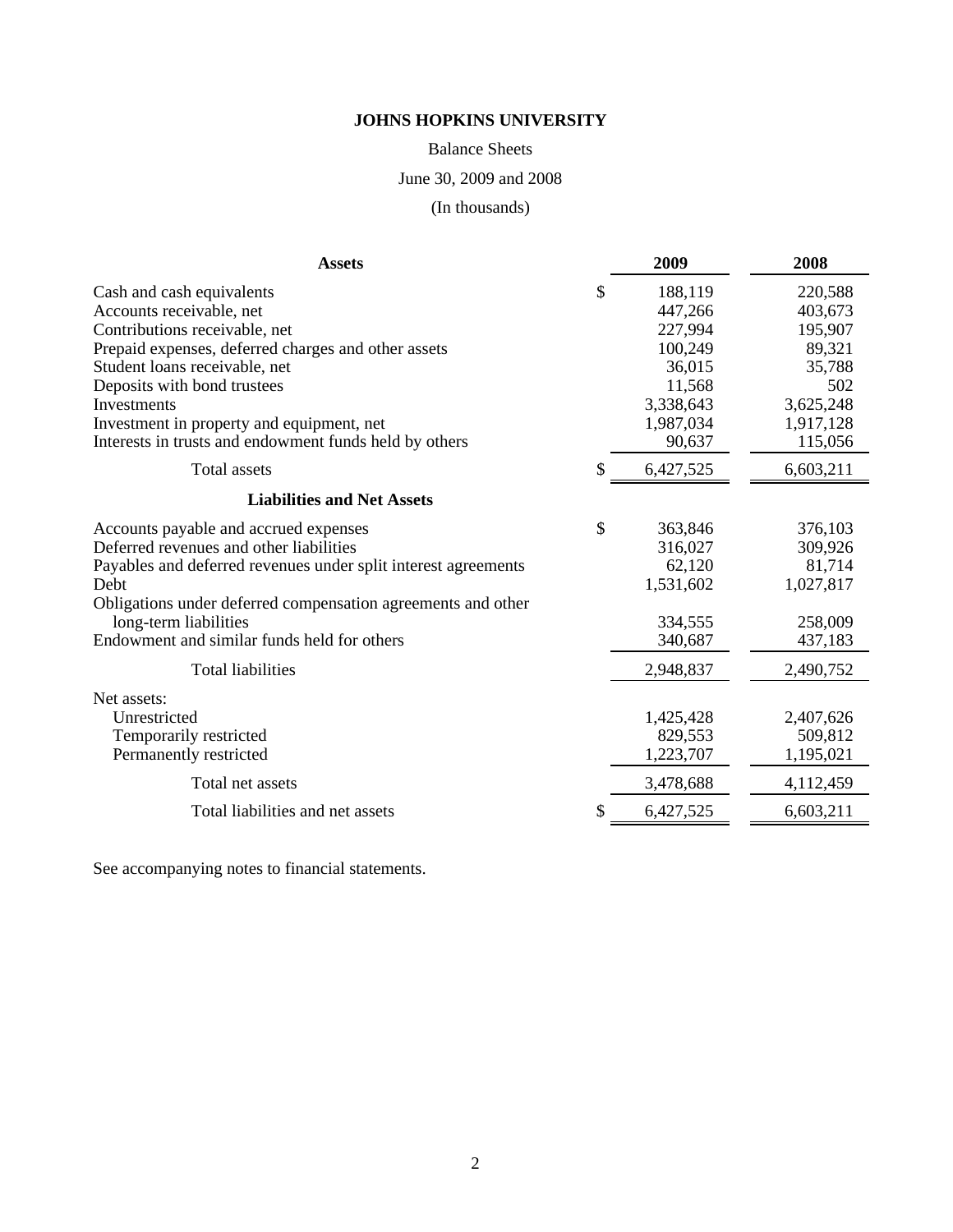Statement of Activities

## Year ended June 30, 2009

(In thousands)

|                                                         | <b>Unrestricted</b> | <b>Temporarily</b><br>restricted | <b>Permanently</b><br>restricted |              |
|---------------------------------------------------------|---------------------|----------------------------------|----------------------------------|--------------|
|                                                         | net assets          | net assets                       | net assets                       | <b>Total</b> |
| Operating revenues:                                     |                     |                                  |                                  |              |
| Tuition and fees, net of student financial aid          |                     |                                  |                                  |              |
| of \$197,223                                            | \$<br>389,467       |                                  |                                  | 389,467      |
| Grants, contracts and similar agreements                | 2,189,150           |                                  |                                  | 2,189,150    |
| Clinical services                                       | 407,051             |                                  |                                  | 407,051      |
| Reimbursements from affiliated institutions             | 344,087             |                                  |                                  | 344,087      |
| Contributions                                           | 86,675              | 110,920                          |                                  | 197,595      |
| Investment return                                       | 145,420             |                                  |                                  | 145,420      |
| Maryland State aid                                      | 20,974              |                                  |                                  | 20,974       |
| Sales and services of auxiliary enterprises             | 82,335              |                                  |                                  | 82,335       |
| Other revenues<br>Net assets released from restrictions | 101,909             |                                  |                                  | 101,909      |
|                                                         | 77,166              | (77, 166)                        |                                  |              |
| Total operating revenues                                | 3,844,234           | 33,754                           |                                  | 3,877,988    |
| Operating expenses:                                     |                     |                                  |                                  |              |
| Compensation and benefits                               | 2,205,954           |                                  |                                  | 2,205,954    |
| Contractual services                                    | 801,228             |                                  |                                  | 801,228      |
| Supplies, materials and other                           | 477,725             |                                  |                                  | 477,725      |
| Depreciation and amortization                           | 172,138             |                                  |                                  | 172,138      |
| Travel                                                  | 85,256              |                                  |                                  | 85,256       |
| Interest                                                | 47,561              |                                  |                                  | 47,561       |
| Total operating expenses                                | 3,789,862           |                                  |                                  | 3,789,862    |
| Excess of operating revenues                            |                     |                                  |                                  |              |
| over expenses                                           | 54,372              | 33,754                           |                                  | 88,126       |
| Nonoperating activities:                                |                     |                                  |                                  |              |
| Contributions                                           |                     | 24,389                           | 55,665                           | 80,054       |
| Investment return                                       | (379, 401)          | (285, 533)                       | (27,084)                         | (692, 018)   |
| Other, net                                              | (19, 922)           | (196)                            | 105                              | (20,013)     |
| Change in benefit plans funded status                   |                     |                                  |                                  |              |
| other than net periodic cost                            | (89, 920)           |                                  |                                  | (89,920)     |
| Net assets released from restrictions                   | 10,048              | (10,048)                         |                                  |              |
| Increase (decrease) in net assets                       |                     |                                  |                                  |              |
| before reclassification                                 | (424, 823)          | (237, 634)                       | 28,686                           | (633,771)    |
| Reclassification of net assets under FSP 117-1          | (557, 375)          | 557,375                          |                                  |              |
| Increase (decrease) in net assets                       | (982, 198)          | 319,741                          | 28,686                           | (633,771)    |
| Net assets at beginning of year                         | 2,407,626           | 509,812                          | 1,195,021                        | 4,112,459    |
| Net assets at end of year.                              | \$<br>1,425,428     | 829,553                          | 1,223,707                        | 3,478,688    |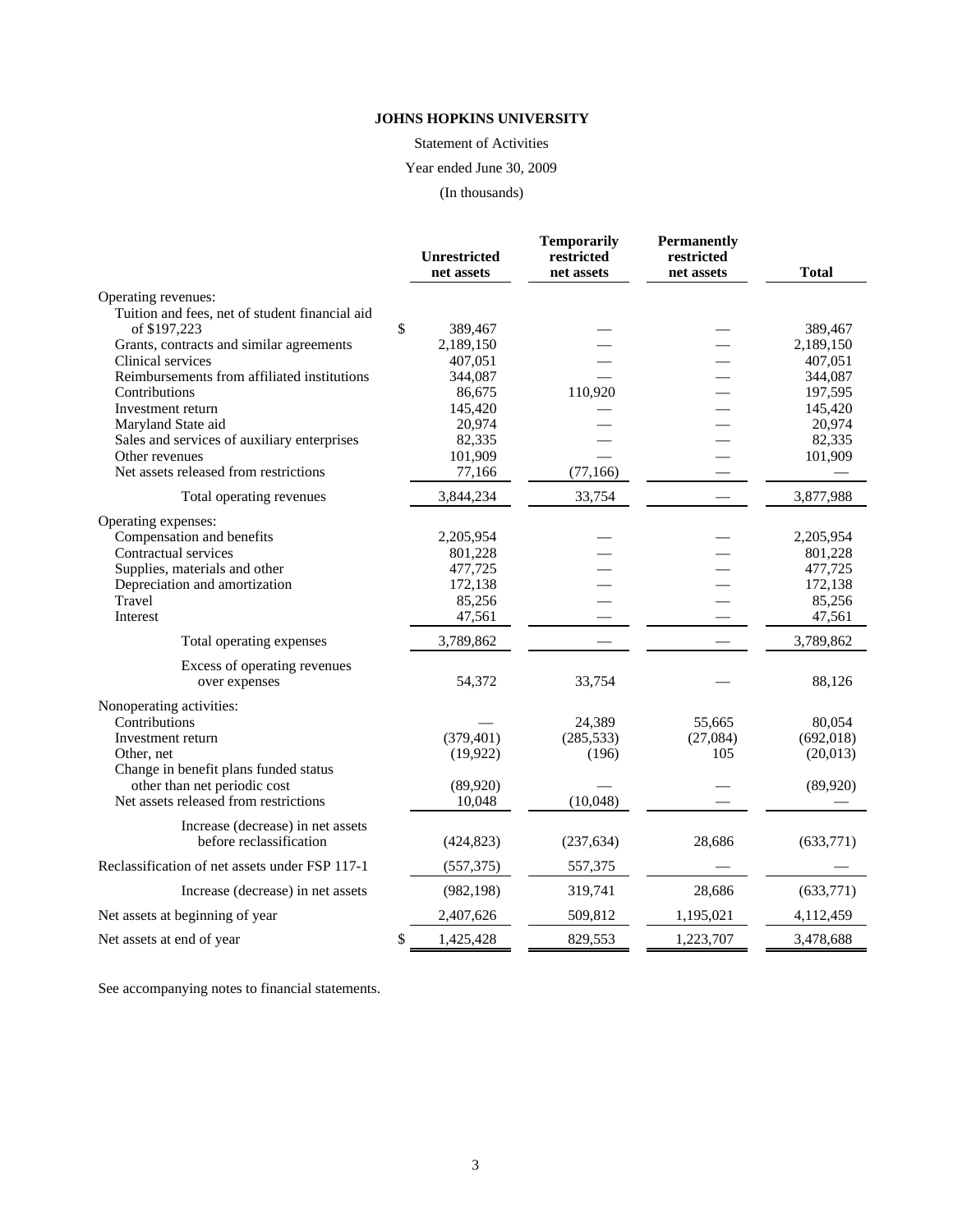Statement of Activities

## Year ended June 30, 2008

(In thousands)

|                                                | <b>Unrestricted</b><br>net assets | <b>Temporarily</b><br>restricted<br>net assets | <b>Permanently</b><br>restricted<br>net assets | <b>Total</b> |
|------------------------------------------------|-----------------------------------|------------------------------------------------|------------------------------------------------|--------------|
| Operating revenues:                            |                                   |                                                |                                                |              |
| Tuition and fees, net of student financial aid |                                   |                                                |                                                |              |
| of \$180,348                                   | \$<br>373,144                     |                                                |                                                | 373,144      |
| Grants, contracts and similar agreements       | 2,000,934                         |                                                |                                                | 2,000,934    |
| Clinical services                              | 371,016                           |                                                |                                                | 371,016      |
| Reimbursements from affiliated institutions    | 299,882                           |                                                |                                                | 299,882      |
| Contributions                                  | 102,009                           | 76,454                                         |                                                | 178,463      |
| Investment return                              | 145,789                           |                                                |                                                | 145,789      |
| Maryland State aid                             | 23,540                            |                                                |                                                | 23,540       |
| Sales and services of auxiliary enterprises    | 77,855                            |                                                |                                                | 77,855       |
| Other revenues                                 | 84,314                            |                                                |                                                | 84,314       |
| Net assets released from restrictions          | 69,850                            | (69, 850)                                      |                                                |              |
| Total operating revenues                       | 3,548,333                         | 6,604                                          |                                                | 3,554,937    |
| Operating expenses:                            |                                   |                                                |                                                |              |
| Compensation and benefits                      | 2,060,540                         |                                                |                                                | 2,060,540    |
| Contractual services                           | 729,688                           |                                                |                                                | 729,688      |
| Supplies, materials and other                  | 424,249                           |                                                |                                                | 424,249      |
| Depreciation and amortization                  | 159,090                           |                                                |                                                | 159,090      |
| Travel                                         | 78,733                            |                                                |                                                | 78,733       |
| Interest                                       | 40,248                            |                                                |                                                | 40,248       |
| Total operating expenses                       | 3,492,548                         |                                                |                                                | 3,492,548    |
| Excess of operating revenues                   |                                   |                                                |                                                |              |
| over expenses                                  | 55,785                            | 6,604                                          |                                                | 62,389       |
| Nonoperating activities:                       |                                   |                                                |                                                |              |
| Contributions                                  |                                   | 14,130                                         | 62,450                                         | 76,580       |
| Investment return                              | (162,908)                         | 2,425                                          | 8,785                                          | (151,698)    |
| Other, net                                     | (17, 172)                         | 337                                            |                                                | (16, 835)    |
| Change in benefit plans funded status          |                                   |                                                |                                                |              |
| other than net periodic cost                   | (18,205)                          |                                                |                                                | (18,205)     |
| Net assets released from restrictions          | 28,967                            | (28,967)                                       |                                                |              |
| Increase (decrease) in net assets              | (113, 533)                        | (5,471)                                        | 71,235                                         | (47,769)     |
| Net assets at beginning of year                | 2,521,159                         | 515,283                                        | 1,123,786                                      | 4,160,228    |
| Net assets at end of year.                     | \$<br>2,407,626                   | 509,812                                        | 1,195,021                                      | 4,112,459    |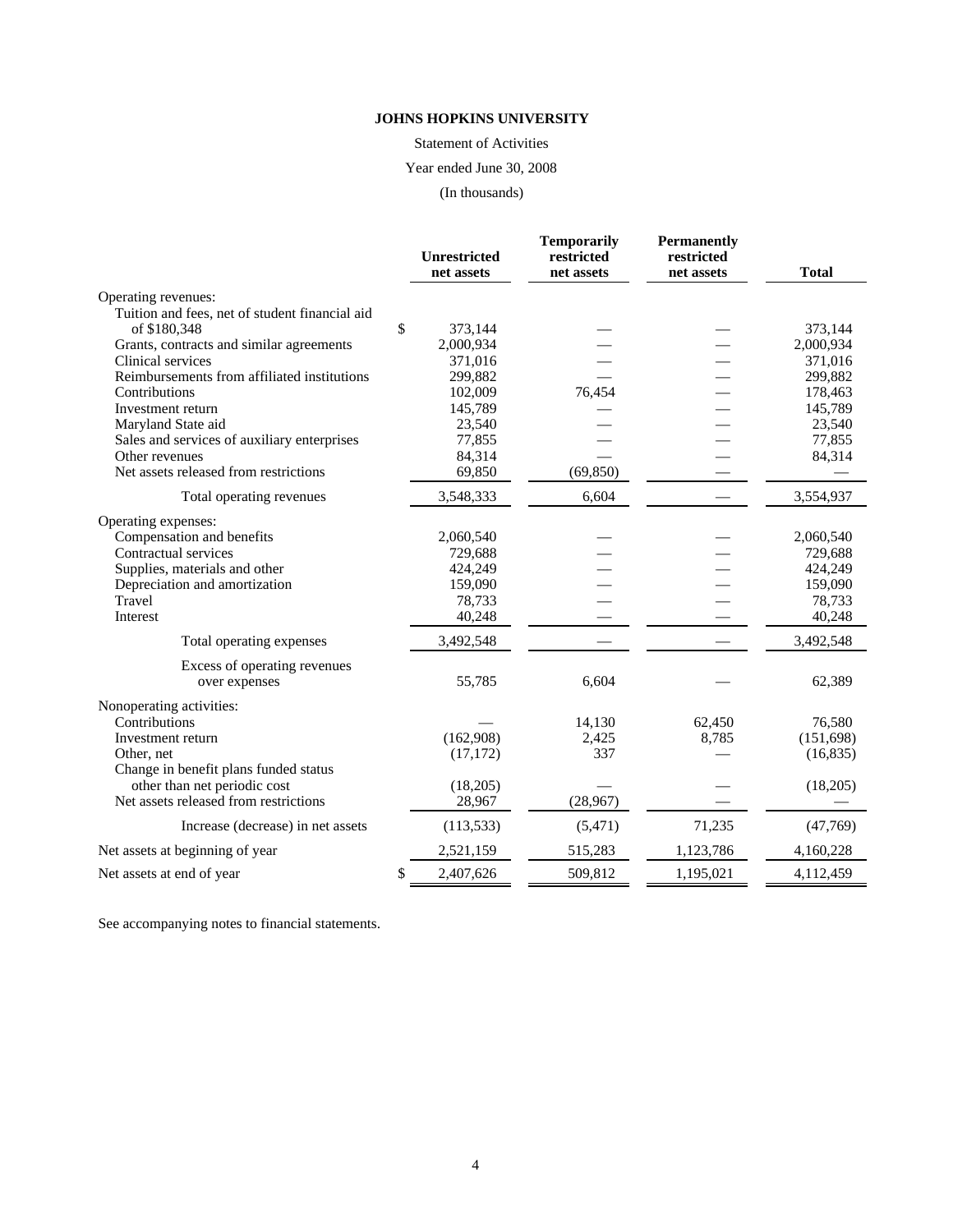Statements of Cash Flows

## Years ended June 30, 2009 and 2008

## (In thousands)

|                                                             | 2009            | 2008        |
|-------------------------------------------------------------|-----------------|-------------|
| Cash flows from operating activities:                       |                 |             |
| Decrease in net assets                                      | \$<br>(633,771) | (47,769)    |
| Adjustments to reconcile decrease in net assets to net cash |                 |             |
| provided by operating activities:                           |                 |             |
| Depreciation, amortization and loss on asset disposals      | 176,737         | 164,956     |
| Gain on sale of property                                    | (19,010)        |             |
| Contributions restricted for long-term investment           | (77, 367)       | (87, 486)   |
| Net realized and unrealized losses from investments         | 584,729         | 76,841      |
| Net unrealized losses from swaps                            | 11,479          | 16,661      |
| Change in benefit plans funded status                       | 89,920          | 18,205      |
| Changes in operating assets and liabilities:                |                 |             |
| Accounts receivable, net                                    | (43,593)        | (3,492)     |
| Prepaid expenses, deferred charges, and other assets        | (10, 928)       | (3,656)     |
| Contributions receivable, net                               | (32,087)        | (13, 117)   |
| Accounts payable and accrued expenses                       | 20,510          | (26, 183)   |
| Deferred revenues and other liabilities                     | 14,036          | 30,760      |
| Interests and payables related to trusts and                |                 |             |
| split interest agreements                                   | (3,845)         | 6,985       |
| Other long-term liabilities                                 | 782             | (1,160)     |
| Net cash provided by operating activities                   | 77,592          | 131,545     |
| Cash flows from investing activities:                       |                 |             |
| Purchases of investments                                    | (4,950,221)     | (3,271,360) |
| Proceeds from sales and maturities of investments           | 4,512,663       | 3,002,555   |
| Purchases of property and equipment                         | (244, 727)      | (250, 686)  |
| Proceeds from sale of property                              | 11,075          | 7,935       |
| Disbursements for student loans                             | (4, 354)        | (7,513)     |
| Repayments of student loans                                 | 4,127           | 3,183       |
| Increase in deposits with bond trustees, net                | (11,066)        | (64)        |
| (Decrease) increase in endowments held for others           | (7, 812)        | 357,647     |
| Net cash used by investing activities                       | (690, 315)      | (158, 303)  |
| Cash flows from financing activities:                       |                 |             |
| Contributions restricted for long-term investment           | 77,367          | 87,486      |
| Proceeds from borrowings                                    | 708,168         | 56,952      |
| Advanced refinancing of debt                                | (174, 855)      |             |
| Debt payments                                               | (30, 426)       | (31,609)    |
| Net cash provided by financing activities                   | 580,254         | 112,829     |
| Net (decrease) increase in cash and cash equivalents        | (32, 469)       | 86,071      |
| Cash and cash equivalents at beginning of year              | 220,588         | 134,517     |
| Cash and cash equivalents at end of year                    | 188,119<br>S    | 220,588     |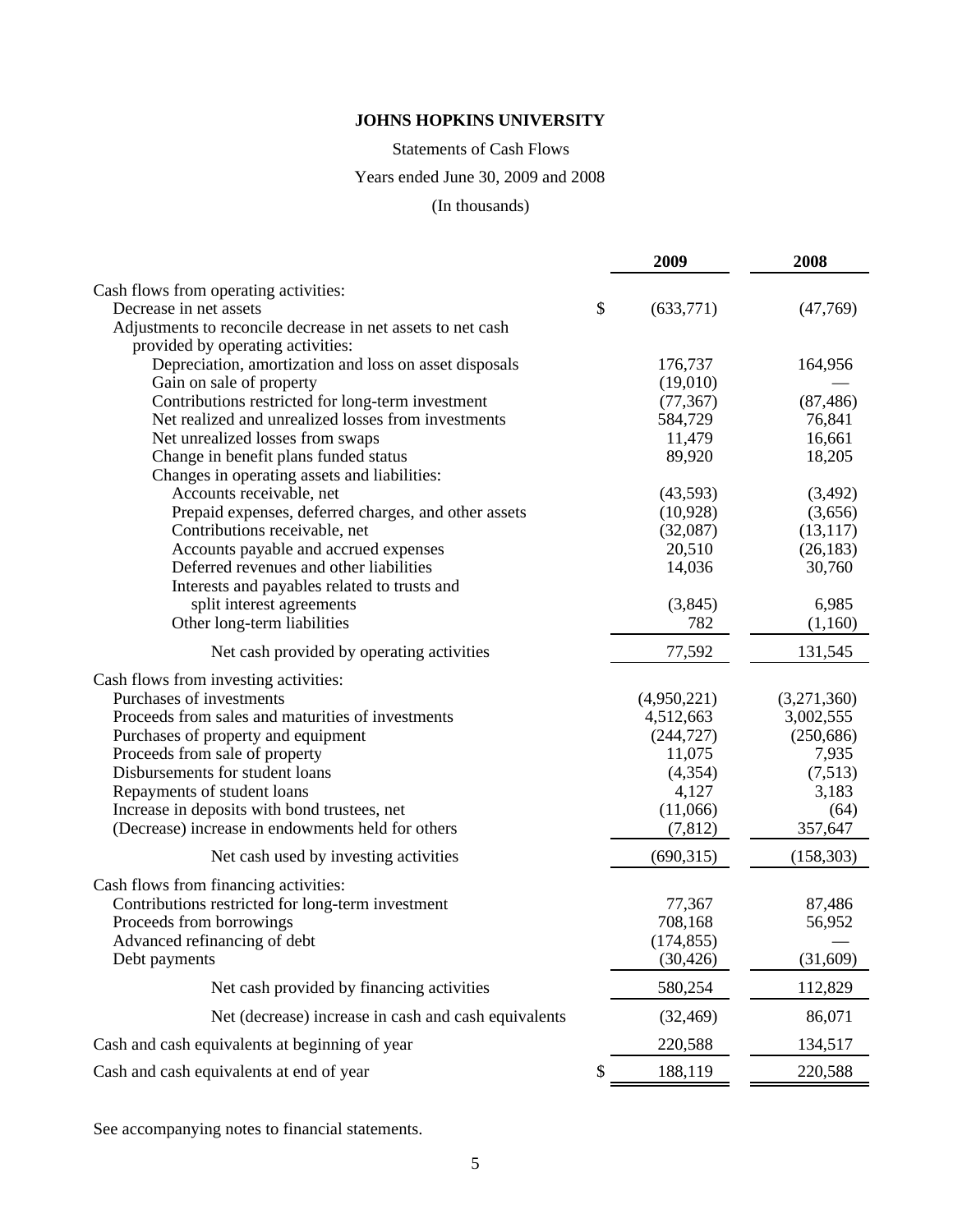Notes to Financial Statements

June 30, 2009 and 2008

## **(1) Basis of Presentation and Summary of Significant Accounting Policies**

#### *(a) General*

The Johns Hopkins University (the University) is a private, nonprofit institution that provides education and related services to students and others, research and related services to sponsoring organizations and professional medical services to patients. The University is based in Baltimore, Maryland, but also maintains facilities and operates education programs elsewhere in Maryland, in Washington, D.C. and, on a more limited scale, in certain foreign locations.

Education and related services (e.g., room, board, etc.) are provided to over 20,000 students, including approximately 12,000 full-time students and 8,000 part-time students, and produced approximately 12% and 13%, respectively, of the University's operating revenues in fiscal 2009 and 2008. The full-time students are divided about equally between graduate level (including postdoctoral) and undergraduate level. Students are drawn from a broad geographic area, including most of the states in the United States and numerous foreign countries. The majority of the part-time students are graduate level students from the Baltimore-Washington, D.C. area.

Research and related services (e.g., research training) are provided through approximately 1,950 government and private sponsors. Grants, contracts and similar agreements produced approximately 56% of the University's operating revenues in fiscal 2009 and 2008. Approximately 86% of the revenues from research and related services come from departments and agencies of the United States Government. Major government sponsors include the Department of Health and Human Services, the Department of Defense, the National Aeronautics and Space Administration and the Agency for International Development; these sponsors provided approximately 33%, 35%, 8% and 6%, respectively, of revenues from grants, contracts and similar agreements in fiscal 2009 and 35%, 36%, 6% and 6%, respectively, in fiscal 2008.

Professional medical services are provided by members of the University's faculty to patients at The Johns Hopkins Hospital (Hospital) and other hospitals and outpatient care facilities in the Baltimore area and produced approximately 11% and 10% of the University's operating revenues in fiscal 2009 and 2008, respectively. The patients are predominantly from the Baltimore area, other parts of Maryland or surrounding states.

## *(b) Basis of Presentation*

The financial statements include the accounts of the various academic and support divisions, the Applied Physics Laboratory (APL), the Johns Hopkins University Press and affiliated organizations which are controlled by the University, including Jhpiego Corporation and Peabody Institute of the City of Baltimore. All significant inter-entity activities and balances are eliminated for financial reporting purposes. Investments in organizations which the University does not control, including Dome Corporation, FSK Land Corporation, Johns Hopkins Healthcare LLC, Johns Hopkins Home Care Group, Inc., Johns Hopkins Medical Institutions Utilities LLC (JHMI Utilities LLC), and Johns Hopkins International LLC, are accounted for using the equity method. Certain amounts for fiscal 2008 have been reclassified to conform with the presentation for fiscal 2009.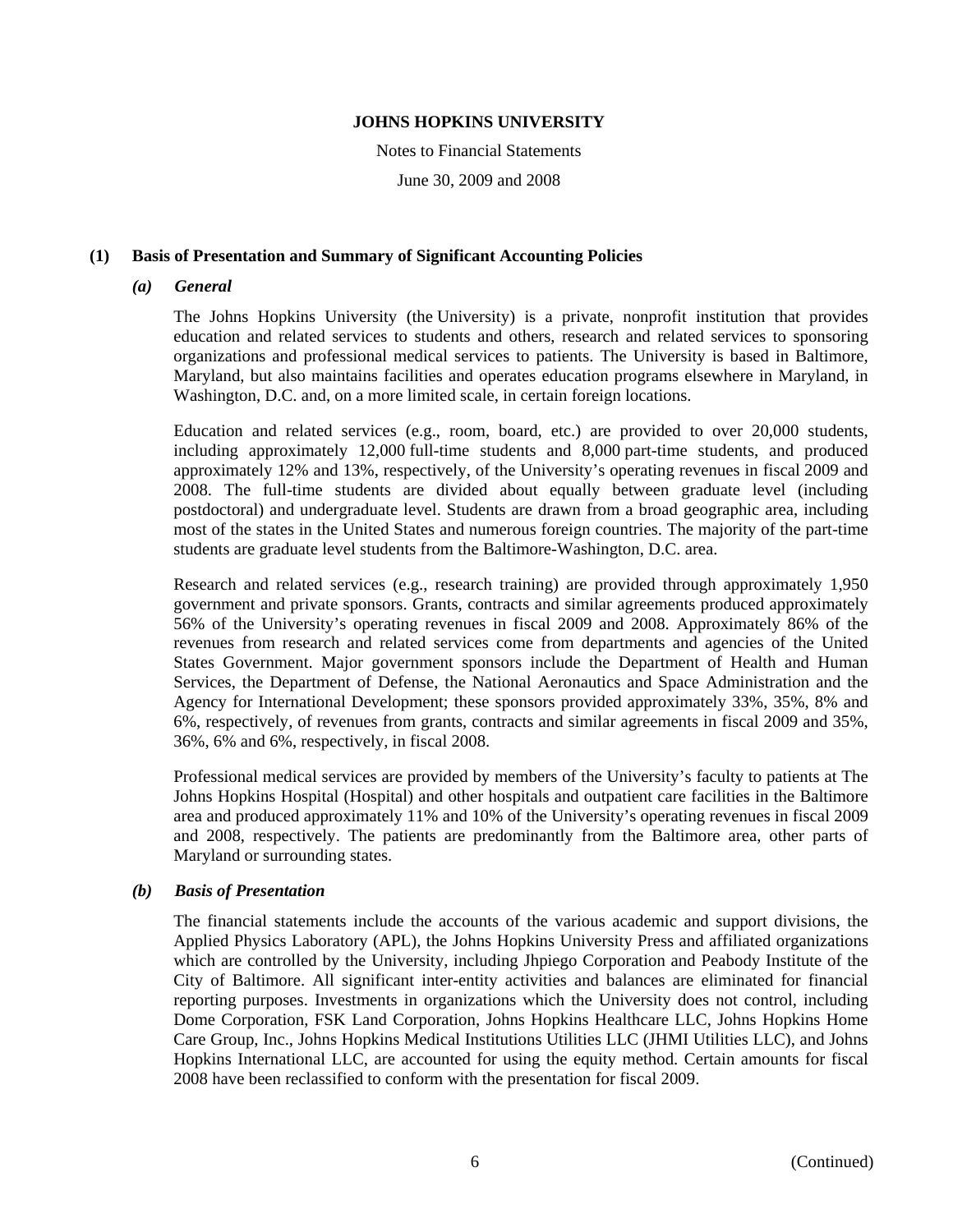Notes to Financial Statements June 30, 2009 and 2008

The preparation of financial statements in conformity with generally accepted accounting principles requires management to make estimates and judgments that affect the reported amounts of assets and liabilities and disclosures of contingencies at the date of the financial statements and revenues and expenses recognized during the reporting period. Actual results could differ from those estimates. The most significant estimates and judgments affecting the University's financial statements relate to fair values of nonmarketable investments, allowances for uncollectible accounts and contributions receivable, provisions for self-insured liabilities and property damage claims, payables and deferred revenues under split interest agreements, and the actuarial assumptions used to determine obligations under defined benefit pension and postretirement plans.

Net assets, revenues and gains and losses are classified based on the existence or absence of donor-imposed restrictions. Accordingly, net assets of the University are classified and reported as follows:

- *Unrestricted*  Net assets that are not subject to donor-imposed stipulations.
- *Temporarily restricted*  Net assets subject to donor-imposed stipulations that may or will be met by actions of the University and/or the passage of time.
- *Permanently restricted*  Net assets subject to donor-imposed stipulations that they be maintained permanently by the University. Generally, the donors of these assets permit the University to use all or part of the income earned on related investments for general or specific purposes, primarily divisional and departmental support and student financial aid.

Revenues are reported as increases in unrestricted net assets unless their use is limited by donor-imposed restrictions. Expenses are reported as decreases in unrestricted net assets. Gains and losses on investments are reported as increases or decreases in unrestricted net assets unless their use is restricted by explicit donor stipulations or by law. Expirations of temporary restrictions recognized on net assets (i.e., the donor-stipulated purpose has been fulfilled and/or the stipulated time period has elapsed) are reported as reclassifications from temporarily restricted net assets to unrestricted net assets. Temporary restrictions on gifts to acquire long-lived assets are considered met in the period in which the assets are placed in service.

## *(c) Contributions*

Contributions, including unconditional promises to give, are recognized as revenues in the appropriate category of net assets in the period received, except that contributions which impose restrictions that are met in the same fiscal year are included in unrestricted revenues. Contributions received for capital projects or perpetual or term endowment funds are reported as nonoperating revenues. All other contributions are reported as operating revenues. Changes in the nature of any restrictions on contributions due to amendments to or clarifications of agreements with donors are recognized as nonoperating reclassifications of net assets in the period in which the amendments or clarifications are approved. Conditional promises to give are not recognized until the conditions on which they depend are substantially met. Contributions of assets other than cash are recorded at their estimated fair value at the date of gift, except that contributions of works of art, historical treasures and similar assets held as part of collections are not recognized or capitalized.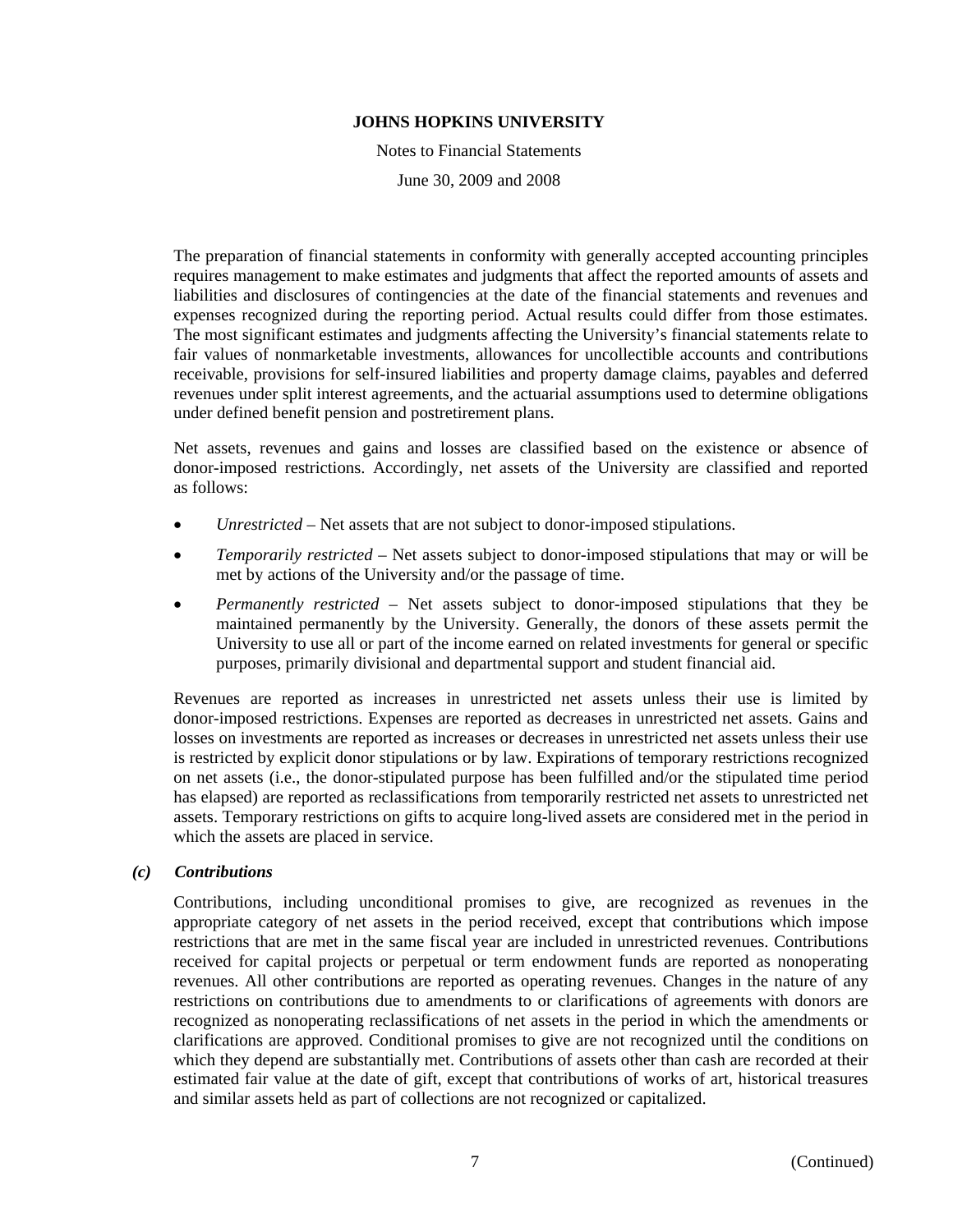Notes to Financial Statements

June 30, 2009 and 2008

Allowance is made for uncollectible contributions receivable based upon management's judgment and analysis of the creditworthiness of the donors, past collection experience and other relevant factors. Estimated collectible contributions to be received after one year are discounted using a risk-adjusted rate for the expected period of collection. Amortization of the discount is included in contributions revenue.

## *(d) Cash and Cash Equivalents*

Short-term investments with maturities at dates of purchase of three months or less are classified as cash equivalents, except that any such investments purchased with funds on deposit with bond trustees, with funds held in trusts by others or by external endowment investment managers are classified with the respective assets. Cash equivalents include short-term U.S. Treasury securities and other highly liquid investments and are carried at cost, which approximates fair value.

#### *(e) Deposits with Bond Trustees*

Deposits with bond trustees consist of debt service funds and the unexpended proceeds of certain debt. These funds are recorded at fair value and are invested primarily in short-term, highly liquid securities, and will be used for construction of or payment of debt service on certain facilities.

#### *(f) Clinical Services*

Clinical services revenues are recognized in the period in which services are rendered and are reported at the estimated net realizable amounts from patients, third-party payors and others. Allowance is made for uncollectible accounts based primarily on past collection experience and analyses of outstanding receivables. Contractual allowances are estimated based on actual claims paid by third-party payors.

#### *(g) Investments and Investment Income*

Investments in government and agency obligations, debt securities and public equities are stated at fair value, which are determined primarily based on quoted market prices. Investments in private equity and venture capital, certain real property assets, and absolute return funds (collectively, alternative investments) are stated at estimated fair value based on the funds' net asset values or their equivalents, as estimated by the general partners or investment managers. Investments in certain real property assets are recorded at fair value based upon independent third party appraisals. The fair values estimated by the general partners or investment managers are reviewed and evaluated by the University's investment office. These estimated fair values may differ from the values that would have been used had a ready market existed for these investments, and the differences could be significant.

Investments are exposed to certain risks, such as interest rate, credit and overall market volatility. Due to the level of risk associated with certain investment securities, changes in the value of investment securities could occur in the near term, and these changes could materially affect the amounts reported in the accompanying financial statements. Liquidity risk represents the possibility that the University may not be able to rapidly adjust the size of its portfolio holdings in times of high volatility and financial stress at a reasonable price. If the University was forced to dispose of an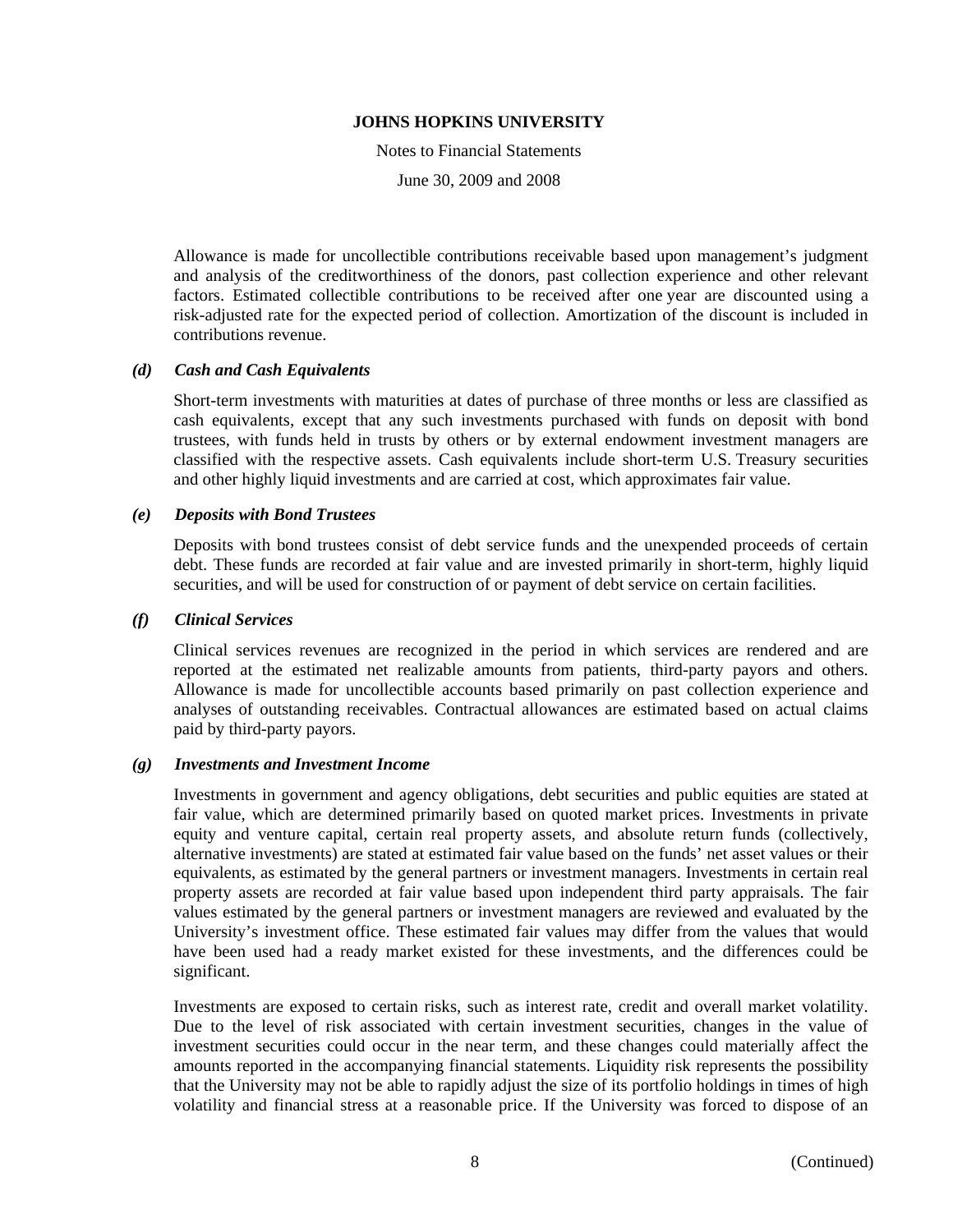Notes to Financial Statements

June 30, 2009 and 2008

illiquid investment at an inopportune time, it might be forced to do so at a substantial discount to fair value.

Investment income included in operating revenues consists of income and realized gains and losses on investments of working capital and nonpooled endowment funds (except where restricted by donors) and the annual payout for pooled endowment and similar funds approved by the Board of Trustees. Unrealized gains and losses of working capital investments, any difference between the total return recognized and the payout for pooled endowment and similar funds, and income and realized gains restricted by donors are reported as nonoperating activities.

## *(h) Investment in Property and Equipment*

Investment in property and equipment is stated at cost, if purchased or at estimated fair value at the date of gift, if donated, less accumulated depreciation and amortization. Depreciation of buildings, equipment and library collections and amortization of leasehold improvements are computed using the straight-line method over the estimated useful lives of the assets. Land and certain historic buildings are not subject to depreciation. Title to certain equipment purchased using funds provided by government sponsors is vested in the University. Such equipment is included in investment in property and equipment. Certain equipment used by the APL in connection with its performance under agreements with the United States Government is owned by the government. These facilities and equipment are not included in the balance sheets; however, the University is accountable to the government for them. Repairs and maintenance costs are expensed as incurred. Costs relating to retirement, disposal or abandonment of assets where the University has a legal obligation to perform certain activities are accrued using either site-specific surveys or square foot estimates as appropriate.

Costs of purchased software are capitalized along with internal and external costs incurred during the application development stage (i.e., from the time the software is selected until it is ready for use). Capitalized costs are amortized on a straight-line basis over the expected life of the software. Computer software maintenance costs are expensed as incurred.

#### *(i) Split Interest Agreements and Interests in Trusts*

The University's split interest agreements with donors consist primarily of irrevocable charitable remainder trusts and charitable gift annuity agreements for which the University serves as trustee. Assets held under these arrangements are included in investments and are recorded at fair value. Contribution revenues are recognized at the date the trusts or agreements are established after recording liabilities for the present value of the estimated future payments to be made to the donors and/or other beneficiaries. The liabilities are adjusted during the terms of the trusts for changes in the values of the assets, accretion of the discounts and other changes in estimates of future benefits.

The University is also the beneficiary of certain perpetual and remainder trusts held and administered by others. The fair values of the trusts are recognized as assets and contribution revenues at the dates the trusts are established. The assets held in these trusts are included in interests in trusts and endowment funds held by others and are adjusted for changes in the fair value of the trust assets through nonoperating investment return.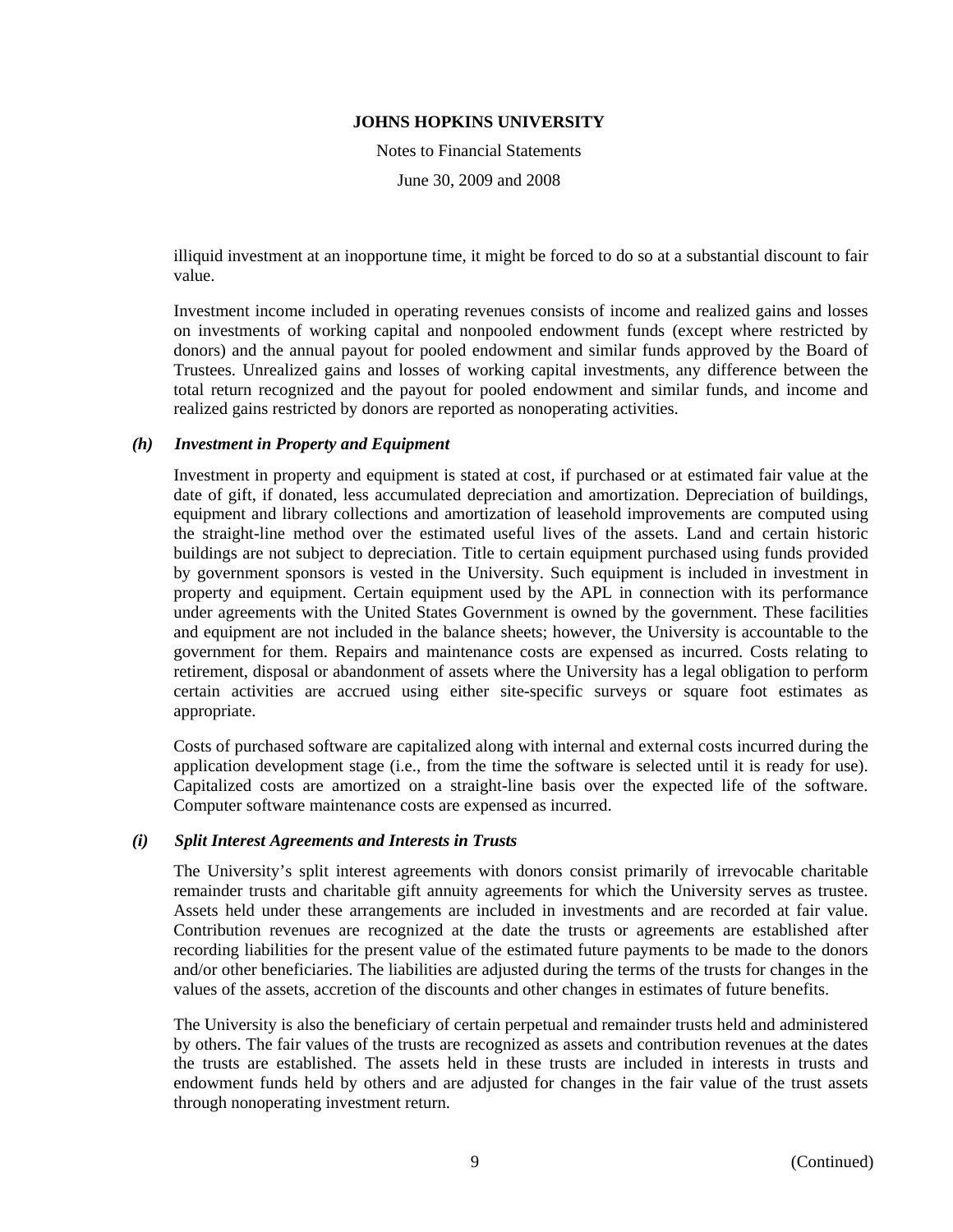Notes to Financial Statements June 30, 2009 and 2008

## *(j) Affiliated Institutions*

The University has separate administrative agreements for the exchange of services with the Hospital and other medical and educational institutions. Costs incurred by the University in providing services to these institutions and the related reimbursements are reported as operating expenses and revenues, respectively, in the appropriate classifications.

The University holds several endowment and similar funds which are designated for purposes or activities that are carried out by the Hospital and The Johns Hopkins Hospital Endowment Fund Incorporated (JHHEFI). The assets of these funds are included in investments and the related income is paid to the Hospital and JHHEFI. The carrying values of the funds are adjusted for earnings from and changes in the fair values of the investments and distributions paid and are classified as liabilities on the balance sheets as endowment and similar funds held for others.

## *(k) Insurance*

The University, together with other institutions, has formed captive insurance companies which arrange and provide professional liability, general liability and property damage insurance for their shareholders. Defined portions of claims paid by these companies are self-insured. The University's claims liabilities are recognized as claims are incurred using actuarial studies based upon historical claims data, cost trends and other actuarial estimates. Insurance expenses are recognized as operating expenses as incurred. In addition, the University is self insured for certain other risks, primarily health and workers compensation. Accrued self insurance liabilities aggregated \$59,277,000 and \$54,936,000 as of June 30, 2009 and 2008, respectively.

#### *(l) Sponsored Projects*

Revenues under grants, contracts and similar agreements with sponsors are recognized as expenditures are incurred for agreement purposes. These revenues include recoveries of facilities and administrative costs which are generally determined as a negotiated or agreed-upon percentage of direct costs, with certain exclusions. Facilities and administrative cost recovery revenues for the academic and support divisions of the University were \$257,475,000 in fiscal 2009 and \$246,458,000 in fiscal 2008. Funds received from sponsors in advance of expenditures incurred are reported as deferred revenue.

#### *(m) Tuition and Fees Revenue and Student Financial Aid*

Student tuition and fees are recorded as revenue during the year the related academic services are rendered. Student tuition and fees received in advance of services to be rendered are recorded as deferred revenue. The University provides financial aid to eligible students, generally in a "package" that includes loans, compensation under work-study programs and/or grant and scholarship awards. The loans are provided primarily through programs of the United States Government (including direct and guaranteed loan programs) under which the University is responsible only for certain administrative duties. The grants and scholarships include awards provided from gifts and grants from private donors, income earned on endowment funds restricted for student aid and University funds.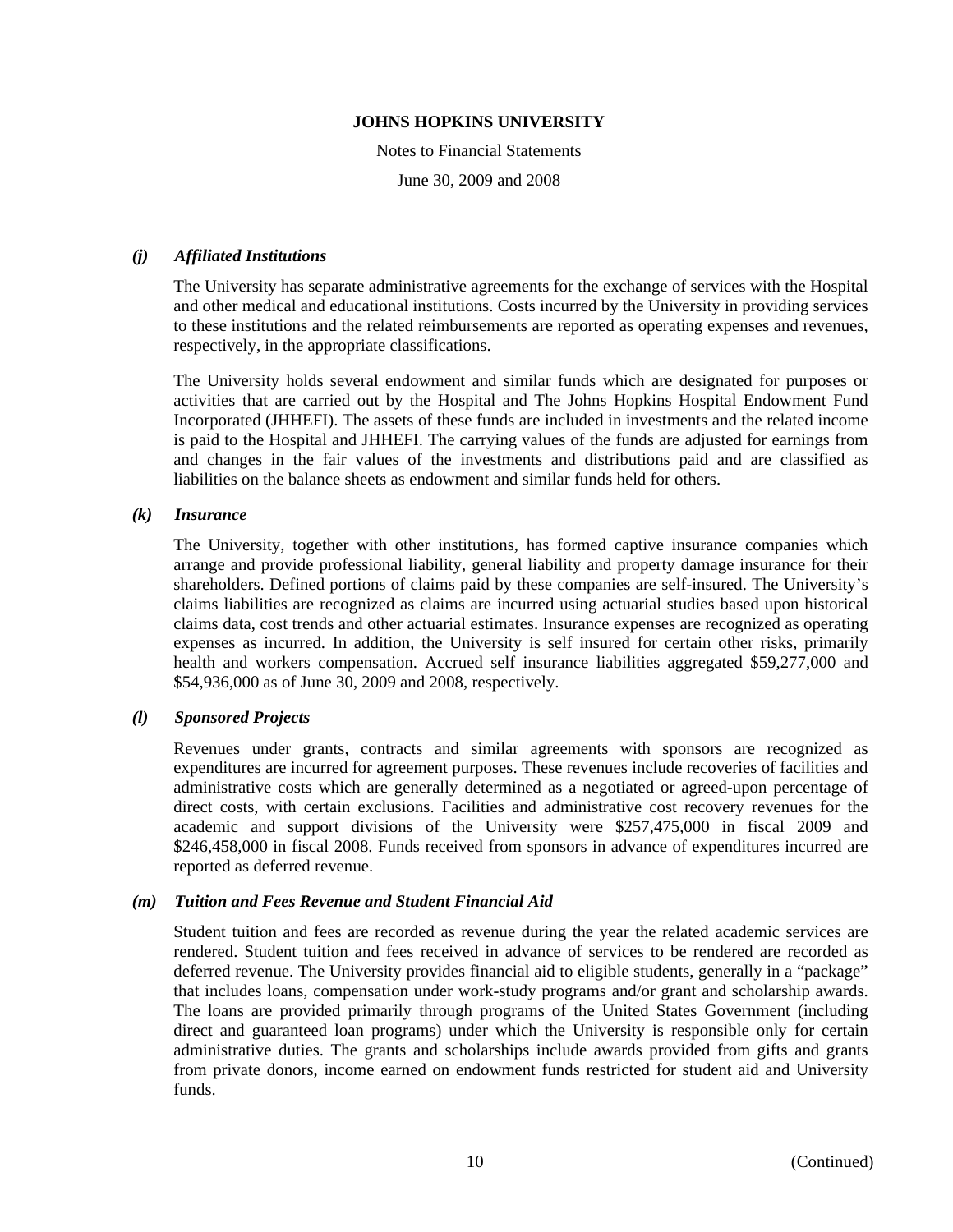Notes to Financial Statements June 30, 2009 and 2008

## *(n) Income Taxes*

The University is qualified as a not-for-profit organization under Section  $501(c)(3)$  of the Internal Revenue Code, as amended. Accordingly, it is not subject to income taxes except to the extent it has taxable income from activities that are not related to its exempt purpose. The University recognizes the effect of income tax positions only if those positions are more likely than not of being sustained. No provision for income taxes was required for fiscal 2009 or 2008.

#### *(o) Leases*

The University conducts certain operations in leased facilities which have minimum lease obligations under noncancelable operating leases. Certain leases contain rent escalations, renewal options and require payments for taxes, insurance and maintenance. Rent expense is charged to operations as incurred, except for escalating rents, which are charged to operations on a straight-line basis over the life of the lease.

The University also enters into lease agreements that are classified as capital leases. Buildings and equipment under capital leases are recorded at the lower of the net present value of the minimum lease payments or the value of the leased asset at the inception of the lease.

#### *(p) Derivative Financial Instruments*

Derivative financial instruments are measured at fair value and recognized in the balance sheets as assets or liabilities.

The University's external investment managers are authorized to use specified derivative financial instruments in managing the assets under their control, subject to restrictions and limitations adopted by the Board of Trustees. Futures contracts, which are commitments to buy or sell designated financial instruments at a future date for a specified price, may be used to adjust asset allocation, neutralize options in securities or construct a more efficient portfolio. The managers have made limited use of exchange-traded interest rate futures contracts. Margin requirements are met in cash; however, the managers settle their positions on a net basis and, accordingly, the cash requirements are substantially less than the contract amounts. Forward currency contracts, which are agreements to exchange designated currencies at a future date at a specified rate, may be used to hedge currency exchange risk associated with investments in fixed-income securities denominated in foreign currencies and investments in equity securities traded in foreign markets. The managers settle these contracts on a net basis and, accordingly, the cash requirements are substantially less than the contract amounts. Changes in the market value of the derivative contracts are included in investment revenue.

The University makes limited use of interest rate swap agreements to manage interest rate risk associated with certain variable rate debt or to adjust its debt structure. Under interest rate swap agreements, the University and the counterparties agree to exchange the difference between fixed rate and variable rate interest amounts calculated by reference to specified notional principal amounts during the agreement period. Notional principal amounts are used to express the volume of these transactions, but the cash requirements and amounts subject to credit risk are substantially less.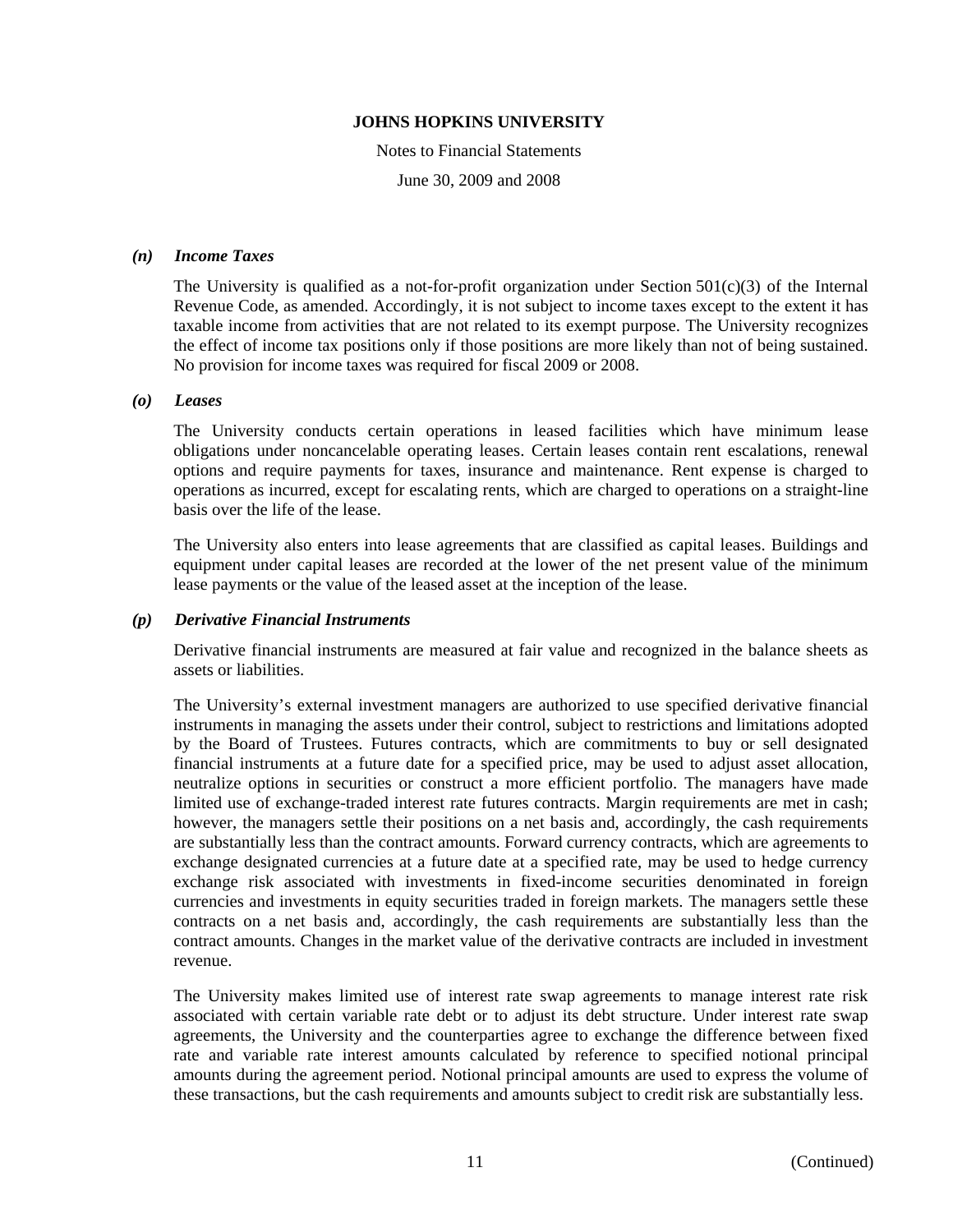Notes to Financial Statements

June 30, 2009 and 2008

Parties to interest rate swap agreements are subject to market risk for changes in interest rates and risk of credit loss in the event of nonperformance by the counterparty. The University is not generally required to post any collateral under these agreements, but collateral is required under certain specified events. As of June 30, 2009 and 2008, there was no posted collateral for these agreements.

#### *(q) Statement of Cash Flows*

There were no significant noncash transactions in fiscal 2009. Significant noncash transactions in fiscal 2008 consisted of capital lease obligations related to building and leasehold improvements of approximately \$59,508,000, an acquisition of a building and related reduction in accounts receivable of approximately \$20,150,000 and payables related to investment securities of approximately \$45,300,000.

#### *(r) New Accounting Pronouncements*

Effective July 1, 2008, the University adopted Financial Accounting Standards Board (FASB) Statement No. 157, *Fair Value Measurements,* as amended (Statement 157). Statement 157 defines fair value, requires expanded disclosures about fair value measurements, and establishes a three-level hierarchy for fair value measurements based on the observable inputs to the valuations of an asset or liability at the measurement date. Fair value is defined as the price that would be received to sell an asset or paid to transfer a liability in an orderly transaction between market participants at the measurement date. Statement 157 prioritizes the inputs to the valuation techniques used to measure fair value by giving the highest priority to unadjusted quoted prices in active markets for identical assets or liabilities (Level 1 measurements), and the lowest priority to measurements involving significant unobservable inputs (Level 3 measurements). The adoption of Statement 157 did not have a significant impact on the University's net assets.

Effective June 30, 2009, the University adopted Accounting Standards Update 2009-12, *Investments in Certain Entities That Calculate Net Asset Value per Share (or its Equivalent)*, to its alternative investments. This guidance amends Statement 157 and permits, as a practical expedient, fair value of investments within its scope to be estimated using net asset value per share or its equivalent.

In August 2008, the FASB issued FASB Staff Position 117-1, *Endowments of Not-for-Profit Organizations: Net Asset Classification of Funds Subject to an Enacted Version of the Uniform Prudent Management of Institutional Funds Act, and Enhanced Disclosures for All Endowment Funds* (FSP 117-1). FSP 117-1 provides guidance on the net asset classification of donor-restricted endowment funds for a nonprofit organization that is subject to an enacted version of the Uniform Prudent Management of Institutional Funds Act (UPMIFA or the Act). UPMIFA was signed into law in Maryland on April 14, 2009 with an immediate effective date and the University adopted FSP 117-1 effective July 1, 2008. FSP 117-1 required reclassification of \$557,375,000 of accumulated gains on donor-restricted endowment funds from unrestricted net assets to temporarily restricted net assets until appropriated for expenditure by the University's Board of Trustees. FSP 117-1 also requires additional disclosure about endowments for all organizations (see note 11).

In May 2009, the FASB issued Statement No. 165, *Subsequent Events* (Statement 165). Statement 165 establishes general standards of accounting for and disclosure of events that occur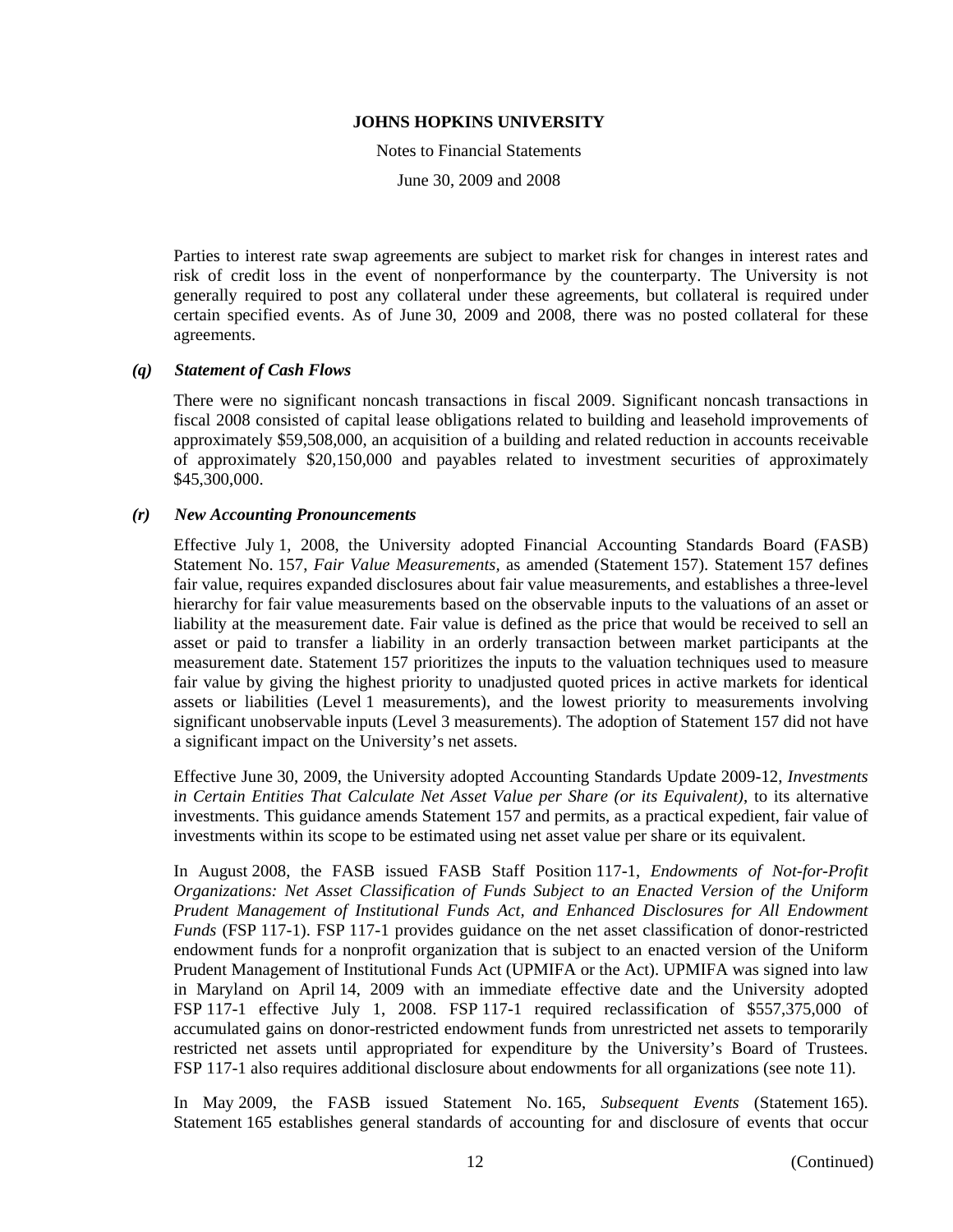Notes to Financial Statements

June 30, 2009 and 2008

after the balance sheet date but before the financial statements are issued. Statement 165 also requires the disclosure of the date through which an entity has evaluated subsequent events. The University adopted Statement 165 in fiscal 2009 and evaluated subsequent events through October 25, 2009, which is the date the financial statements were available for issuance.

In March 2008, the FASB issued Statement No. 161, *Disclosures about Derivative Instruments and Hedging Activities – an amendment of FASB Statement No. 133* (Statement 161). Statement 161 requires entities that utilize derivative instruments to provide qualitative disclosures about their objectives and strategies for using such instruments, as well as any details of credit-risk-related contingent features contained within derivatives. Statement 161 also requires entities to disclose additional information about the amounts and location of derivatives located within the financial statements, how the provisions of Statement No. 133 have been applied, and the impact that hedges have on the entity's financial position, financial performance, and cash flows. The University will adopt the provisions of Statement 161 in fiscal 2010.

In December 2008, the FASB issued Staff Position FAS 132(R)-1, *Employers' Disclosures about Postretirement Benefit Plan Assets* (FSP 132(R)-1), which will be effective for the University for fiscal year 2010. FSP 132(R)-1 requires the University to disclose information about fair value measurements of pension and postretirement plan assets that would be similar to the fair value measurement disclosures required by Statement 157.

#### **(2) Applied Physics Laboratory (APL)**

The APL is engaged in research and development work, principally under an omnibus contract with the Naval Sea Systems Command of the United States Navy (NAVSEA). Revenues and expenses under the contract with NAVSEA and contracts with other agencies of the United States Government represent substantially all of the revenues and expenses of the APL. The omnibus contract and other contracts define reimbursable costs and provide for fees to the University. The omnibus contract also requires that a portion of the fees earned by the University thereunder be retained and used for various APL-related purposes.

The current contract with NAVSEA continues until September 30, 2012. University management expects that a contractual relationship with the United States Navy will continue after expiration of the current contract.

In accordance with an agreement between the United States Government and the University, the APL has been designated a national resource. Under the agreement, if the University should determine that it can no longer sponsor the APL or the Secretary of the Navy should determine that the Navy can no longer contract with the University with respect to the APL, the University will establish a charitable trust to provide for the continued availability of the APL. The trust would be administered by five trustees and the corpus would consist of the University's interest in the APL facilities, including land to the extent necessary, and the balances in the University's APL stabilization, contingency and research fund on the date the trust is established, less certain costs. Upon termination of the trust, the corpus, in whole or in part, as determined by the trustees, would be returned to and held and used by the University for such educational or research purposes and in such manner as the trustees and University agree.

The APL stabilization, contingency and research fund is included in unrestricted net assets and was \$329,446,000 and \$332,197,000 as of June 30, 2009 and 2008, respectively, including net investment in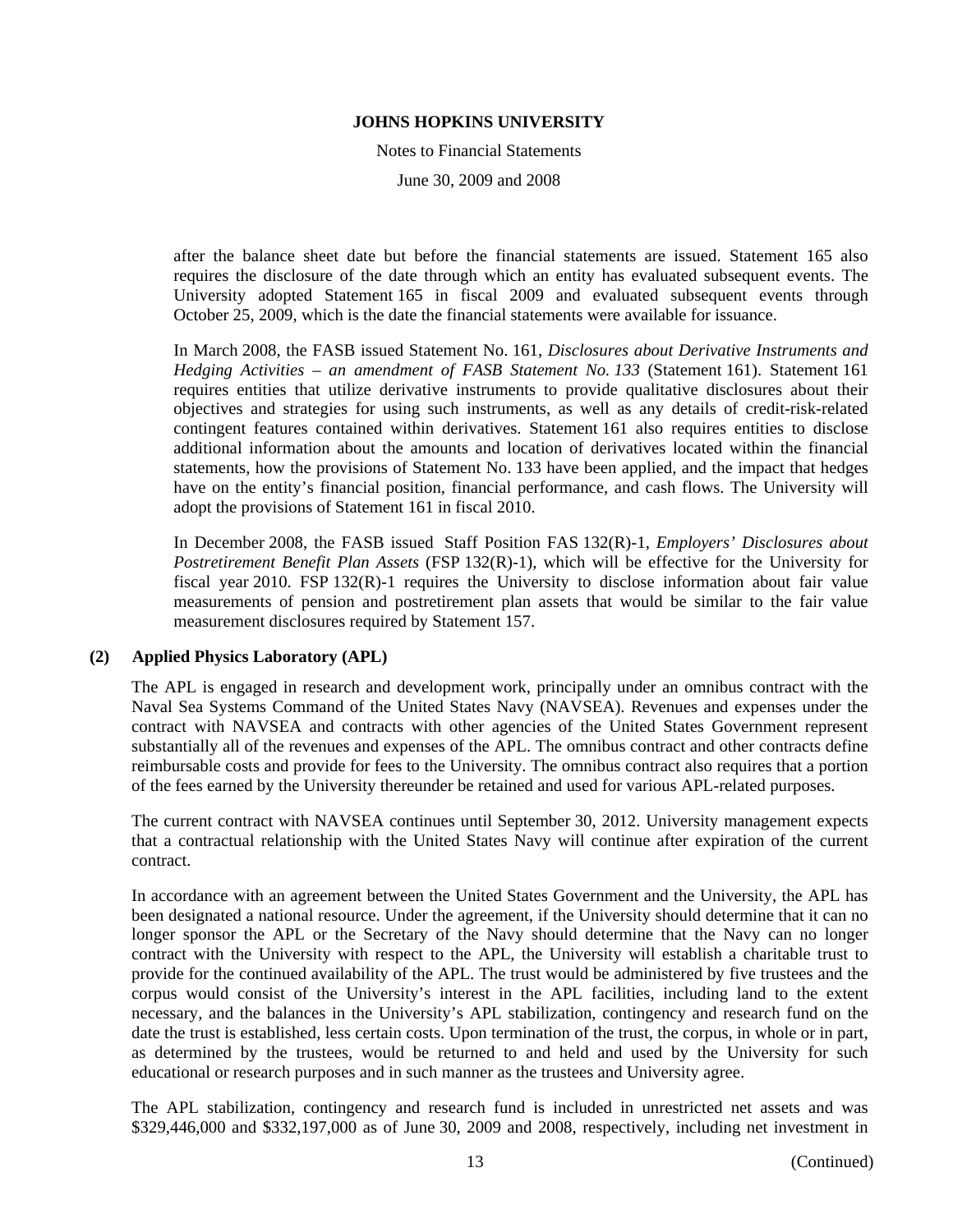Notes to Financial Statements

June 30, 2009 and 2008

property and equipment of \$256,066,000 and \$239,869,000, respectively, and funds functioning as endowment of \$56,214,000 and \$74,345,000, respectively.

## **(3) Accounts Receivable**

Accounts receivable, net is summarized as follows as of June 30, 2009 and 2008 (in thousands):

|                                                                                                                | 2009          | 2008    |
|----------------------------------------------------------------------------------------------------------------|---------------|---------|
| Reimbursement of costs incurred under grants and contracts                                                     | \$<br>315,322 | 283,853 |
| Affiliated institutions, primarily the Hospital                                                                | 47,783        | 37,889  |
| <b>Students</b>                                                                                                | 13,214        | 13,453  |
| <b>Others</b>                                                                                                  | 28,790        | 30,357  |
| Total research, training, students and other, less<br>allowances of \$22,609 in 2009 and \$22,541<br>in $2008$ | 405,109       | 365,552 |
| Receivables for medical services, less allowances                                                              |               |         |
| of \$92,364 in 2009 and \$89,850 in 2008                                                                       | 42,157        | 38,121  |
|                                                                                                                | 447,266       | 403,673 |

Approximately 82% and 78%, respectively, of reimbursement of costs incurred under grants and contracts as of June 30, 2009 and 2008 were receivables from agencies or departments of the United States Government.

The mix of gross accounts receivable for medical services from patients and third party payors consisted of the following as of June 30, 2009 and 2008: commercial third parties 40% and 39%, respectively; Medicare 18% and 16%, respectively; Medicaid 12% and 13%, respectively; Blue Cross/Blue Shield 10% and 12%, respectively; and patients 20% and 20%, respectively.

#### **(4) Contributions Receivable**

Contributions receivable, net, is summarized as follows as of June 30, 2009 and 2008 (in thousands):

|                                                          | 2009          | 2008    |
|----------------------------------------------------------|---------------|---------|
| Unconditional promises scheduled to be collected in:     |               |         |
| Less than one year                                       | \$<br>101,605 | 87,632  |
| One year to five years                                   | 144,598       | 117,077 |
| Over five years                                          | 13,359        | 23,279  |
|                                                          | 259,562       | 227,988 |
| Less unamortized discount (interest ranging from 2.4% to |               |         |
| 5.1%) and allowances for uncollectible contributions     | 31,568        | 32,081  |
|                                                          | 227,994       | 195,907 |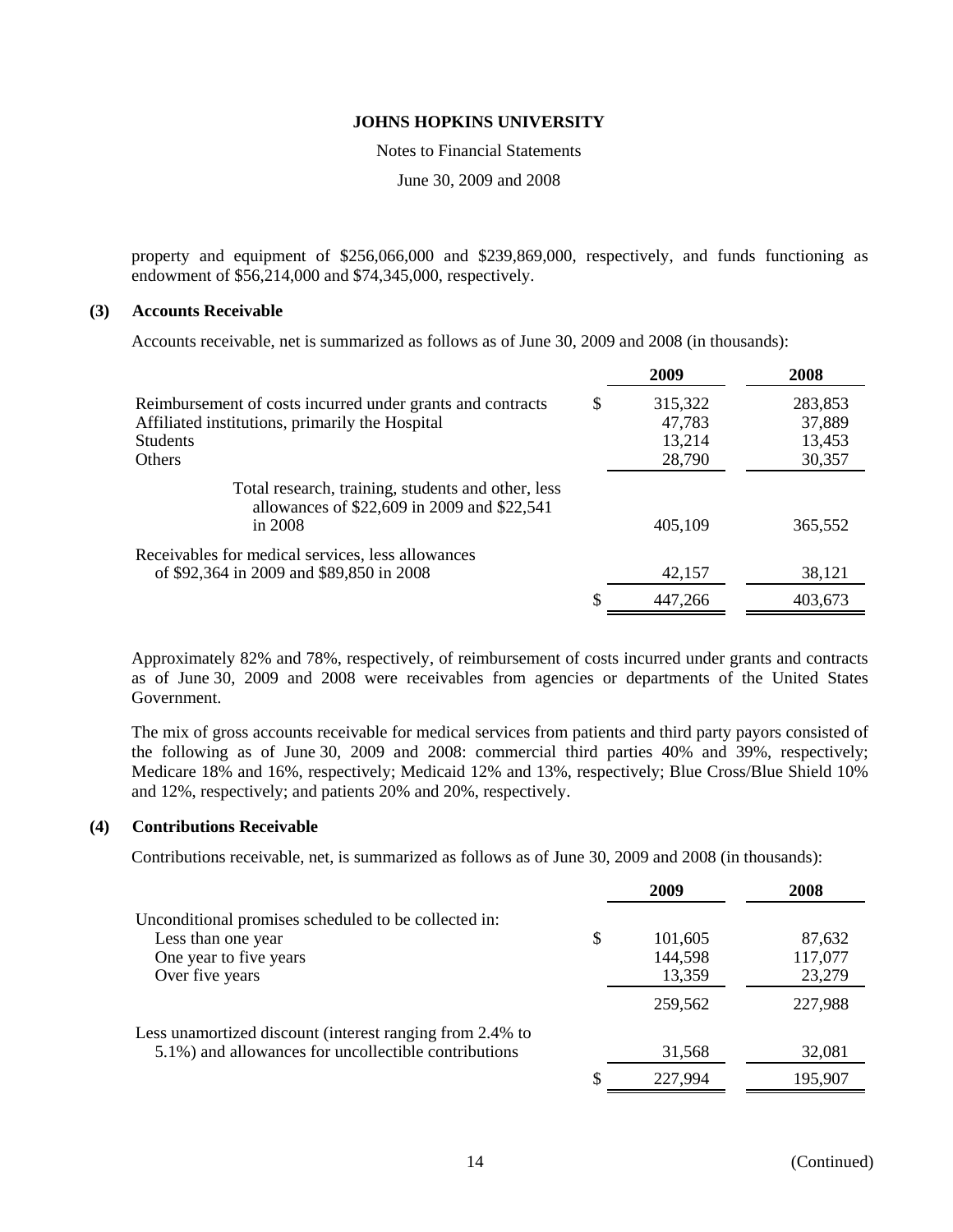Notes to Financial Statements

June 30, 2009 and 2008

As of June 30, 2009 and 2008, 48% and 41%, respectively, of the gross contributions receivable were due from ten donors. Approximately 50% and 24% of contribution revenues for fiscal 2009 and 2008, respectively, were from ten donors. As of June 30, 2009, the University had also been informed of bequest intentions and conditional promises to give aggregating in excess of \$400,000,000 which have not been recognized as assets or revenues. If received, these gifts will generally be restricted for specific purposes stipulated by the donors, primarily endowments for faculty support, scholarships or general operating support of a particular department or division of the University.

## **(5) Investments**

Investments are summarized as follows as of June 30, 2009 and 2008 (in thousands):

|                                                 | 2009            | 2008      |
|-------------------------------------------------|-----------------|-----------|
| Cash and cash equivalents                       | \$<br>82,505    | 48,437    |
| United States Government and agency obligations | 488,782         | 487,257   |
| Debt securities                                 | 439,403         | 157,823   |
| Public equities                                 | 891,167         | 1,384,590 |
| Private equity and venture capital              | 361,275         | 402,407   |
| Real property assets                            | 382,319         | 375,536   |
| Absolute return funds                           | 629,574         | 691,408   |
| Other                                           | 63,618          | 77,790    |
|                                                 | \$<br>3,338,643 | 3,625,248 |

Investments are professionally managed, primarily by outside investment organizations, subject to direction and oversight by a committee of the Board of Trustees. The committee has established investment policies and guidelines which cover asset allocation and performance objectives and impose various restrictions and limitations on the managers. These restrictions and limitations are specific to each asset classification and cover concentrations of market risk (at both the individual issuer and industry group levels), credit quality of fixed-income and short-term investments, use of derivatives, investments in foreign securities and various other matters.

As of June 30, 2009, the estimated fair value of the University's alternative investments aggregated \$1,238,068,000. The limitations and restrictions on the University's ability to redeem or sell these alternative investments vary by investment. As of June 30, 2009, the University's remaining outstanding commitments to alternative investments aggregated \$656,537,000.

As of June 30, 2009 and 2008, assets of endowment and similar funds, excluding assets held for the Hospital and JHHEFI, amounted to \$1,983,341,000 and \$2,491,262,000, respectively. Certain assets of endowment and similar funds are combined in a common investment pool known as the Endowment Investment Pool (EIP). Each individual fund purchases or disposes of shares on the basis of the market value per share at the end of the quarter during which the transaction takes place. As of June 30, 2009 and 2008, assets of the EIP, including cash and cash equivalents and investments, and including assets held for JHHEFI, amounted to \$2,331,736,000 and \$3,075,185,000, respectively.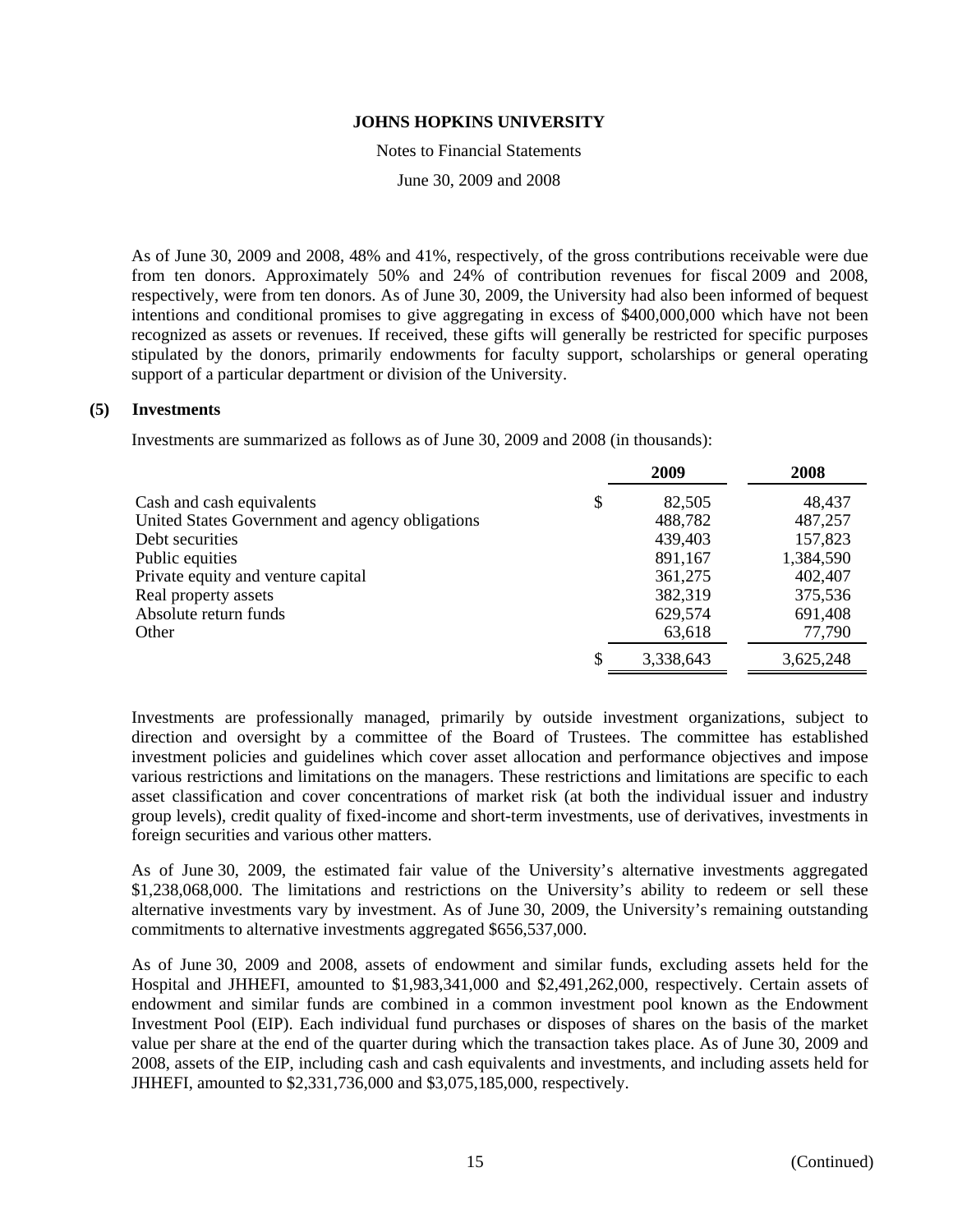Notes to Financial Statements

June 30, 2009 and 2008

As of June 30, 2009 and 2008, other investments represent investments held by the University under deferred compensation agreements. Such amounts approximate the University's related liability to employees which are included in obligations under deferred compensation agreements and other long-term liabilities.

Investment return is summarized as follows for the years ended June 30, 2009 and 2008 (in thousands):

|                                                            | 2009      | 2008      |
|------------------------------------------------------------|-----------|-----------|
| Dividend and interest income                               | 49,602    | 79,341    |
| Net realized and unrealized losses                         | (567,311) | (67, 979) |
| External investment management fees and expenses           | (11, 471) | (8,409)   |
| Change in value of interests in trusts and endowment funds |           |           |
| held by others                                             | (17, 418) | (8, 862)  |
|                                                            | (546,598) | (5,909)   |

Investment return is classified in the statements of activities as follows for the years ended June 30, 2009 and 2008 (in thousands):

|              |   | 2009       | 2008       |
|--------------|---|------------|------------|
| Operating    | J | 145,420    | 145,789    |
| Nonoperating |   | (692, 018) | (151, 698) |
|              | D | (546, 598) | (5,909)    |

## **(6) Fair Value Measurements**

As of June 30, 2009 and 2008, the carrying values of the University's cash and cash equivalents, accounts receivable, contributions receivable, prepaid expenses, deferred charges and other assets, accounts payable, accrued expenses, deferred revenues and certain other liabilities approximate their fair values. An approximate estimate of the fair value of student loan receivables administered by the University under federal government loan programs is not practical because the receivables can only be assigned to the U.S. government or its designees.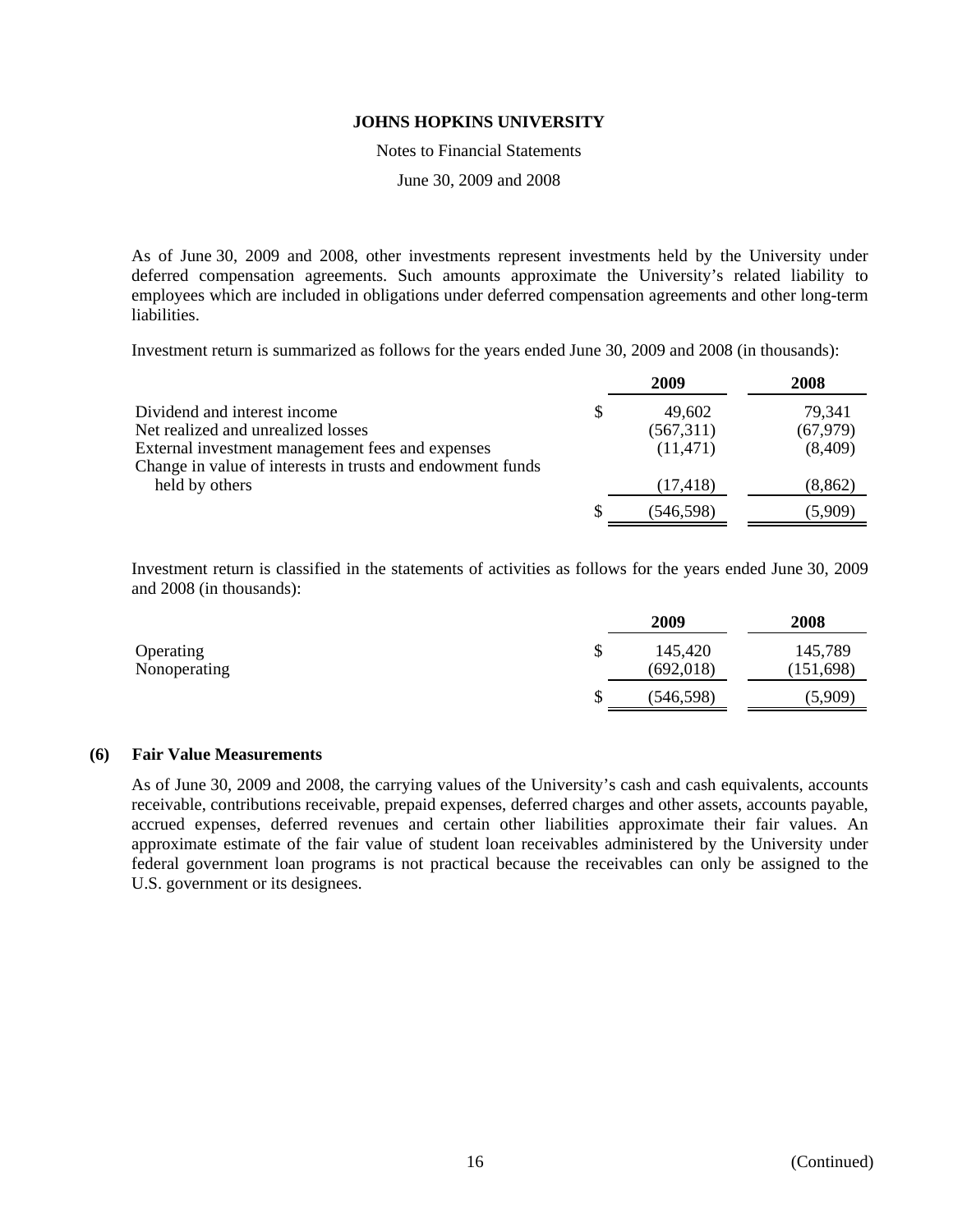Notes to Financial Statements

June 30, 2009 and 2008

The carrying amounts of debt with variable interest rates, including commercial paper, approximate fair value because the rates reflect the current market rates for debt instruments with similar maturities and credit quality. The fair value of fixed rate debt is estimated based upon quoted market prices for publicly traded issues with similar terms and average maturities. The fair value estimates are at a specific point in time, are subjective in nature and involve matters of judgment. The University is not obligated to settle its debt at fair value. The carrying amount and estimated fair value of the University's debt are summarized in the table below as of June 30, 2009 and 2008 (in thousands):

|                                                                   |   |                     | 2009                           | 2008               |                                |  |
|-------------------------------------------------------------------|---|---------------------|--------------------------------|--------------------|--------------------------------|--|
|                                                                   |   | Carrying<br>amount  | <b>Estimated</b><br>fair value | Carrying<br>amount | <b>Estimated</b><br>fair value |  |
| Variable rate debt<br>Fixed rate debt<br>Commercial paper revenue | S | 53,940<br>1,164,708 | 53,940<br>1,268,993            | 58,442<br>644,727  | 58,442<br>672,090              |  |
| notes                                                             |   | 312,954             | 312,954                        | 324,648            | 324,648                        |  |
|                                                                   | S | 1,531,602           | 1,635,887                      | 1,027,817          | 1,055,180                      |  |

Under Statement 157, the three levels of the fair value hierarchy are as follows:

- Level 1: Quoted prices in active markets for identical assets or liabilities. Level 1 assets and liabilities include debt and equity securities that are traded in an active exchange market.
- Level 2: Observable inputs other than Level 1 prices such as quoted prices for similar assets or liabilities; quoted prices in markets that are not active; or other inputs that are observable or can be corroborated by observable market data for substantially the full term of the assets or liabilities.
- Level 3: Unobservable inputs that are supported by little or no market activity and that are significant to the fair value of the asset or liabilities. Level 3 assets and liabilities include financial instruments whose value is determined using pricing models, discounted cash flow methodologies or similar techniques, as well as instruments for which the determination of fair value requires significant management judgment or estimation.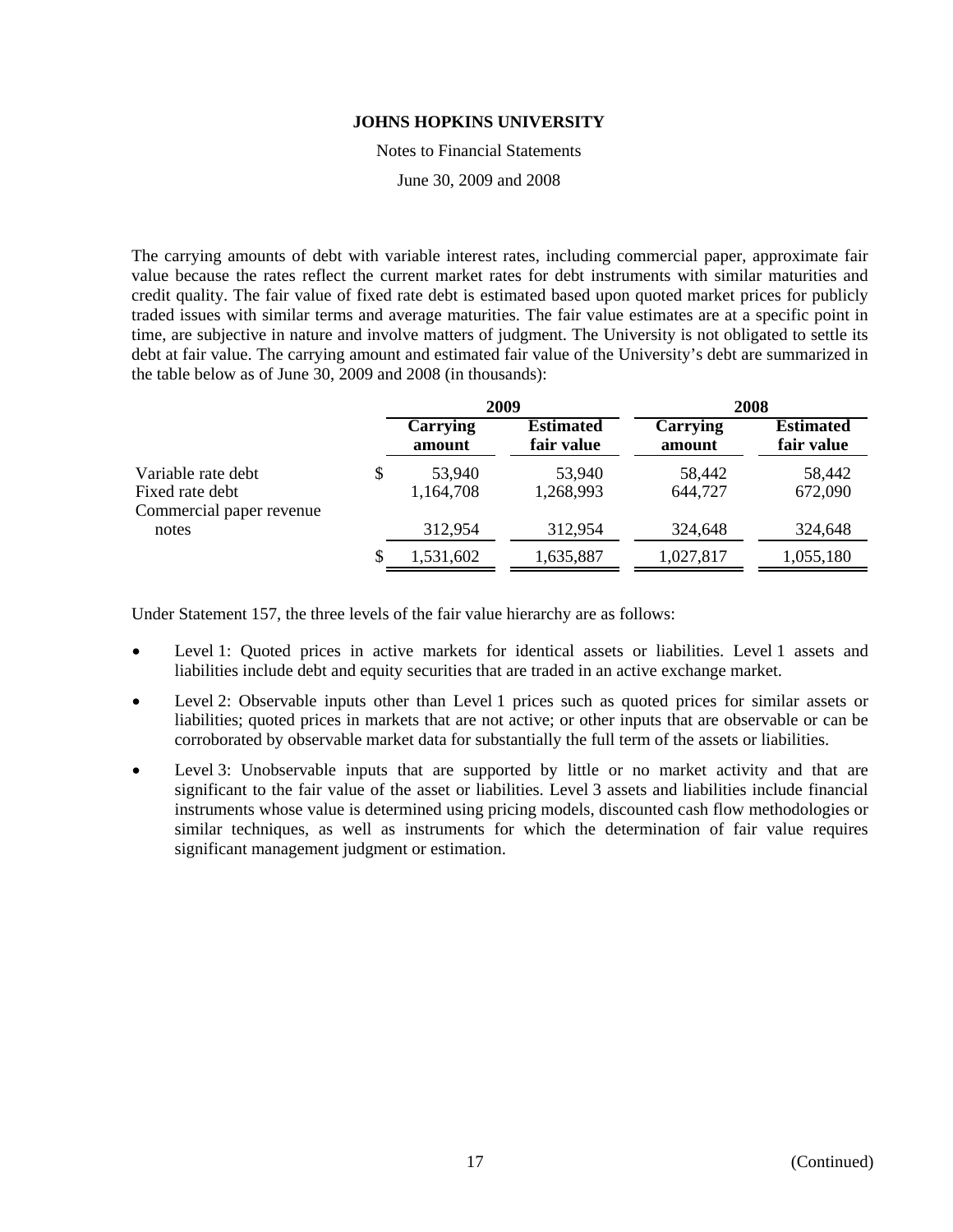Notes to Financial Statements

June 30, 2009 and 2008

The following table presents assets and liabilities that are measured at fair value on a recurring basis as of June 30, 2009 (in thousands):

|                              | <b>Fair value</b><br>as of |           |         |           |
|------------------------------|----------------------------|-----------|---------|-----------|
|                              | June 30, 2009              | Level 1   | Level 2 | Level 3   |
| Assets:                      |                            |           |         |           |
| Investments:                 |                            |           |         |           |
| Cash and cash equivalents    | \$<br>82,505               | 82,505    |         |           |
| United States Government and |                            |           |         |           |
| agency obligations           | 488,782                    | 488,782   |         |           |
| Debt securities              | 439,403                    | 439,403   |         |           |
| Public equities              | 891,167                    | 411,272   | 479,895 |           |
| Private equity and venture   |                            |           |         |           |
| capital                      | 361,275                    |           |         | 361,275   |
| Real property assets         | 382,319                    | 11,122    | 43,903  | 327,294   |
| Absolute return funds        | 629,574                    |           | 175,720 | 453,854   |
| Other                        | 63,618                     | 63,618    |         |           |
| Total investments            | 3,338,643                  | 1,496,702 | 699,518 | 1,142,423 |
| Other assets:                |                            |           |         |           |
| Deposits with bond trustees  | 11,568                     | 11,568    |         |           |
| Interests in trusts and      |                            |           |         |           |
| endowment funds held         |                            |           |         |           |
| by others                    | 90,637                     |           | 68,426  | 22,211    |
| <b>Total</b> assets          | \$<br>3,440,848            | 1,508,270 | 767,944 | 1,164,634 |
| Liabilities:                 |                            |           |         |           |
| Interest rate swaps          | \$<br>14,792               |           | 14,792  |           |
| Obligations under deferred   |                            |           |         |           |
| compensation agreements      | 63,618                     | 63,618    |         |           |
| Endowment and similar funds  |                            |           |         |           |
| held for others              | 340,687                    |           |         | 340,687   |
| <b>Total liabilities</b>     | \$<br>419,097              | 63,618    | 14,792  | 340,687   |

The methods and assumptions used to estimate the fair value of each class of financial asset and the fair value of the interest rate swap liability are defined in note 1. The fair value of the obligations under deferred compensation agreements are equal to the fair value of the other investment assets which are determined using quoted market prices. The fair value of the endowment and similar funds held by others is determined using the estimated per share price of the EIP at the reporting date multiplied by the number of shares in the EIP held by others.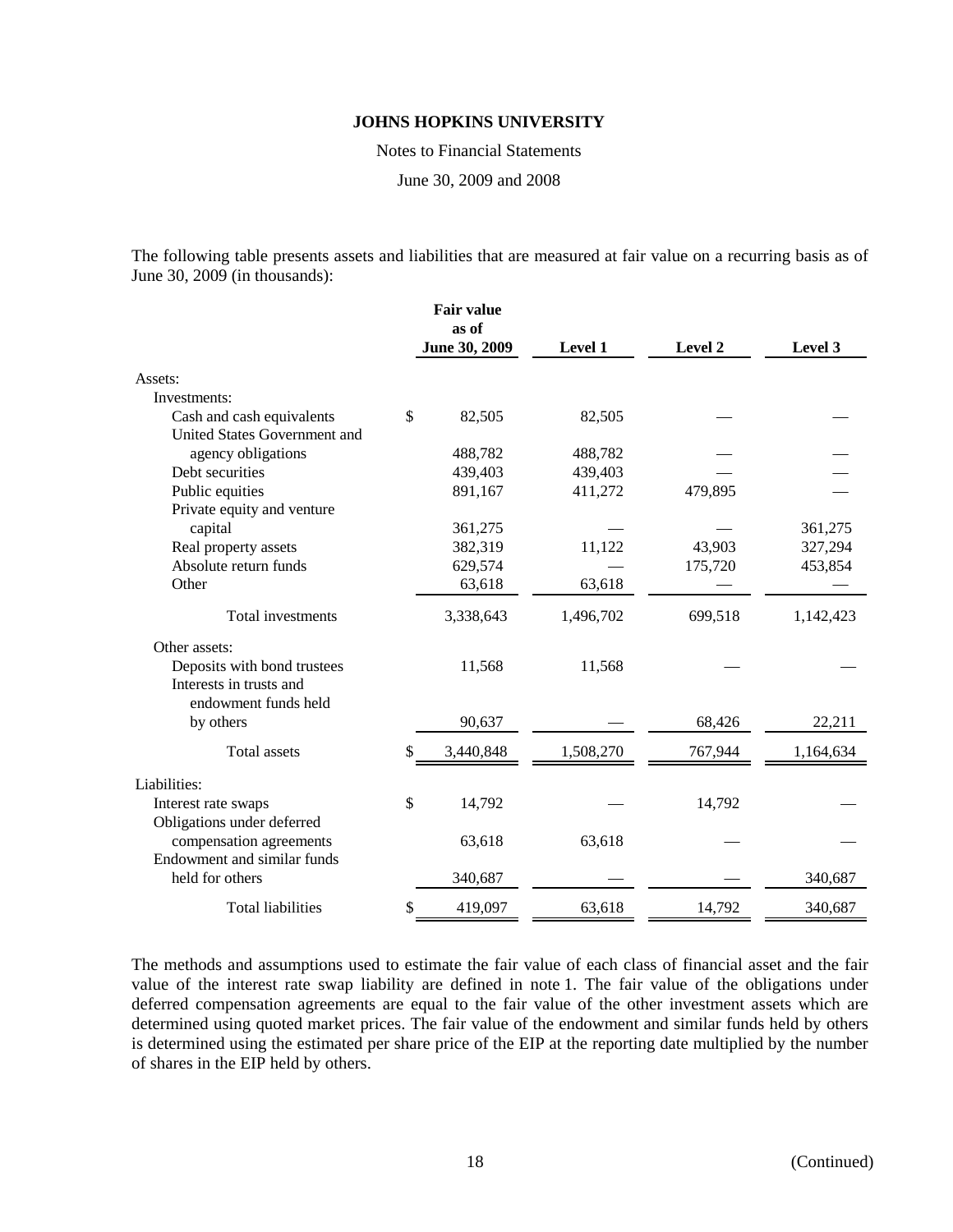Notes to Financial Statements

June 30, 2009 and 2008

The following tables present the University's activity for Level 3 assets and liabilities measured at fair value on a recurring basis for the year ended June 30, 2009 (in thousands):

|                                   | <b>Private equity</b><br>and venture<br>capital | <b>Real property</b><br>assets | Absolute<br>return<br>funds | <b>Interests in</b><br>trusts and<br>endowments<br>held by<br>others | Total      |
|-----------------------------------|-------------------------------------------------|--------------------------------|-----------------------------|----------------------------------------------------------------------|------------|
| Assets:                           |                                                 |                                |                             |                                                                      |            |
| Beginning balance July 1, 2008 \$ | 402,407                                         | 300,593                        | 435,257                     | 28,632                                                               | 1,166,889  |
| Total gains and losses            |                                                 |                                |                             |                                                                      |            |
| included in changes in            |                                                 |                                |                             |                                                                      |            |
| net assets:                       |                                                 |                                |                             |                                                                      |            |
| Dividend and interest             |                                                 |                                |                             |                                                                      |            |
| income                            | 615                                             | 5.043                          | 2,314                       |                                                                      | 7,972      |
| Net realized and                  |                                                 |                                |                             |                                                                      |            |
| unrealized losses                 | (85,602)                                        | (52,510)                       | (83, 117)                   | (5,321)                                                              | (226, 550) |
| Purchases, sales, issuances       |                                                 |                                |                             |                                                                      |            |
| and settlements                   | 43,855                                          | 74,168                         | 99,400                      | (1,100)                                                              | 216,323    |
| Ending balance June 30, 2009      | 361,275<br>S.                                   | 327,294                        | 453,854                     | 22,211                                                               | 1,164,634  |

|                                                  |    | <b>Endowment</b><br>and similar<br>funds held<br>for others |
|--------------------------------------------------|----|-------------------------------------------------------------|
| Liabilities:                                     |    |                                                             |
| Beginning balance July 1, 2008                   | \$ | 437,183                                                     |
| Net realized and unrealized losses               |    | (88, 684)                                                   |
| Purchases, sales, issuances and settlements, net |    | (7, 812)                                                    |
| Ending balance June 30, 2009                     | S  | 340,687                                                     |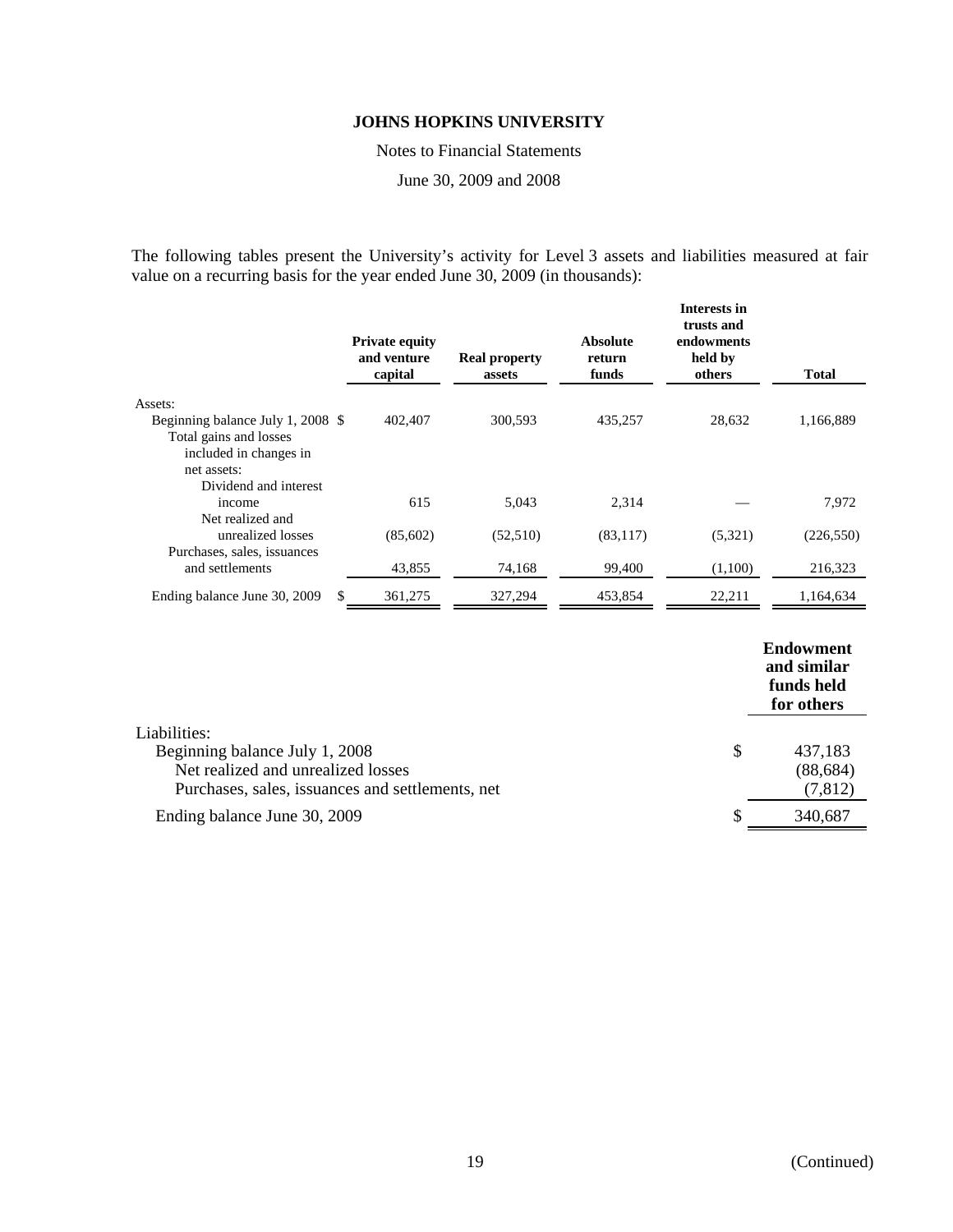Notes to Financial Statements

June 30, 2009 and 2008

## **(7) Investment in Property and Equipment**

Investment in property and equipment, net, is summarized as follows as of June 30, 2009 and 2008 (in thousands):

|                                      | 2009         | 2008      | <b>Range of</b><br>useful lives |
|--------------------------------------|--------------|-----------|---------------------------------|
| Land                                 | \$<br>59,151 | 50,481    | N/A                             |
| Land improvements                    | 80,200       | 78,259    | 15 years                        |
| Buildings and leasehold improvements | 2,267,335    | 2,126,838 | $10 - 40$ years                 |
| Equipment                            | 561,911      | 527,359   | $7 - 15$ years                  |
| Capitalized software costs           | 105,478      | 103,336   | $3 - 10$ years                  |
| Library collections                  | 203,870      | 194,013   | 25 years                        |
| Construction in progress             | 188,209      | 161,532   | N/A                             |
|                                      | 3,466,154    | 3,241,818 |                                 |
| Less accumulated depreciation        |              |           |                                 |
| and amortization                     | 1,479,120    | 1,324,690 |                                 |
|                                      | 1,987,034    | 1,917,128 |                                 |

## **(8) Debt**

Debt is summarized as follows as of June 30, 2009 and 2008 (in thousands):

|                                             | 2009      | 2008      |
|---------------------------------------------|-----------|-----------|
| Bonds payable                               | 1,035,204 | 509,859   |
| Notes payable                               | 124,296   | 132,120   |
| Commercial paper revenue notes – tax-exempt | 258,466   | 253,660   |
| Commercial paper revenue notes – taxable    | 54,488    | 70,988    |
| Capital lease obligations (see note 15)     | 59,148    | 61,190    |
|                                             | 1,531,602 | 1,027,817 |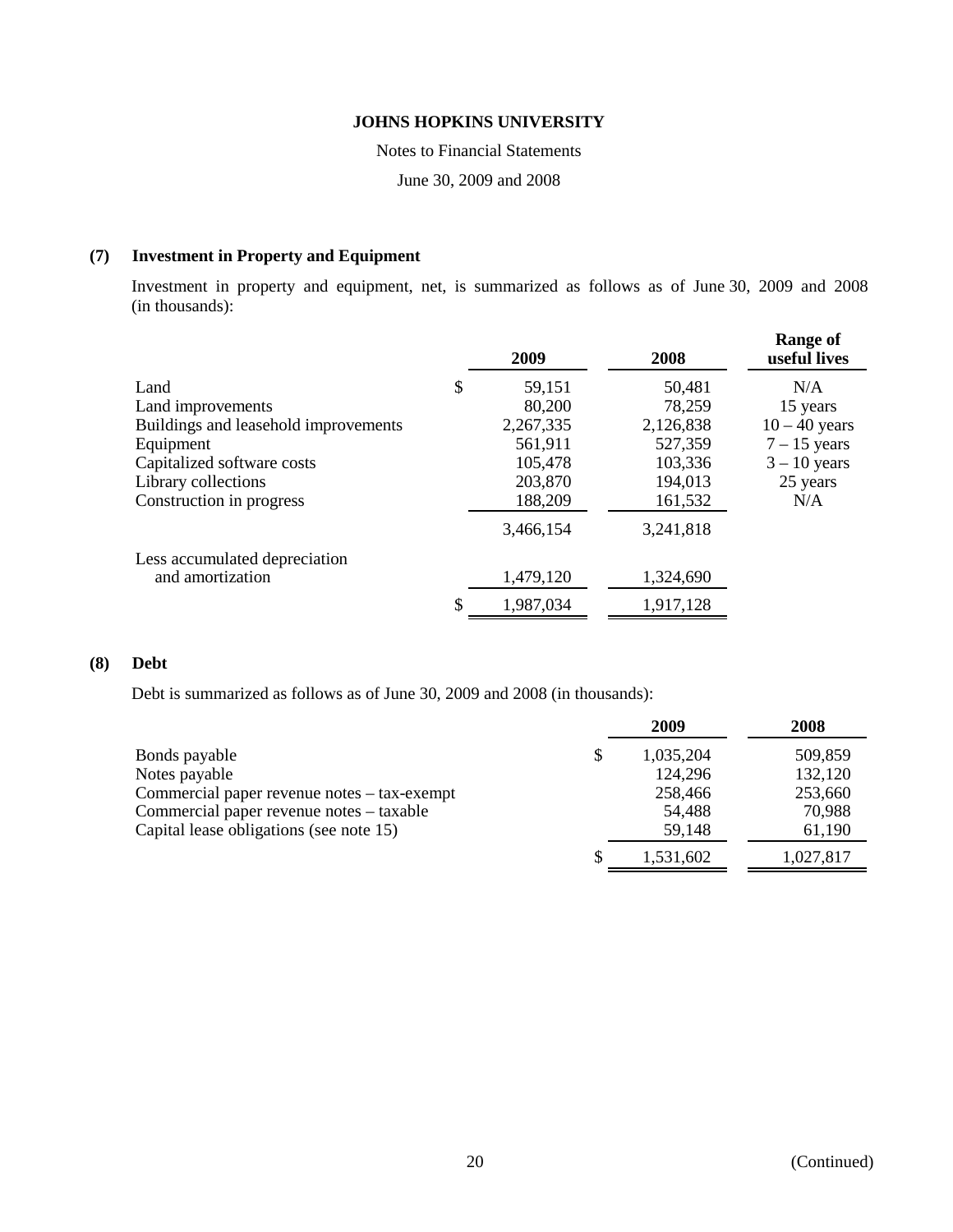Notes to Financial Statements

June 30, 2009 and 2008

#### *Bonds and Notes Payable*

Bonds payable, except for the Revenue Bonds of 2009A, were issued by Maryland Health and Higher Educational Facilities Authority (MHHEFA), and consist of the following as of June 30, 2009 and 2008 (in thousands):

|                                                                                                                                                        | 2009      | 2008    |
|--------------------------------------------------------------------------------------------------------------------------------------------------------|-----------|---------|
| Refunding Revenue Bonds of 1997, 5.20% to 5.625%,<br>net of unamortized discount of \$196 in 2008<br>Refunding Revenue Bonds of 1998, 5.125% to 6.00%, | \$        | 11,924  |
| due July 2010, including unamortized premium of \$269<br>in 2008                                                                                       | 8,460     | 129,845 |
| Refunding Revenue Bonds of 2001A, 4.00% to 5.00%,<br>due July 2013, including unamortized premium of                                                   |           |         |
| \$171 and \$219                                                                                                                                        | 13,241    | 15,484  |
| Refunding Revenue Bonds of 2001B, 5.00% to 5.30%,<br>due July 2041, net of unamortized discount of \$1,309<br>and \$1,324                              | 84,466    | 84,451  |
| Revenue Bonds of 2002A, 5.00%, due July 2032, net of                                                                                                   |           |         |
| unamortized discount of \$1,437 and \$1,470                                                                                                            | 105,287   | 105,254 |
| Revenue Bonds of 2004A, 4.625% to 5.00%, due July 2038,<br>including unamortized premium of \$1,085 and \$1,131                                        | 93,590    | 93,636  |
| Revenue Bonds of 2005A, variable rate, due July 2036                                                                                                   | 69,265    | 69,265  |
| Revenue Bonds of 2008A, 5.00% to 5.25%, due July 2038,                                                                                                 |           |         |
| including unamortized premium of \$5,808                                                                                                               | 135,688   |         |
| Refunding Revenue Bonds of 2008B, variable rate,<br>due July 2027                                                                                      | 125,480   |         |
| Revenue Bonds of 2009A, 5.25%, due July 2019, net of<br>unamortized discount of \$273                                                                  | 399,727   |         |
|                                                                                                                                                        | 1,035,204 | 509,859 |

In March 2009, the University issued taxable bonds of \$400,000,000 (2009A Series). Proceeds from the bonds are being held by the University to increase liquidity and may be used to fund certain construction projects.

In August 2008, the University, through MHHEFA, issued fixed rate tax-exempt bonds of \$129,880,000 (Series 2008A) and variable rate tax-exempt bonds of \$125,855,000 (Series 2008B). The proceeds of the Series 2008A Bonds refinanced commercial paper revenue notes of \$49,000,000 and have been used to finance construction and renovations of facilities. Proceeds from the Series 2008B Bonds were used to advance refund the Series 1997 and 1998 Bonds, except for principal on the 1998 Bonds due through July 2010. As a result of this refunding, the University recognized a loss of approximately \$2,324,000 in fiscal 2009 which reflects prepayment costs as well as the write-off of unamortized bond issuance costs and original issue discount and premium associated with the Series 1997 and 1998 Bonds.

The bonds payable outstanding as of June 30, 2009 are unsecured general obligations of the University. The loan agreements generally provide for semi-annual payments of interest and annual payments of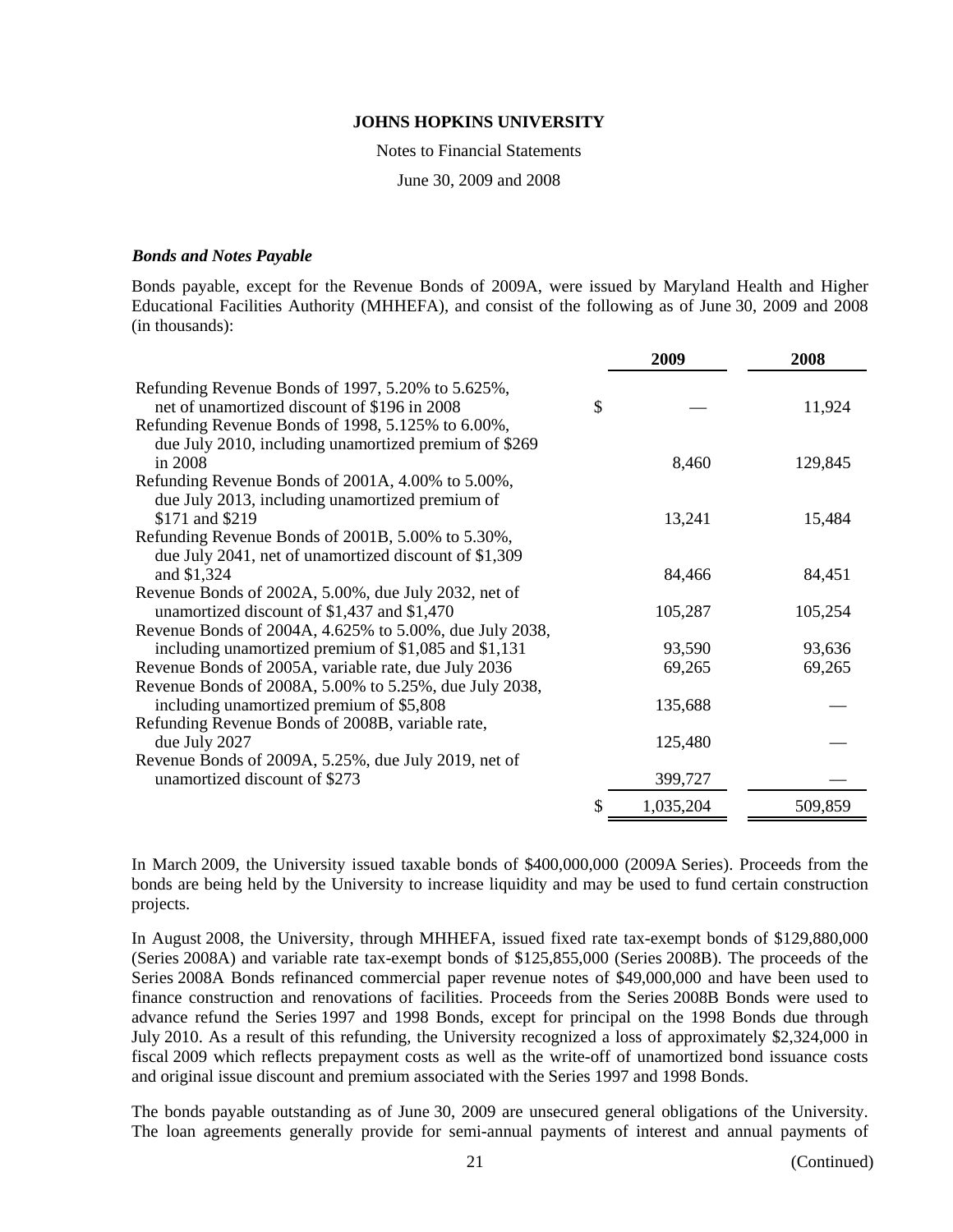Notes to Financial Statements

June 30, 2009 and 2008

principal, except that no principal payments are due on the Refunding Revenue Bonds of 2001B, the Revenue Bonds of 2002A, the Revenue Bonds of 2005A or the Revenue Bonds of 2009A prior to maturity. The Revenue Bonds of 2005A and 2008B bear interest at a variable rate which is reset on a weekly basis (0.10% at June 30, 2009) and provide for monthly payments of interest. The Revenue Bonds of 2004A provide for serial principal payments prior to maturity of \$9,100,000, \$10,000,000, \$10,000,000 and \$23,405,000 in 2020, 2024, 2029, and 2033, respectively. The Revenue Bonds of 2008A provide for serial principal payments prior to maturity of \$15,000,000 and \$30,000,000 in 2013 and 2018, respectively.

Notes payable consist of the following as of June 30, 2009 and 2008 (in thousands):

|                               | 2009        | 2008    |
|-------------------------------|-------------|---------|
| MHHEFA note due June 2013     | \$<br>4,649 | 4,896   |
| MHHEFA note due November 2015 | 27,224      | 30,473  |
| MHHEFA note due November 2020 | 12,898      | 13,612  |
| MHHEFA note due February 2025 | 3,810       | 3,967   |
| MHHEFA note due July 2026     | 5,358       | 5,495   |
| Note due June 2012, 5.34%     | 837         | 1,078   |
| Note due December 2019, 8.88% | 58,921      | 62,023  |
| Note due February 2014, 4.75% | 8,477       | 8,698   |
| Note due February 2044, 4.75% | 1,878       | 1,878   |
| Note due March 2017, 2.25%    | 244         |         |
|                               | 124,296     | 132,120 |

The MHHEFA notes are part of a pooled loan program. The notes are unsecured general obligations of the University, bear interest at a variable rate (1.10% at June 30, 2009) and are due in monthly installments. Under terms of the loan agreements, the University may be required to provide security for the loans in certain circumstances (none as of June 30, 2009 or 2008).

The note due December 2019 is secured by certain of the University's property and is due in annual installments with interest payable monthly. The note due June 2012 is an unsecured general obligation of the University and is due in annual installments (with interest payable semi-annually). Under terms of the related loan agreement, the University may be required to provide security for the loan in certain circumstances (none as of June 30, 2009 or 2008).

The notes due February 2014 and February 2044 are unsecured general obligations of the University and may not be prepaid prior to their respective maturity dates. The note due February 2014 provides for monthly principal and interest payments based on a 25 year amortization schedule with full principal repayment due on the maturity date. The note due February 2044 provides for monthly interest payments until the maturity date at which time the entire amount of the principal and unpaid accrued interest is due.

The note due March 2017 was issued by the Maryland Energy Administration in the principal amount of \$1,500,000 to fund energy efficient improvements. Funds are delivered to the University as project costs are incurred. The remaining principal amount will be advanced in fiscal year 2010. The note is an unsecured obligation of the University and is payable in semi-annual installments beginning February 2010.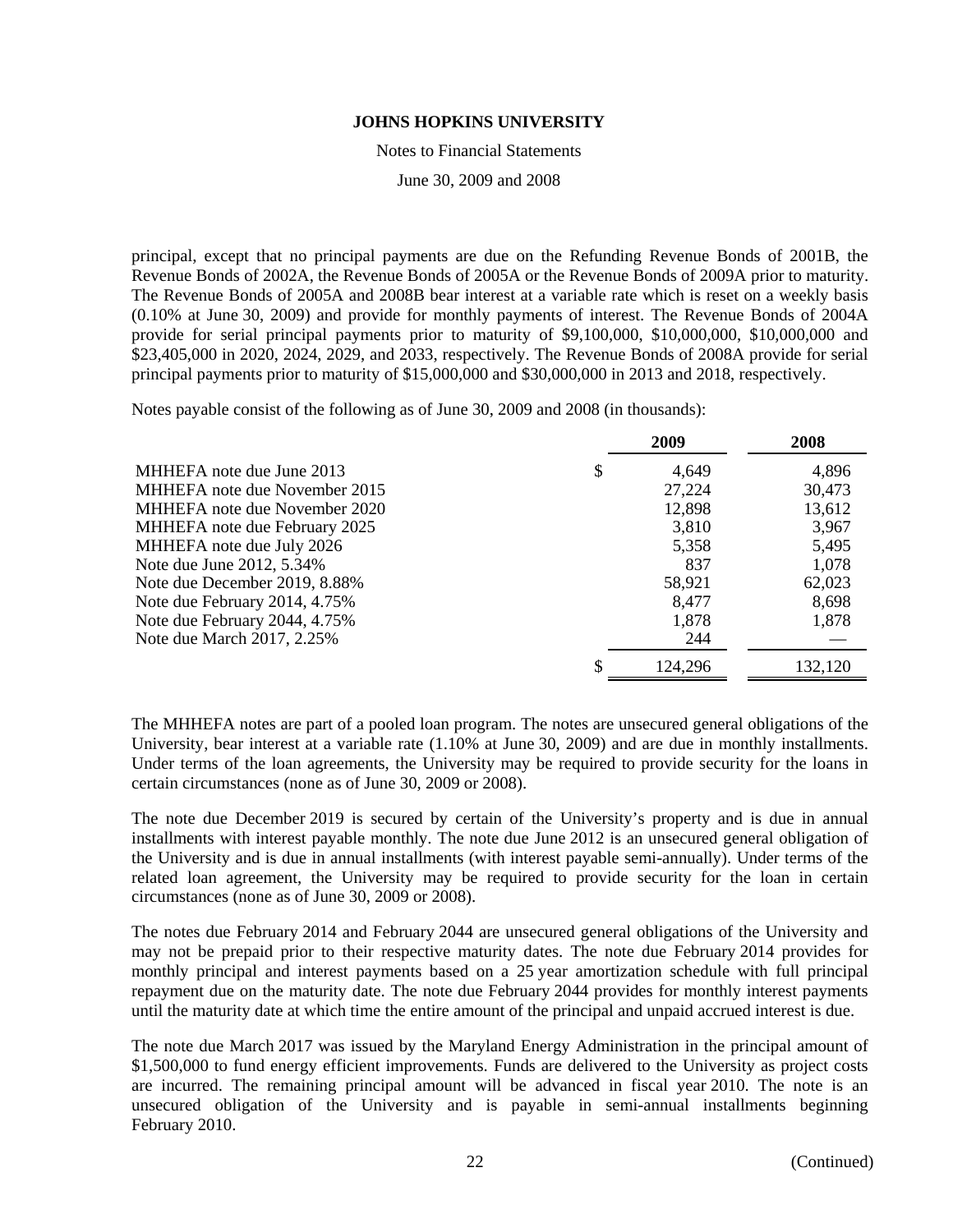Notes to Financial Statements June 30, 2009 and 2008

## *Commercial Paper*

The commercial paper revenue notes were issued by MHHEFA. Under the commercial paper program, the University may have revenue notes outstanding of up to \$400,000,000 to finance and refinance the costs of qualified assets to July 2034. The notes are unsecured, bear interest at rates that are fixed at the date of issue and may have maturities up to 270 days from that date, although it is anticipated that the University will continuously renew maturing tax-exempt notes for a period of up to 120% of the estimated useful lives of the related assets. The notes outstanding at June 30, 2009 bear interest at a weighted average rate of 0.38%.

## *Interest Costs*

Total interest costs incurred and paid were \$47,143,000 in 2009 and \$43,841,000 in 2008, of which \$5,235,000 in 2009 and \$4,718,000 in 2008 were capitalized. Interest income of \$499,000 in 2009 earned from the investment of the unexpended proceeds of certain tax-exempt borrowings has been applied to reduce the costs of the related assets acquired.

## *Debt Covenants*

Certain of the University's debt agreements include covenants that require the University to maintain minimum levels of financial ratios. The University was in compliance with its covenant requirements as of June 30, 2009.

#### *Other Credit Agreements*

In order to support liquidity requirements under the commercial paper revenue notes program with MHHEFA, the University has a standby letter of credit agreement with a commercial bank in the aggregate amount of \$250,000,000. This agreement would provide funds to the University in the event that commercial paper revenue notes could not be remarketed. Advances under this agreement are unsecured and bear interest at a rate that varies based on certain market indices. Advances for the agreement are due in 90 days. There were no borrowings under this agreement during fiscal 2009 and 2008.

The University also has a \$150,000,000 revolving credit agreement with a commercial bank. Advances under this agreement are unsecured, bear interest based on certain market indices and if not paid earlier, are due at the expiration date in December 2009. There were no borrowings during fiscal 2009 and 2008.

Under terms of a master note agreement with a commercial bank, the University may borrow up to \$100,000,000 under a line of credit for APL working capital purposes. Advances under the line of credit are unsecured, due on demand and bear interest at a rate which varies based on certain market indices. There were no borrowings outstanding on the line of credit at June 30, 2009 or 2008.

#### *Interest Rate Swap Agreements*

The University has an interest rate swap agreement to reduce its interest rate risk on the Revenue Bonds of 2005A. This agreement extends through July 2036 and provides for the University to pay a fixed rate of 3.87% and receive a variable rate based on a notional principal amount of \$69,265,000.

The University also uses interest rate swap agreements to adjust its debt structure in accordance with its policy guidelines. Under one agreement which matured January 2009, with a notional amount of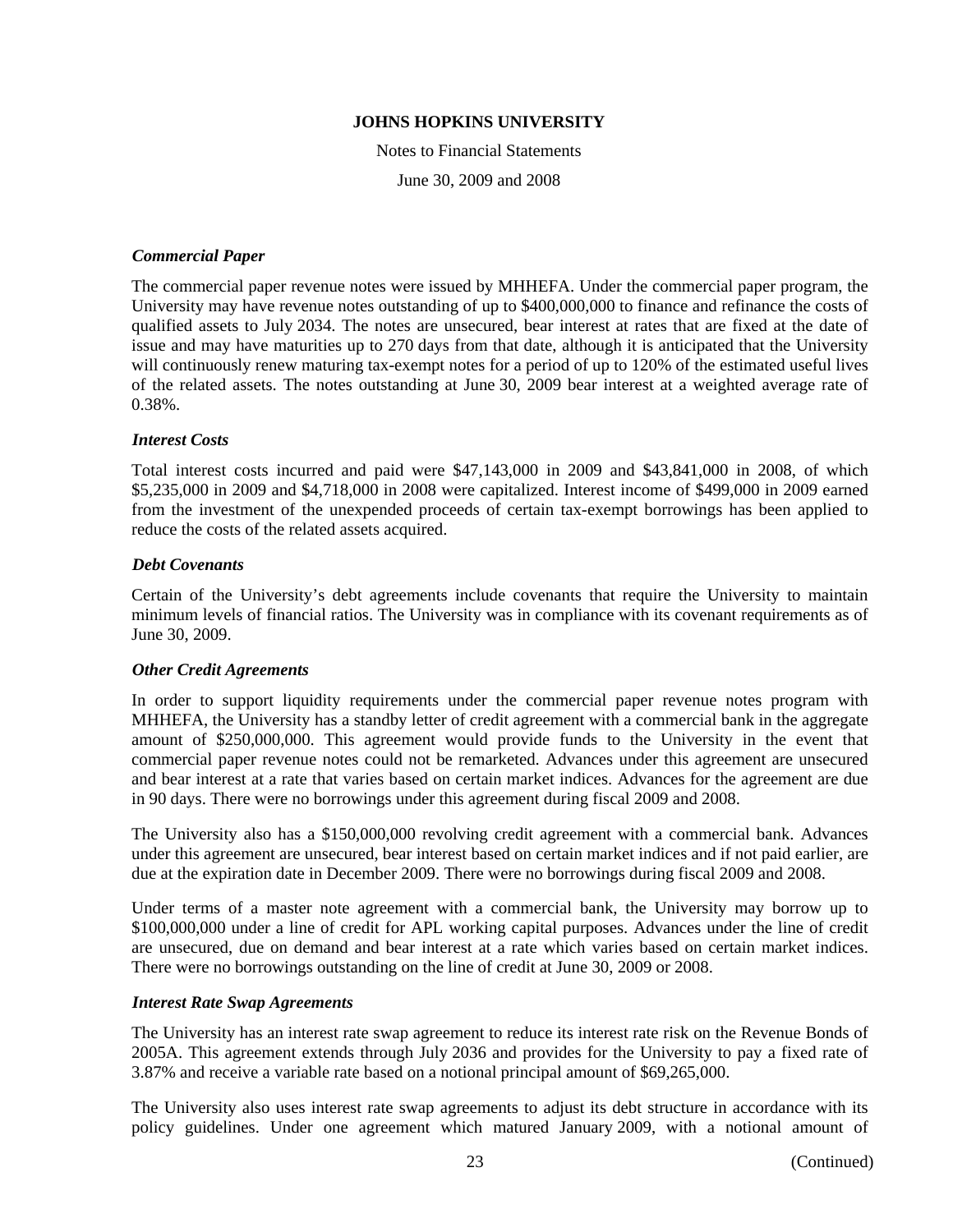Notes to Financial Statements

June 30, 2009 and 2008

\$15,000,000, the University received a fixed rate of 2.97% and paid a floating rate. Under a second agreement, which had an effective date of July 2008 and terminates in July 2038, the University pays a fixed rate of 3.90% and receives a variable rate based on a notional amount of \$115,000,000.

In December 2005, the University executed two forward-starting interest rate swaps to reduce its interest rate risk related to the refunding of the callable Refunding Revenue Bonds of 1997 and 1998. The agreement related to the Refunding Revenue Bonds of 1997 had an effective date of July 2007 and terminates in July 2027. The University pays a fixed rate of 3.45% and receives a variable rate based on a current notional amount of \$12,120,000. The agreement related to the Refunding Revenue Bonds of 1998 had an effective date of July 2008 and terminates in July 2020. The University pays a fixed rate of 3.43% and receives a variable rate based on a current notional amount of \$113,735,000.

The aggregate fair value of the University's interest rate swap agreements as of June 30, 2009 and 2008 was a liability of \$14,792,000 and \$3,313,000, respectively, and is reported as other liabilities. Changes in the fair value of the interest rate swap agreements are reported as nonoperating activities. The change in fair value was a loss of approximately \$11,479,000 and \$16,661,000 in fiscal 2009 and fiscal 2008, respectively.

## *Annual Principal Payments*

The following table summarizes the aggregate annual maturities of bonds payable, notes payable and commercial paper revenue notes, for the five years subsequent to June 30, 2009 (in thousands):

| <b>Bonds</b><br>payable | <b>Notes</b><br>payable | Commercial<br>paper notes | <b>Total</b> |
|-------------------------|-------------------------|---------------------------|--------------|
| \$<br>11,150            | 8,761                   | 12,610                    | 32,521       |
| 11,800                  | 9,524                   | 1,938                     | 23,262       |
| 12,405                  | 10,239                  | 2,082                     | 24,726       |
| 31,205                  | 14,355                  | 9,963                     | 55,523       |
| 10,905                  | 18,549                  | 11,200                    | 40,654       |
|                         |                         |                           |              |

#### **(9) Refundable Advances from the United States Government**

Funds provided by the United States Government under the Federal Perkins, Nursing and Health Professions Student Loan programs are loaned to qualified students, administered by the University, and may be reloaned after collections. These funds are ultimately refundable to the government and are included in obligations under deferred compensation agreements and other long-term liabilities. These advances totaled \$29,966,000 and \$29,694,000 as of June 30, 2009 and 2008, respectively.

#### **(10) Net Assets**

Under generally accepted accounting principles for external financial reporting by not-for-profit organizations, unrestricted net assets are those which are not subject to donor-imposed restrictions. The practices used by the University for internal financial management and reporting purposes differ in certain respects from the practices prescribed for external financial reporting purposes, particularly with respect to the timing of recognition of the release of donor-imposed restrictions on contributions and related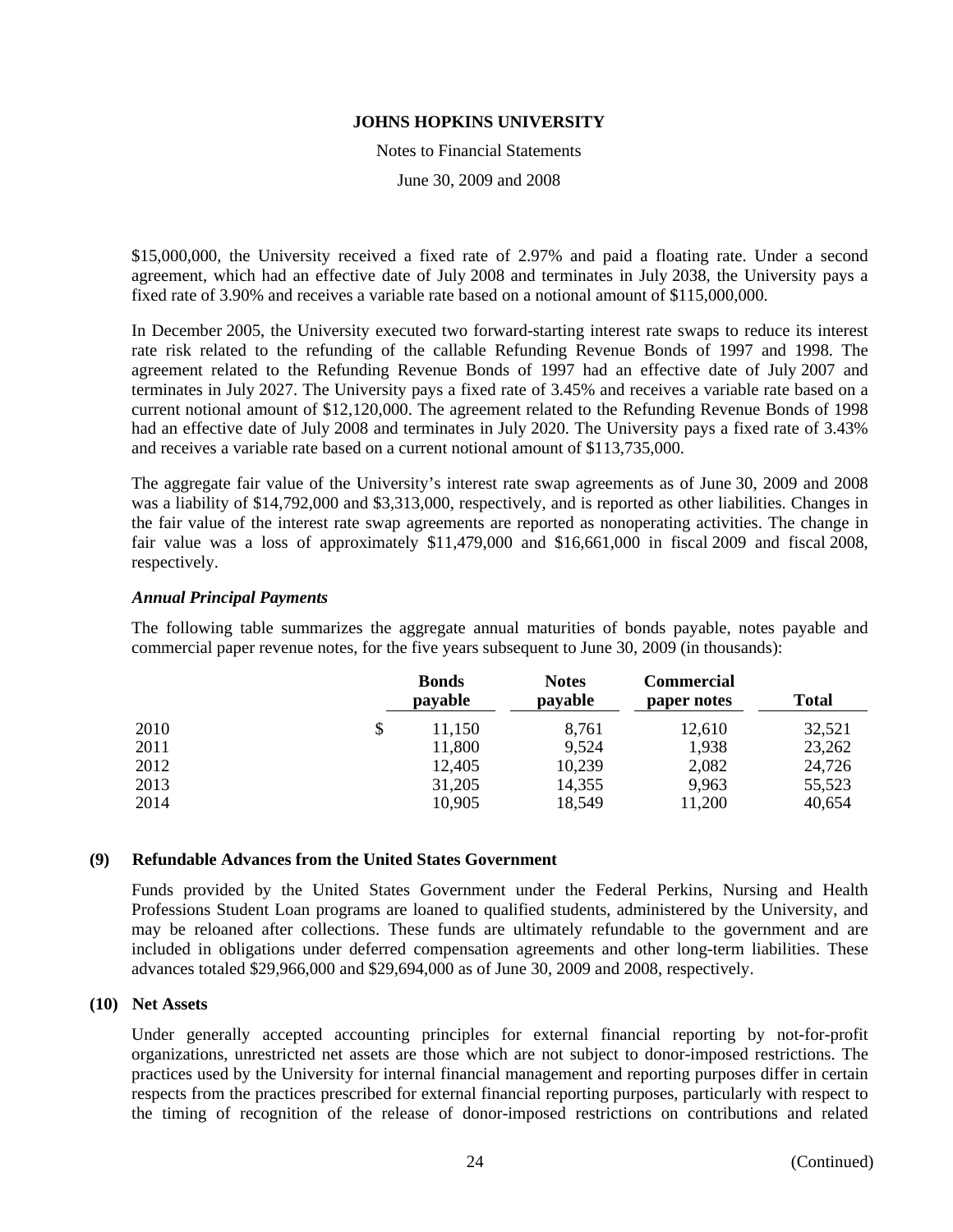Notes to Financial Statements

June 30, 2009 and 2008

investment income and gains. In addition, certain net assets classified as unrestricted for external financial reporting purposes are designated for specific purposes or uses under various internal operating and administrative practices of the University. As a result, substantially all of the net assets classified as unrestricted as of June 30, 2009 and 2008 have been invested in property and equipment or are designated by the Board for specific uses.

Unrestricted net assets consist of the following as of June 30, 2009 and 2008 (in thousands):

|                                                          | 2009          | 2008      |
|----------------------------------------------------------|---------------|-----------|
| Net investment in property and equipment                 | \$<br>455,431 | 889,311   |
| Funds designated for divisional and departmental support | 379,346       | 66,950    |
| Endowment funds                                          | 577,633       | 1,438,318 |
| Student loan funds                                       | 13,018        | 13,047    |
|                                                          | 1.425.428     | 2,407,626 |

Temporarily restricted net assets consist of the following as of June 30, 2009 and 2008 (in thousands):

|                                                                                 |   | 2009    | 2008    |
|---------------------------------------------------------------------------------|---|---------|---------|
| Contributions restricted for departments and divisions                          | S | 294,120 | 265,625 |
| Endowment return restricted for departments, divisions and<br>student aid       |   | 311,345 | 13,961  |
| Contributions restricted for facilities                                         |   | 149,227 | 134,133 |
| Split interest agreements designated for departmental and<br>divisional support |   | 32,561  | 42,493  |
| Land subject to time and purpose restrictions                                   |   | 42,300  | 53,600  |
|                                                                                 | S | 829,553 | 509,812 |

Income on permanently restricted net assets can be used for the following as of June 30, 2009 and 2008 (in thousands):

|                                                    | 2009                 | 2008               |
|----------------------------------------------------|----------------------|--------------------|
| Departmental and divisional support<br>Student aid | 1,007,435<br>216,272 | 990,277<br>204,744 |
|                                                    | 1,223,707            | 1,195,021          |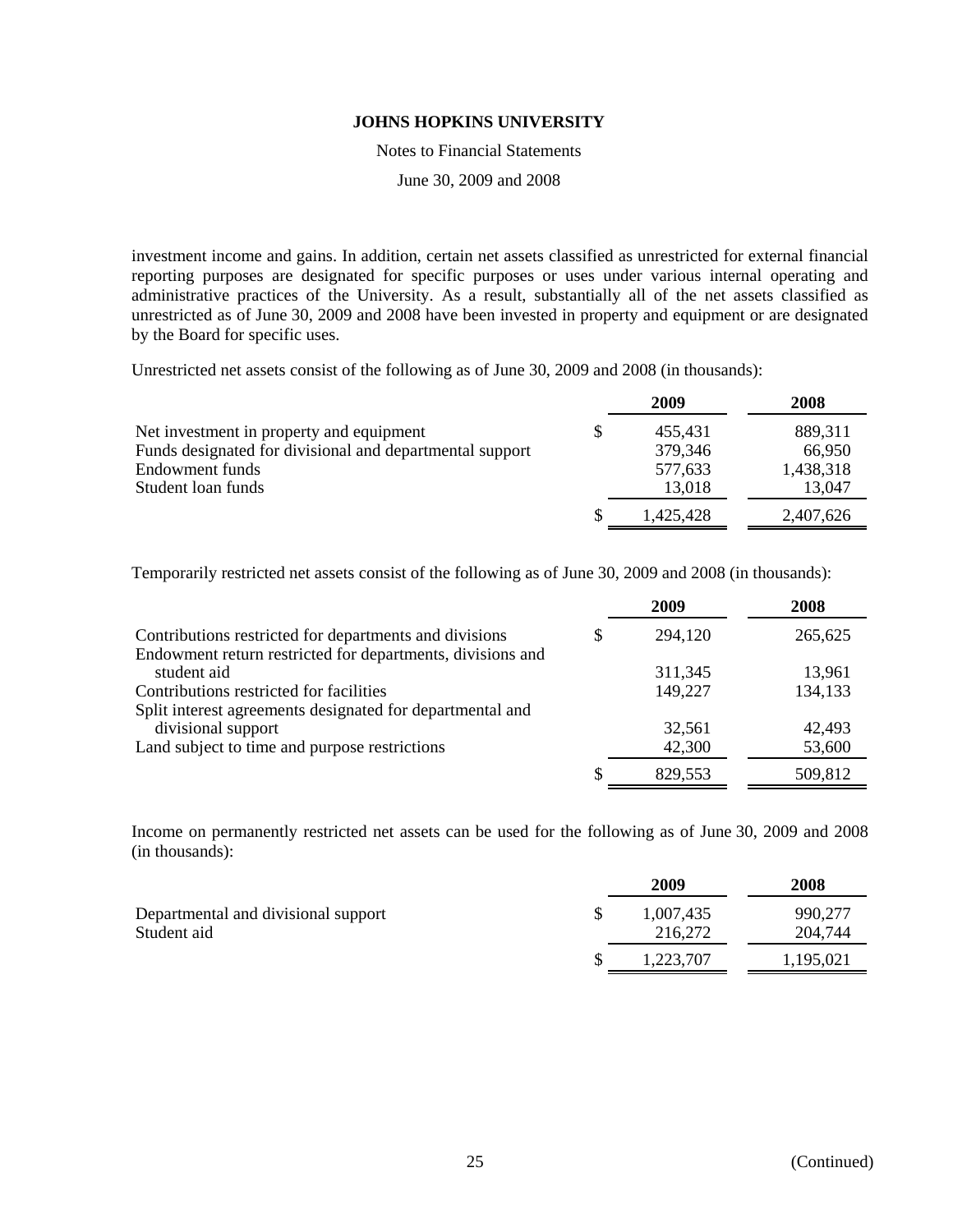Notes to Financial Statements June 30, 2009 and 2008

## **(11) University Endowment**

The University's endowment consists of approximately 3,200 individual funds established for a variety of purposes and includes both donor-restricted endowment funds and funds designated by the Board of Trustees to function as endowments. Net assets associated with endowment funds are classified and reported based on the existence or absence of donor-imposed restrictions.

Subject to the intent of the donor, as approved by the Board of Trustees, the University manages and invests the individual endowment funds in the exercise of ordinary business care and prudence under the facts and circumstances and considering the purposes, factors and other requirements of UPMIFA. The University classifies as permanently restricted net assets (a) the original value of gifts donated which are not wholly expendable on a current basis, (b) the original value of subsequent gifts which are not wholly expendable on a current basis, and (c) accumulations to the permanent endowment which are not expendable on a current basis in accordance with the directions of the applicable donor gift instrument at the time the accumulation is added to the fund. The remaining portion of the donor-restricted endowment fund that is not classified in permanently restricted net assets is classified as temporarily restricted net assets until those amounts are appropriated for expenditure by the Board of Trustees in a manner consistent with the standard of prudence prescribed by the Act.

The University has adopted investment policies for its endowment, including board-designated funds, that attempt to provide a predictable stream of funding in support of the operating budget, while seeking to preserve the real value of the endowment assets over time. The University relies on a total return strategy under which investment returns are achieved through both appreciation (realized and unrealized) and yield (interest and dividends). Investments are diversified by asset class, as well as by investment manager and style, with a focus on achieving long-term return objectives within prudent risk constraints.

Subject to the intent of the donor, the Board of Trustees appropriates for expenditure or accumulates funds in the endowments in the exercise of ordinary business care and prudence under the facts and circumstances and considering the purposes, factors and other requirements of the Act. The annual appropriation is determined in the context of the University's spending rate policy. The current policy, which is based on a long-term investment return assumption as well as an estimated inflation factor, targets the appropriation to be in a range of 4.5% to 5.5% of the prior three years' average value of the endowment.

Endowment net assets consist of the following as of June 30, 2009 (in thousands):

|                                                                      |    | <b>Unrestricted</b>   | <b>Temporarily</b><br>restricted | <b>Permanently</b><br>restricted | <b>Total</b>         |
|----------------------------------------------------------------------|----|-----------------------|----------------------------------|----------------------------------|----------------------|
| Donor-restricted endowment funds<br>Board-designated endowment funds | S  | (100, 475)<br>678,108 | 311,345                          | 1.094.363                        | 1,305,233<br>678,108 |
| Total endowed net<br>assets                                          | Jэ | 577,633               | 311.345                          | 1.094.363                        | 1,983,341            |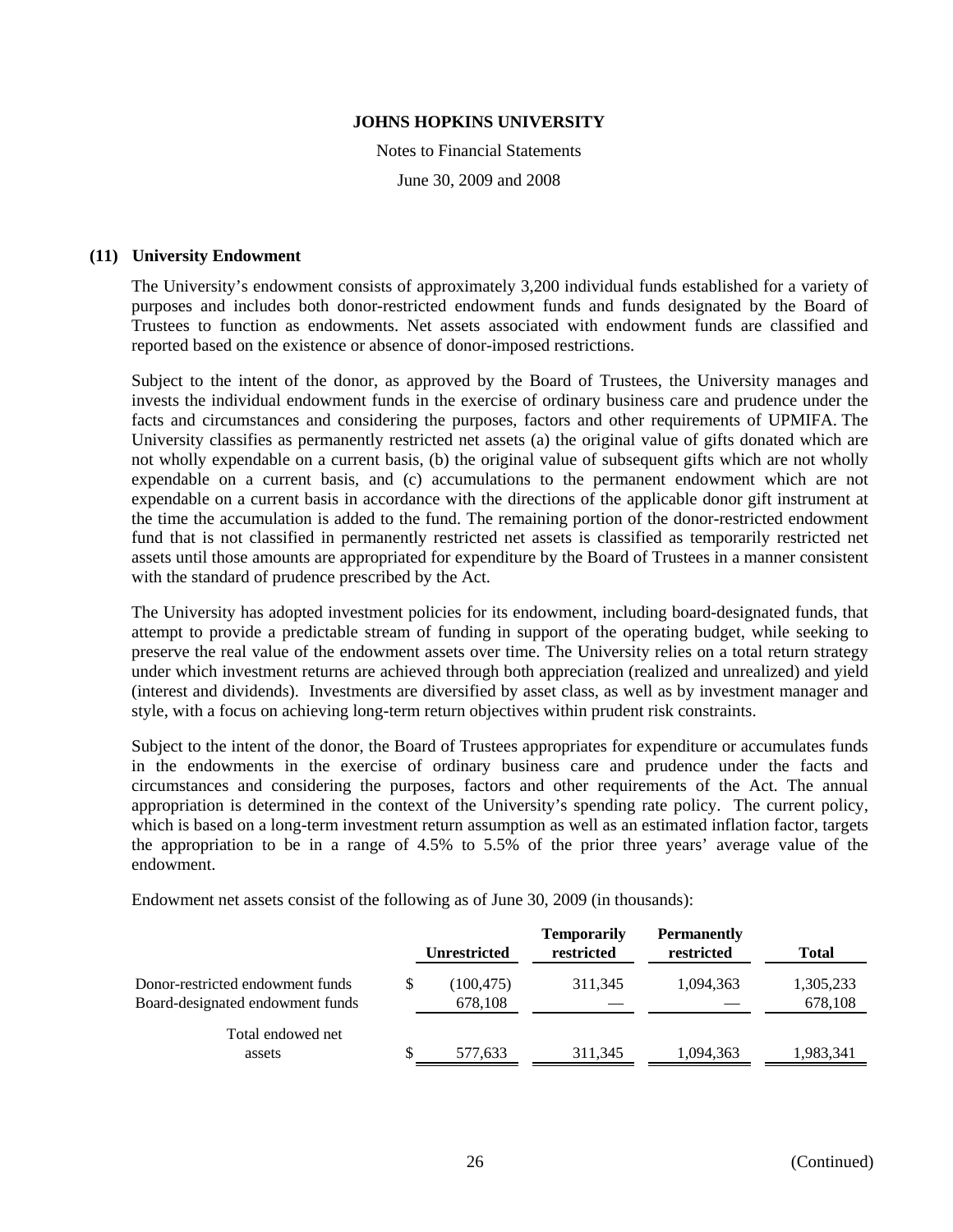Notes to Financial Statements

June 30, 2009 and 2008

Endowment net assets consist of the following as of June 30, 2008 (in thousands):

|                                                                      |   | <b>Unrestricted</b> | <b>Temporarily</b><br>restricted | <b>Permanently</b><br>restricted | <b>Total</b>         |
|----------------------------------------------------------------------|---|---------------------|----------------------------------|----------------------------------|----------------------|
| Donor-restricted endowment funds<br>Board-designated endowment funds | S | 555.107<br>883.211  | 13.961                           | 1,038,983                        | 1,608,051<br>883.211 |
| Total endowed net<br>assets                                          | S | 1,438,318           | 13,961                           | 1,038,983                        | 2,491,262            |

Changes in endowment net assets for the year ended June 30, 2009 are as follows (in thousands):

|                                                                          | <b>Unrestricted</b>           | <b>Temporarily</b><br>restricted | <b>Permanently</b><br>restricted | <b>Total</b>                      |
|--------------------------------------------------------------------------|-------------------------------|----------------------------------|----------------------------------|-----------------------------------|
| Endowment net assets, July 1, 2008<br>Reclassification                   | \$<br>1,438,318<br>(557, 375) | 13,961<br>557,375                | 1,038,983                        | 2,491,262                         |
| Endowment net assets<br>after reclassification                           | 880,943                       | 571,336                          | 1,038,983                        | 2,491,262                         |
| Investment return, net<br>Contributions<br>Appropriation for expenditure | (317,261)<br>13,951           | (140, 818)<br>365<br>(119, 538)  | (3,223)<br>58,603                | (461,302)<br>72,919<br>(119, 538) |
| Endowment net assets, June 30, 2009                                      | \$<br>577,633                 | 311,345                          | 1,094,363                        | 1,983,341                         |

Changes in endowment net assets for the year ended June 30, 2008 are as follows (in thousands):

|                                     |    | <b>Unrestricted</b> | <b>Temporarily</b><br>restricted | <b>Permanently</b><br>restricted | <b>Total</b> |
|-------------------------------------|----|---------------------|----------------------------------|----------------------------------|--------------|
| Endowment net assets, July 1, 2007  | S. | 1,587,806           | 13,961                           | 933,570                          | 2,535,337    |
| Investment return, net              |    | (53, 676)           |                                  | 1.847                            | (51, 829)    |
| <b>Contributions</b>                |    | 16,532              |                                  | 103.566                          | 120,098      |
| Appropriation for expenditure       |    | (112, 344)          |                                  |                                  | (112, 344)   |
| Endowment net assets, June 30, 2008 | S  | 1,438,318           | 13.961                           | 1,038,983                        | 2,491,262    |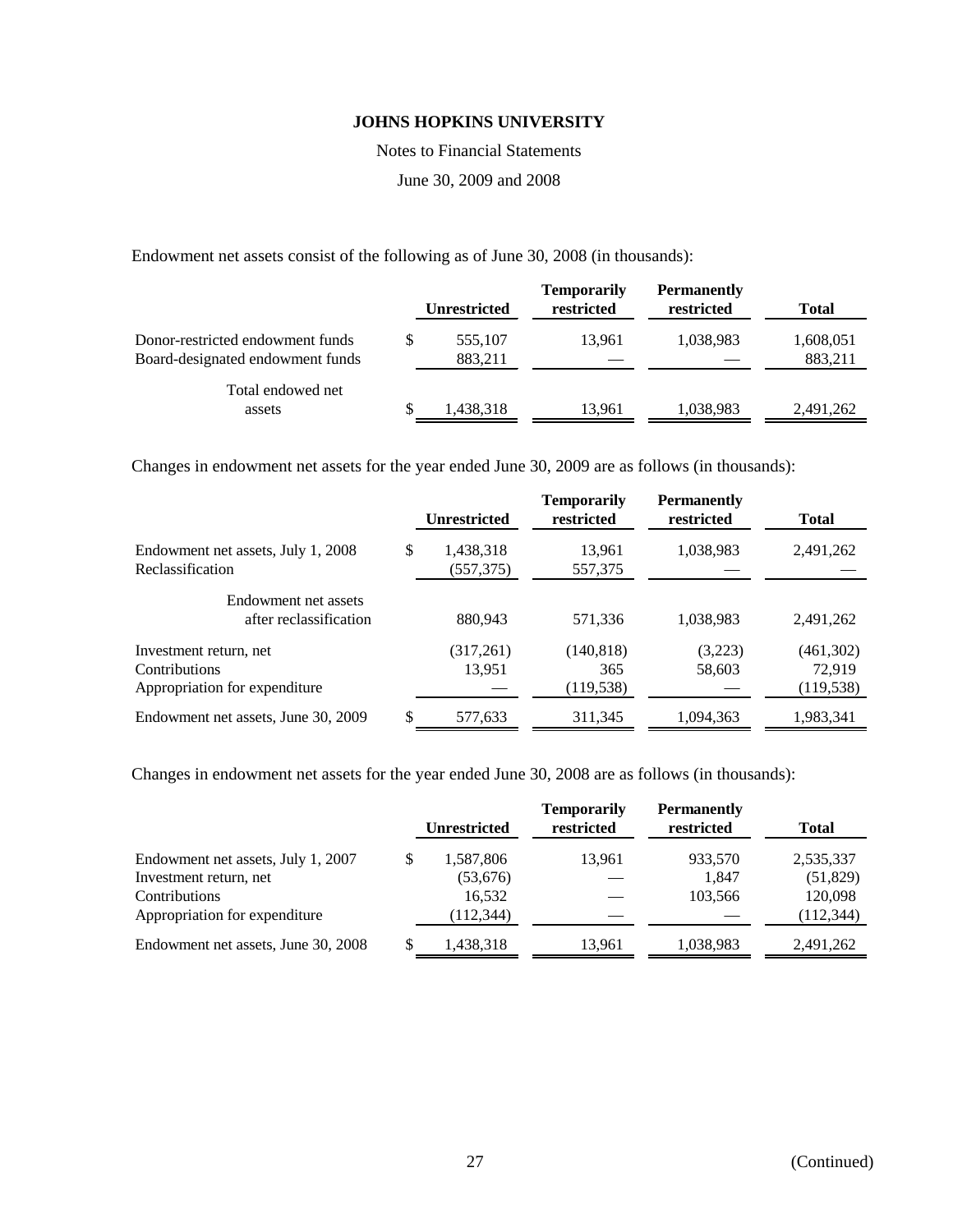Notes to Financial Statements

June 30, 2009 and 2008

## **(12) Affiliated Organizations**

Reimbursements from affiliated institutions consist of the following for the years ended June 30, 2009 and 2008 (in thousands):

|                                       | 2009         | 2008    |
|---------------------------------------|--------------|---------|
| Johns Hopkins Health System           | \$<br>16,616 | 16,871  |
| Johns Hopkins Hospital                | 205,320      | 175,249 |
| Other Johns Hopkins entities          | 85,040       | 79,991  |
| Other affiliated medical institutions | 37,111       | 27,771  |
|                                       | 344.087      | 299,882 |

## *(a) The Johns Hopkins Health System Corporation (JHHS)*

JHHS is incorporated and governed separately from the University and is the parent entity of an academically based health system which includes the Hospital, The Johns Hopkins Bayview Medical Center, Howard County General Hospital and other related organizations. The University and JHHS have established a Board of Johns Hopkins Medicine (JHM) to direct, integrate and coordinate the clinical activities of the two organizations. JHM does not have the authority to incur debt or issue guarantees and its annual budgets require the approval of the boards of trustees of both the University and JHHS.

In both fiscal 2009 and 2008, the University contributed \$5,000,000 to JHHS to support certain JHHS initiatives, including but not limited to JHHS facility renovation and construction, which are reported as operating expenses in the statements of activities. The University contributed an additional \$5,000,000 in both fiscal 2009 and 2008 solely to support JHHS construction activities, which are reported as nonoperating expenses in the statements of activities.

#### *(b) The Hospital*

The Hospital is a member of JHHS and serves as the primary teaching facility of the University's School of Medicine. Because of the closely related nature of their operations, the University and Hospital share facilities and provide services to each other to fulfill their purposes more effectively. The sharing of facilities and services is negotiated annually and set forth in a Joint Administrative Agreement (JAA). Costs charged to the Hospital under the JAA, related primarily to the provision of professional medical services from the University, aggregated \$135,534,000 in fiscal 2009 and \$119,469,000 in fiscal 2008 and are included in reimbursements from affiliated institutions in the statements of activities. Costs charged to the University under the JAA, related primarily to rental of space in Hospital facilities under a renewable one-year lease, aggregated \$39,759,000 in fiscal 2009 and \$39,388,000 in fiscal 2008, and are included in operating expenses in the statements of activities.

#### *(c) The Johns Hopkins Hospital Endowment Fund*

In July 2007, the University and JHHEFI entered into an agreement whereby JHHEFI transferred approximately \$381,000,000 to the University to invest in the University's EIP and have the University manage these assets on JHHEFI's behalf. The funds were invested with other University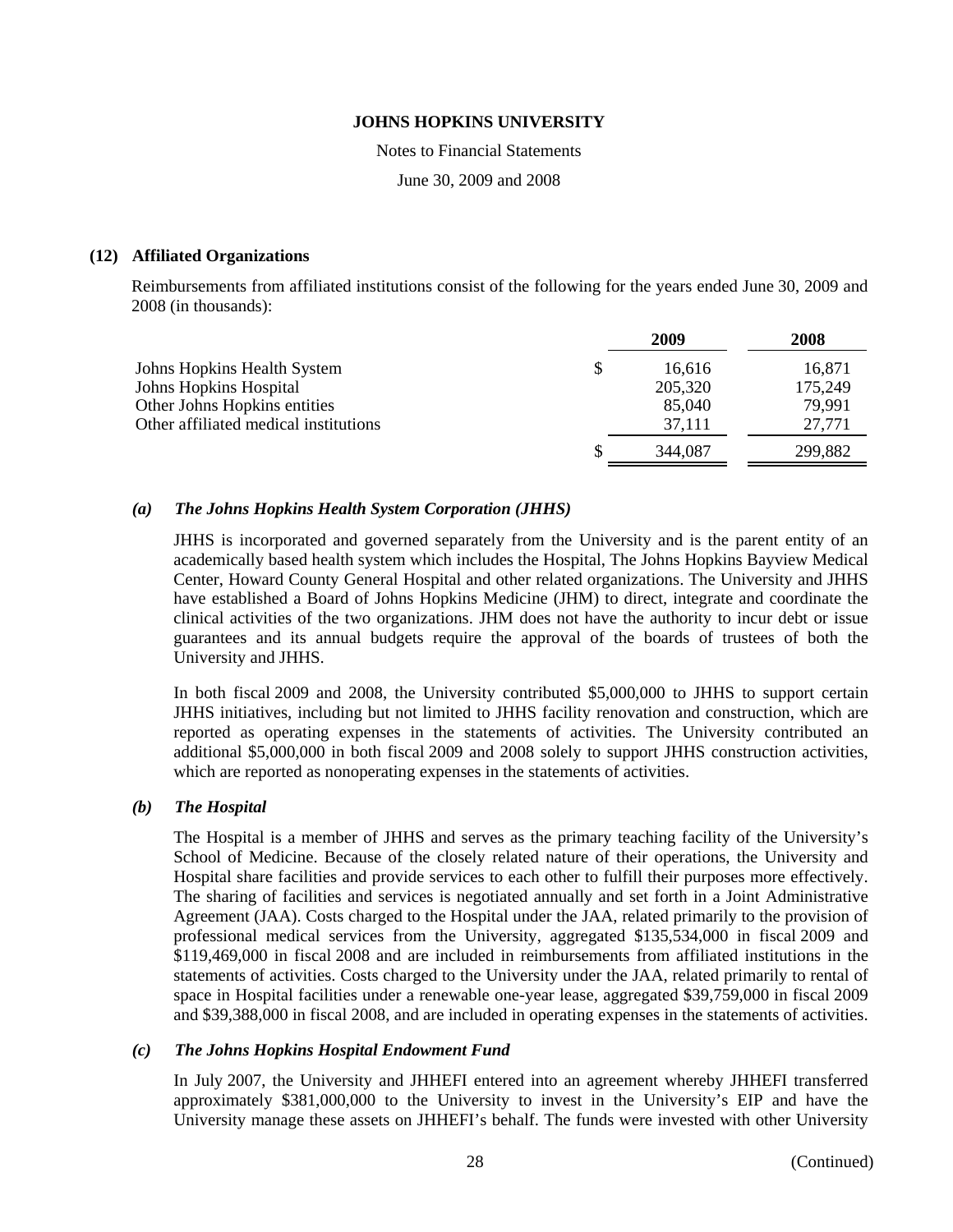Notes to Financial Statements

June 30, 2009 and 2008

assets in the University's name and title, and in accordance with the University's EIP investment policies and objectives. JHHEFI receives payouts and may request withdrawals as specified in the agreement. The assets are included in investments in the balance sheets, and a corresponding liability is included in endowment and similar funds held for others as of June 30, 2009 and 2008, respectively.

## *(d) JHMI Utilities LLC*

In 2005, the University and the Hospital formed JHMI Utilities LLC to provide utility services for the east Baltimore Campus. The University and Hospital, each owning 50% of JHMI Utilities LLC, provide all of its funding, including debt service, through payments for services received (see note 16). Utility and telecommunications services provided to the University in fiscal 2009 and 2008 were approximately \$31,828,000 and \$34,941,000, respectively.

## *(e) Jointly Owned Entities*

As of June 30, 2009 and 2008, the University and JHHS jointly own several entities which are accounted for on the equity method. The University's aggregate investment in these joint ventures was approximately \$51,170,000 and \$43,393,000 as of June 30, 2009 and 2008, respectively. Equity in earnings of affiliates aggregated approximately \$7,777,000 in fiscal 2009 and \$10,524,000 in fiscal 2008 and is included in other revenues in the statement of activities.

Although the University's ownership interest in each of these entities is 50%, the University and JHHS have entered into separate agreements whereby certain activities or lines of business within these entities are not shared equally. The following table summarizes the aggregate condensed financial information of the jointly owned entities and the University's proportionate share of the entities as of and for the years ended June 30, 2009 and 2008, respectively (in thousands):

|                    | 2009          |                               | 2008         |                               |
|--------------------|---------------|-------------------------------|--------------|-------------------------------|
|                    | <b>Total</b>  | <b>University</b><br>interest | <b>Total</b> | <b>University</b><br>interest |
| Assets             | \$<br>454,613 | 211,805                       | 489.266      | 199,488                       |
| Liabilities        | 344,103       | 160,635                       | 349,291      | 156,095                       |
| Operating revenues | 1,076,022     | 402,442                       | 970,035      | 362,757                       |
| Operating expenses | 1,010,008     | 395,601                       | 848,280      | 352,233                       |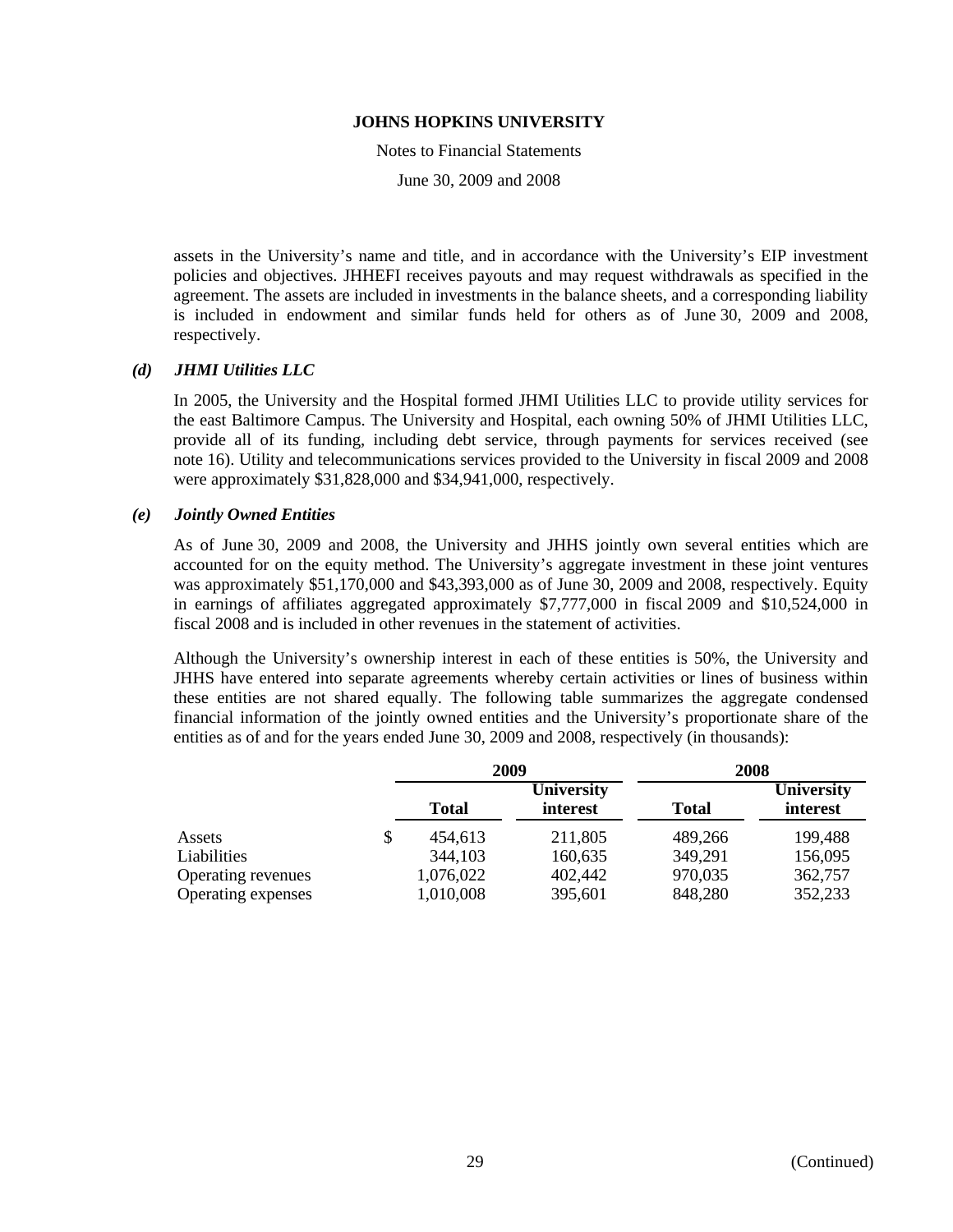Notes to Financial Statements June 30, 2009 and 2008

## **(13) Pension and Postretirement Benefit Plans**

The University has several pension plans that are available to substantially all full-time employees. Most of these plans are defined contribution plans for which the University's policy is to fund pension costs as accrued. The University also has a defined benefit pension plan covering bargaining unit employees and those classified as support staff. Pension expense was \$140,627,000 in fiscal 2009 and \$129,705,000 in fiscal 2008, including \$130,467,000 and \$121,263,000, respectively, related to defined contribution plans. Of the total pension expense, APL's defined contribution plan accounted for \$44,016,000 in fiscal 2009 and \$39,449,000 in fiscal 2008.

The University has retiree benefits plans that provide postretirement medical benefits to employees, including those at APL, who meet specified minimum age and service requirements at the time they retire. The University pays a portion of the cost of participants' medical insurance coverage. The University's portion of the cost for an individual participant depends on various factors, including the age, years of service and time of retirement or retirement eligibility of the participant. The University has established a trust fund for its retiree benefits plans and intends to make contributions to the fund approximately equal to the annual net postretirement benefit cost.

Actuarial losses in 2009 are attributable primarily to changes in mortality and healthcare trend assumptions. Actuarial gains in 2008 are attributable primarily to changes in the discount rate.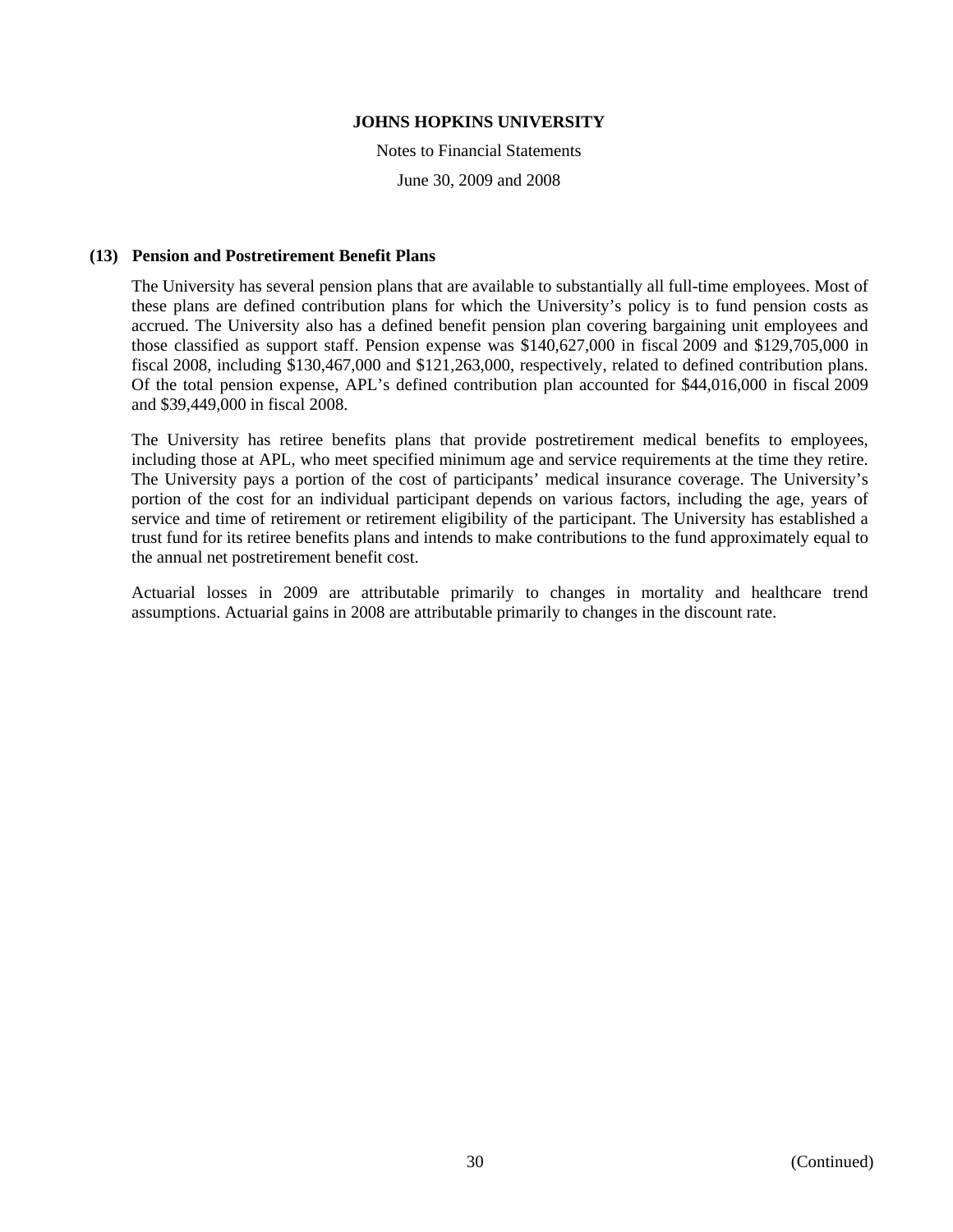Notes to Financial Statements

June 30, 2009 and 2008

The University uses a June 30 measurement date for its defined benefit pension plan and retiree benefit plans. Information relating to the benefit obligation, assets and funded status of the defined benefit pension plan and the postretirement benefit plans as of and for the years ended June 30, 2009 and 2008 is summarized as follows (in thousands):

|                                   | <b>Pension plan</b> |           | <b>Postretirement plans</b> |           |
|-----------------------------------|---------------------|-----------|-----------------------------|-----------|
|                                   | 2009                | 2008      | 2009                        | 2008      |
| Change in benefit obligation:     |                     |           |                             |           |
| Benefit obligation at beginning   |                     |           |                             |           |
| of year                           | \$<br>280,320       | 278,456   | 195,286                     | 198,495   |
| Service cost                      | 12,236              | 13,125    | 8,108                       | 8,185     |
| Interest cost                     | 18,553              | 17,174    | 12,886                      | 12,093    |
| Plan participant contributions    |                     |           | 4,759                       | 4,389     |
| Amendments                        |                     | 450       |                             |           |
| Actuarial (gain) loss             | 953                 | (20,016)  | 6,492                       | (13, 943) |
| Benefits paid                     | (10, 304)           | (8, 869)  | (15,690)                    | (14, 885) |
| Medicare subsidies received       |                     |           | 1,516                       | 952       |
|                                   |                     |           |                             |           |
| Benefit obligation at end of year | 301,758             | 280,320   | 213,357                     | 195,286   |
| Change in plan assets:            |                     |           |                             |           |
| Fair value of plan assets at      |                     |           |                             |           |
| beginning of year                 | 255,977             | 269,803   | 137,894                     | 141,661   |
| Actual return on plan assets      | (37,908)            | (13,988)  | (17, 588)                   | (9,295)   |
| University contributions          | 9,819               | 9,031     | 16,021                      | 15,072    |
| Plan participant contributions    |                     |           | 4,759                       | 4,389     |
| Benefits paid                     | (10, 304)           | (8, 869)  | (15,690)                    | (14, 885) |
| Medicare subsidies received       |                     |           | 1,516                       | 952       |
| Fair value of plan assets at end  |                     |           |                             |           |
| of year                           | 217,584             | 255,977   | 126,912                     | 137,894   |
| <b>Funded status</b>              |                     |           |                             |           |
| recognized as other               |                     |           |                             |           |
| long-term liabilities             | \$<br>(84, 174)     | (24, 343) | (86, 445)                   | (57, 392) |
| Cumulative amounts recognized in  |                     |           |                             |           |
| unrestricted net assets:          |                     |           |                             |           |
| Net loss                          | \$<br>(71, 604)     | (11, 494) | (65,241)                    | (32, 251) |
| Prior service cost                | (837)               | (1, 116)  | (14, 822)                   | (16,217)  |
| Transition obligation             |                     |           | (6,026)                     | (7,532)   |
|                                   |                     |           |                             |           |
| Amount not yet                    |                     |           |                             |           |
| recognized as pension             |                     |           |                             |           |
| or postretirement                 |                     |           |                             |           |
| benefit cost                      | \$<br>(72, 441)     | (12,610)  | (86,089)                    | (56,000)  |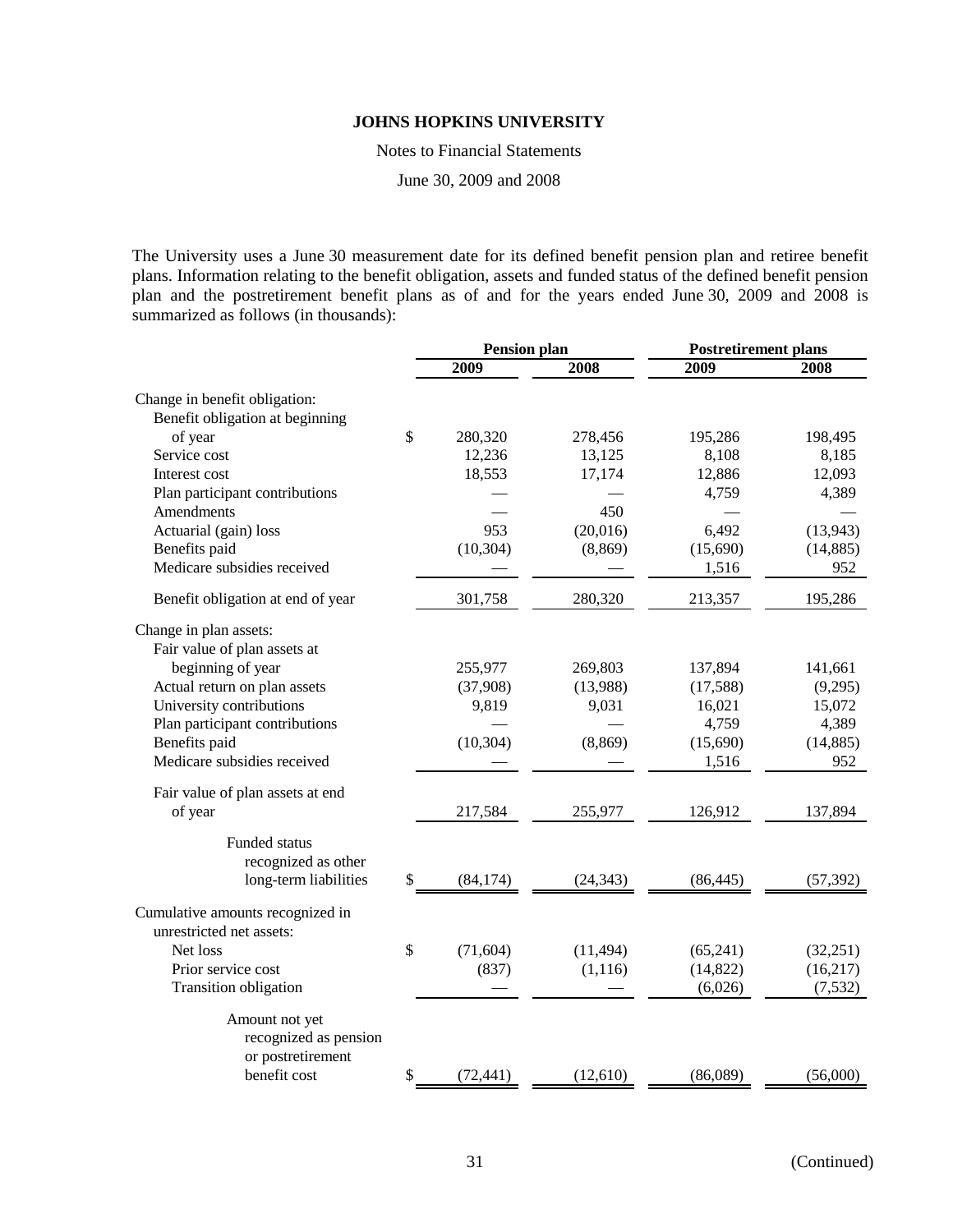Notes to Financial Statements

June 30, 2009 and 2008

The accumulated benefit obligation for the pension plan was \$276,792,000 as of June 30, 2009 and \$255,731,000 at June 30, 2008.

The table below reflects the changes in plan assets and benefits obligations recognized as nonoperating items for the years ended June 30, 2009 and 2008 (in thousands):

|                                                                               | <b>Pension plan</b> |               | <b>Postretirement plans</b> |                  |
|-------------------------------------------------------------------------------|---------------------|---------------|-----------------------------|------------------|
|                                                                               | 2009                | 2008          | 2009                        | 2008             |
| Net loss for the year<br>Prior service cost<br>Amortization of net transition | \$<br>60,110        | 16,445<br>450 | 33,857                      | 5,419            |
| obligation<br>Amortization of prior service                                   |                     |               | (1,506)                     | (1,506)          |
| cost<br>Amortization of net loss                                              | (279)               | (311)         | (1, 395)<br>(867)           | (1,470)<br>(822) |
| Net loss<br>recognized in<br>nonoperating<br>activities                       | \$<br>59,831        | 16,584        | 30,089                      | 1,621            |
|                                                                               |                     |               |                             |                  |

The table below reflects the amortization of amounts expected to be recognized as components of net periodic benefit expense in operating expense during 2010 (in thousands):

|                              | <b>Pension plan</b> | <b>Postretirement</b><br>plans |
|------------------------------|---------------------|--------------------------------|
| Net loss                     | \$<br>(3,559)       | (2, 849)                       |
| Prior service cost           | (232)               | (1, 393)                       |
| <b>Transition obligation</b> |                     | (1,506)                        |
|                              | 3.791               | (5,748)                        |

The net pension cost reported in operating expenses includes the following components for the years ended June 30, 2009 and 2008 (in thousands):

|                                                 | 2009     | 2008      |
|-------------------------------------------------|----------|-----------|
| Service cost                                    | 12.236   | 13,125    |
| Interest cost on accumulated benefit obligation | 18,553   | 17,174    |
| Amortization of prior service cost              | 279      | 311       |
| Expected return on plan assets                  | (21,249) | (22, 473) |
|                                                 | 9,819    | 8.137     |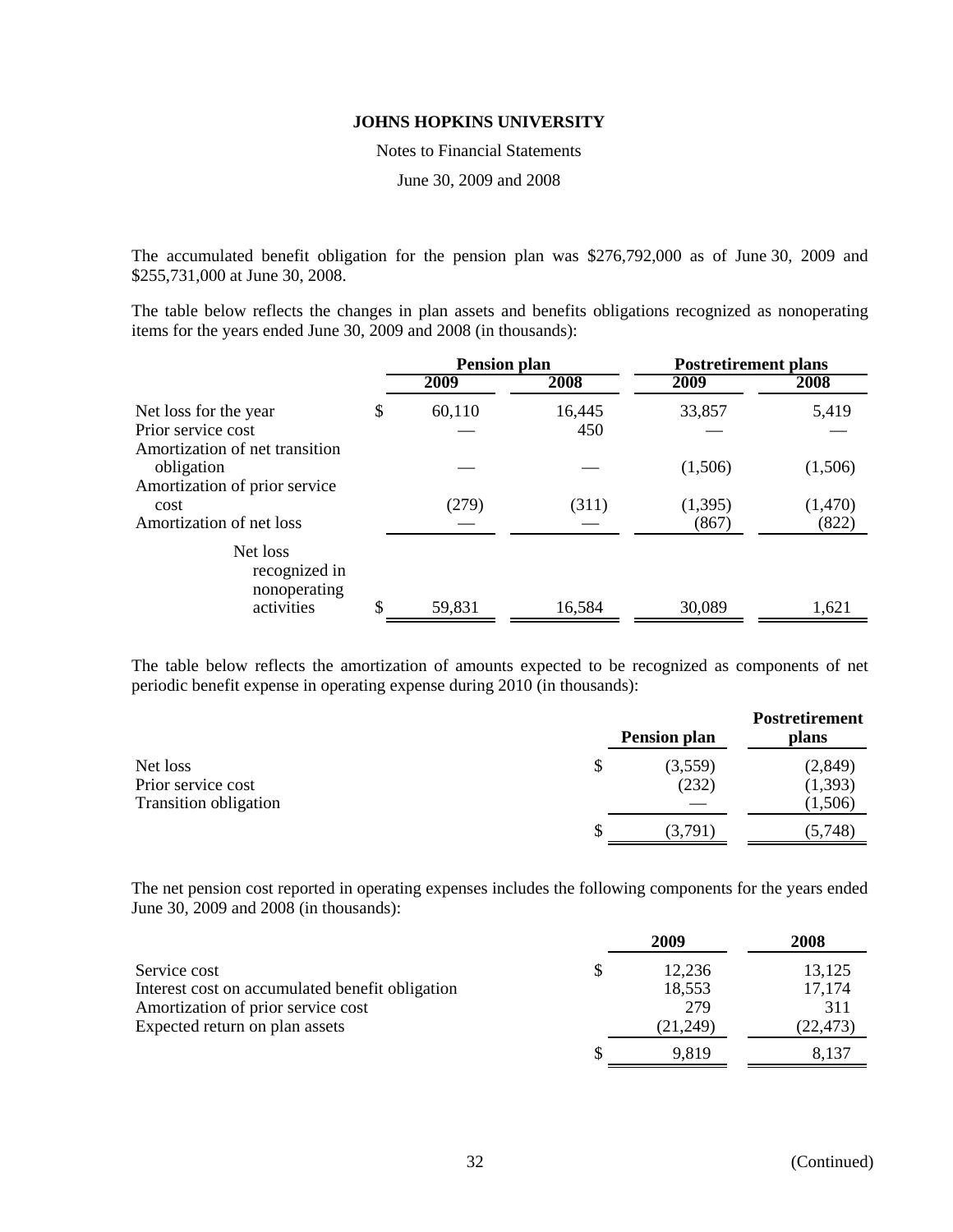Notes to Financial Statements

June 30, 2009 and 2008

The postretirement benefit cost reported in operating expenses includes the following components for the years ended June 30, 2009 and 2008 (in thousands):

|                                                 | 2009        | 2008     |
|-------------------------------------------------|-------------|----------|
| Service cost                                    | \$<br>8,108 | 8,185    |
| Interest cost on accumulated benefit obligation | 12,886      | 12,093   |
| Expected return on plan assets                  | (9,777)     | (10,067) |
| Amortization of transition obligation           | 1,506       | 1,506    |
| Amortization of prior service cost              | 1,395       | 1,470    |
| Amortization of actuarial loss                  | 867         | 822      |
|                                                 | 14,985      | 14,009   |

The weighted average assumptions used to determine benefit obligations and net periodic benefit costs are as follows:

|                                   | <b>Pension plan</b> |       | <b>Postretirement plans</b> |       |
|-----------------------------------|---------------------|-------|-----------------------------|-------|
|                                   | 2009                | 2008  | 2009                        | 2008  |
| Weighted average assumptions used |                     |       |                             |       |
| to determine benefit obligations  |                     |       |                             |       |
| at June $30$ :                    |                     |       |                             |       |
| Discount rate                     | 6.85%               | 6.75% | 6.85%                       | 6.75% |
| Rate of compensation increase     | 4.00                | 4.00  | N/A                         | N/A   |
| Rate of increase in health care   |                     |       |                             |       |
| costs for next year               | N/A                 | N/A   | 7.80                        | 9.00  |
| Weighted average assumptions used |                     |       |                             |       |
| to determine net periodic         |                     |       |                             |       |
| benefit cost:                     |                     |       |                             |       |
| Discount rate                     | 6.75%               | 6.25% | 6.75%                       | 6.25% |
| Expected rate of return on plan   |                     |       |                             |       |
| assets                            | 8.50                | 8.50  | 7.00                        | 7.00  |
| Rate of compensation increase     | 4.00                | 4.00  | N/A                         | N/A   |
| Rate of increase in health        |                     |       |                             |       |
| care costs                        | N/A                 | N/A   | 9.00                        | 9.00  |

The rate of increase in health care costs was assumed to decrease to 4.5% in 2028 and to remain at that level thereafter. Assumed health care cost trend rates have a significant effect on the reported postretirement benefit cost and obligation. A one-percentage point change in the assumed rates used at June 30, 2009, would have the following effects (in thousands):

|                                            | Increase | <b>Decrease</b> |
|--------------------------------------------|----------|-----------------|
| Total service and interest cost components | 2.532    | (2,007)         |
| Postretirement benefit obligation          | 20.676   | (16,796)        |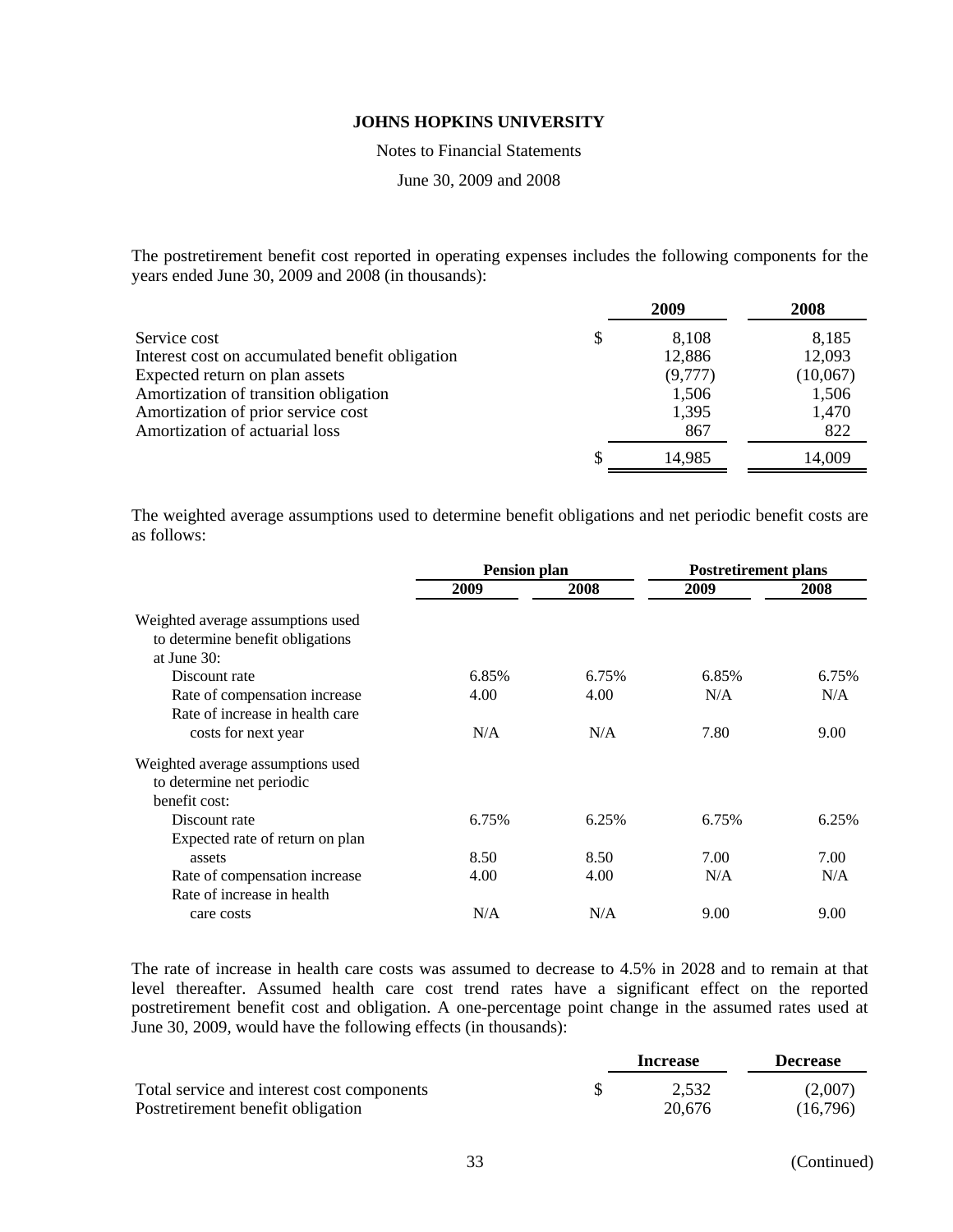Notes to Financial Statements June 30, 2009 and 2008

## *Plans' Assets*

The University's investment objective for the plans' assets is to meet the benefit obligations while minimizing required future University contributions. The investment strategies focus on asset class diversification, liquidity to meet benefit payments and an appropriate balance of long-term investment return and risk. Target ranges for asset allocations are determined by matching the actuarial projections of the plans' future liabilities and benefit payments with expected long-term rates of return on the assets, taking into account investment return volatility and correlations across asset classes. Plan assets are diversified across several investment managers and are generally invested in mutual funds that are selected to track broad market equity and bond indices. Investment risk is carefully controlled with plan assets rebalanced to target allocations on a periodic basis and continual monitoring of investment managers' performance relative to the investment guidelines established with each investment manager.

The University's target asset and actual asset allocation by category as of June 30, 2009 and 2008 are as follows:

|                           |               | <b>Actual allocation</b> |      |                             |      |  |
|---------------------------|---------------|--------------------------|------|-----------------------------|------|--|
|                           | <b>Target</b> | <b>Pension plan</b>      |      | <b>Postretirement plans</b> |      |  |
|                           | allocation    | 2009                     | 2008 | 2009                        | 2008 |  |
| Equity securities         | 65%           | 68%                      | 66%  | 64%                         | 60%  |  |
| Debt securities           | 35            | 25                       | 31   | 35                          | 39   |  |
| Cash and cash equivalents |               |                          |      |                             |      |  |
|                           | 100%          | 100%                     | 100% | 100%                        | 100% |  |

The weighted average expected long-term rate of return for the plans' total assets is based on the expected return of each of the above categories based on the median of the target allocation for each investment class. Based on historical experience, the University expects that the plans' asset managers will provide a modest (0.5% to 1.0% per annum) premium to their respective market benchmark indices.

#### *Cash Flows*

The University expects to contribute \$18,592,000 to its postretirement benefit plans in 2010, including \$10,922,000 related to APL. The University expects to contribute \$19,720,000 to the pension plan in 2010.

The benefits expected to be paid and Medicare subsidies to be received in the five years subsequent to June 30, 2009 and in aggregate for the five years thereafter are as follows (in thousands):

|               | <b>Pension</b><br>plan | <b>Postretirement</b><br>plans | <b>Medicare</b><br>subsidies |
|---------------|------------------------|--------------------------------|------------------------------|
| 2010          | \$<br>11,693           | 12,773                         | 2,159                        |
| 2011          | 12,434                 | 13,405                         | 2,380                        |
| 2012          | 13,442                 | 14,074                         | 2,652                        |
| 2013          | 14,801                 | 14,914                         | 2,979                        |
| 2014          | 15,933                 | 15,787                         | 3,818                        |
| $2015 - 2019$ | 103,363                | 95,852                         | 18,937                       |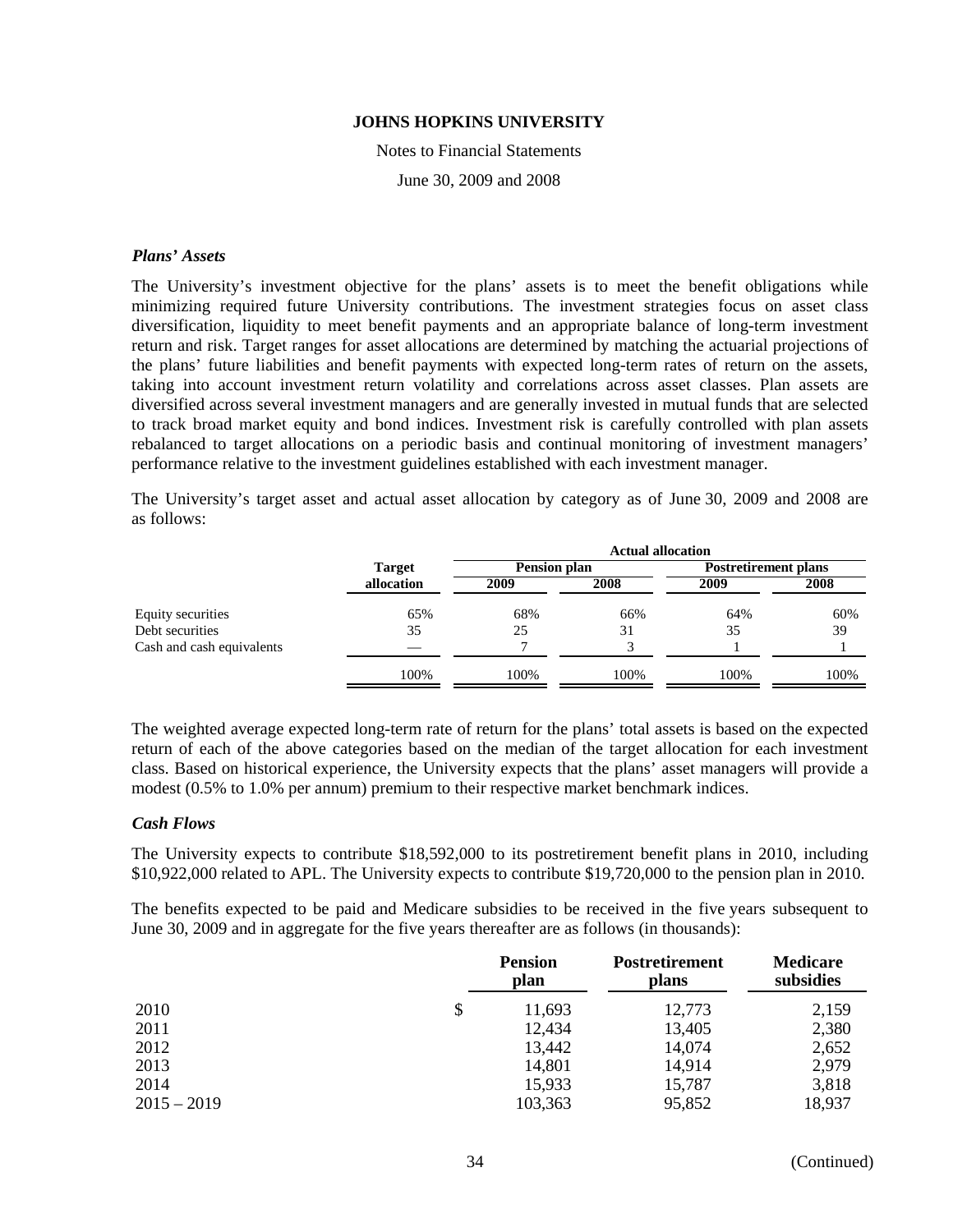Notes to Financial Statements

June 30, 2009 and 2008

## **(14) Functional Expense Information**

Operating expenses by function are summarized as follows for the years ended June 30, 2009 and 2008 (in thousands):

|                                              | 2009            | 2008      |
|----------------------------------------------|-----------------|-----------|
| Instruction, research and clinical practice: |                 |           |
| Academic and support divisions               | \$<br>2,349,434 | 2,231,841 |
| APL contracts                                | 871,900         | 757,519   |
| Student services                             | 72,178          | 62,951    |
| Libraries                                    | 42,404          | 39,917    |
| General services and administration          | 363,103         | 316,869   |
| Auxiliary enterprises                        | 90,843          | 83,451    |
|                                              | 3,789,862       | 3,492,548 |

Costs related to the operation and maintenance of property, including depreciation of property and equipment and interest on related debt, are allocated to program and supporting activities based upon periodic inventories of facilities.

## **(15) Lease Commitments**

As described in note 12, the University leases certain facilities from the Hospital under a renewable one-year lease which provides for a rent equal to the cost to the Hospital of providing and maintaining the facilities. This lease has been renewed for the year ending June 30, 2010.

The University leases other facilities used in its academic and research operations under long-term operating leases expiring at various dates to 2021, subject to renewal options in certain cases. Certain of these facilities are leased from Dome Corporation or other affiliated organizations.

The aggregate annual minimum guaranteed rents to be paid to the expiration of the initial terms of these leases are as follows as of June 30, 2009 (in thousands):

|            | <b>Affiliates</b> | <b>Others</b> | <b>Total</b> |
|------------|-------------------|---------------|--------------|
| 2010       | \$<br>12,749      | 23,486        | 36,235       |
| 2011       | 9,176             | 21,273        | 30,449       |
| 2012       | 8,745             | 18,779        | 27,524       |
| 2013       | 2,326             | 14,473        | 16,799       |
| 2014       | 2,009             | 12,043        | 14,052       |
| After 2014 | 4,902             | 49,834        | 54,736       |
|            | \$<br>39,907      | 139,888       | 179,795      |

Rental expense for the long-term operating leases was \$38,482,000 in fiscal year 2009 and \$39,758,000 in fiscal year 2008.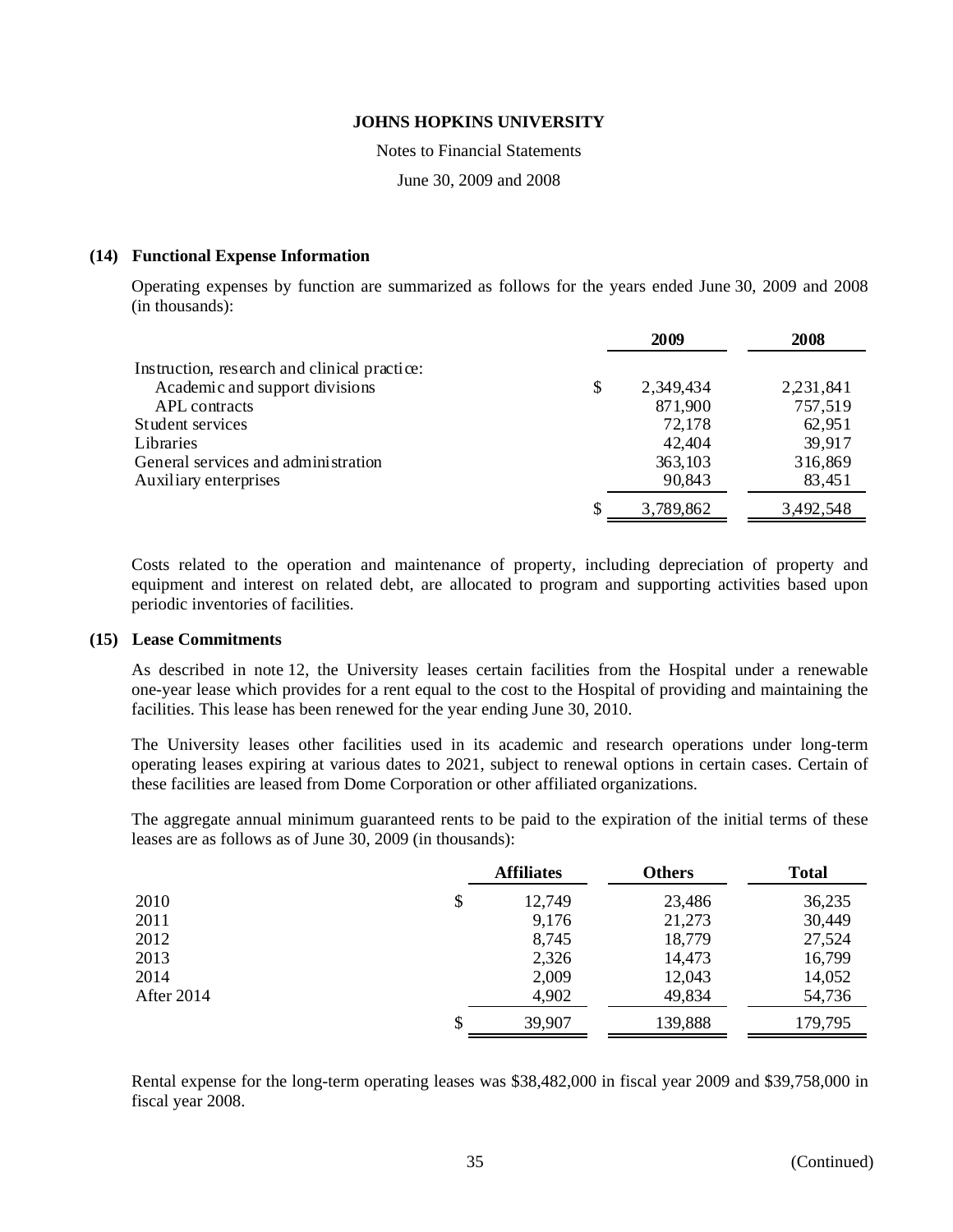Notes to Financial Statements

June 30, 2009 and 2008

The University also leases building and leasehold improvements and certain equipment under capital leases. The following is a summary of minimum lease payments for these leases as of June 30, 2009 (in thousands):

| 2010                                       | \$<br>6,327  |
|--------------------------------------------|--------------|
| 2011                                       | 6,282        |
| 2012                                       | 5,612        |
| 2013                                       | 5,775        |
| 2014                                       | 5,942        |
| After 2014                                 | 82,089       |
| Minimum lease payments                     | 112,027      |
| Less imputed interest (at rates from 3.87) |              |
| to $8.41\%$ )                              | 52,879       |
| Present value of minimum                   |              |
| lease payments                             | \$<br>59,148 |

As of June 30, 2009, the gross amount of assets and accumulated depreciation thereon accounted for as capital leases and included in property and equipment amounted to \$65,010,000 and \$10,071,000, respectively.

## **(16) Other Commitments and Contingencies**

The University has the following additional commitments and guarantees relating to affiliated organizations:

- The University has guaranteed payment of principal and interest on the Series 2005B Bonds issued by MHHEFA for JHMI Utilities LLC. JHMI Utilities LLC is equally owned by the Hospital and the University. The proceeds of the 2005B Bonds (\$24,300,000) and the 2005A Bonds (\$24,545,000) guaranteed by the Hospital are financing the construction, renovation and equipping of a central power plant serving primarily the facilities of the Hospital and University in east Baltimore. The University's guarantee continues until maturity of the bonds in 2037.
- The University has also provided guarantees of principal and interest payments related to loans granted to JHMI Utilities under the MHHEFA Pooled Loan Program. These loans of up to \$28,100,000, in addition to pooled loans of up to \$26,160,000 guaranteed by the Hospital, will also be used to finance the central power plant project. The University's guarantees continue until maturity of the loans in 2017.
- The University has guaranteed payment of a specified percentage of annual debt service payments (up to an annual maximum of \$385,000) due under a loan issued by MHHEFA to JHHS to finance the acquisition of Howard County General Hospital. This guarantee continues until maturity of the loan in 2033.